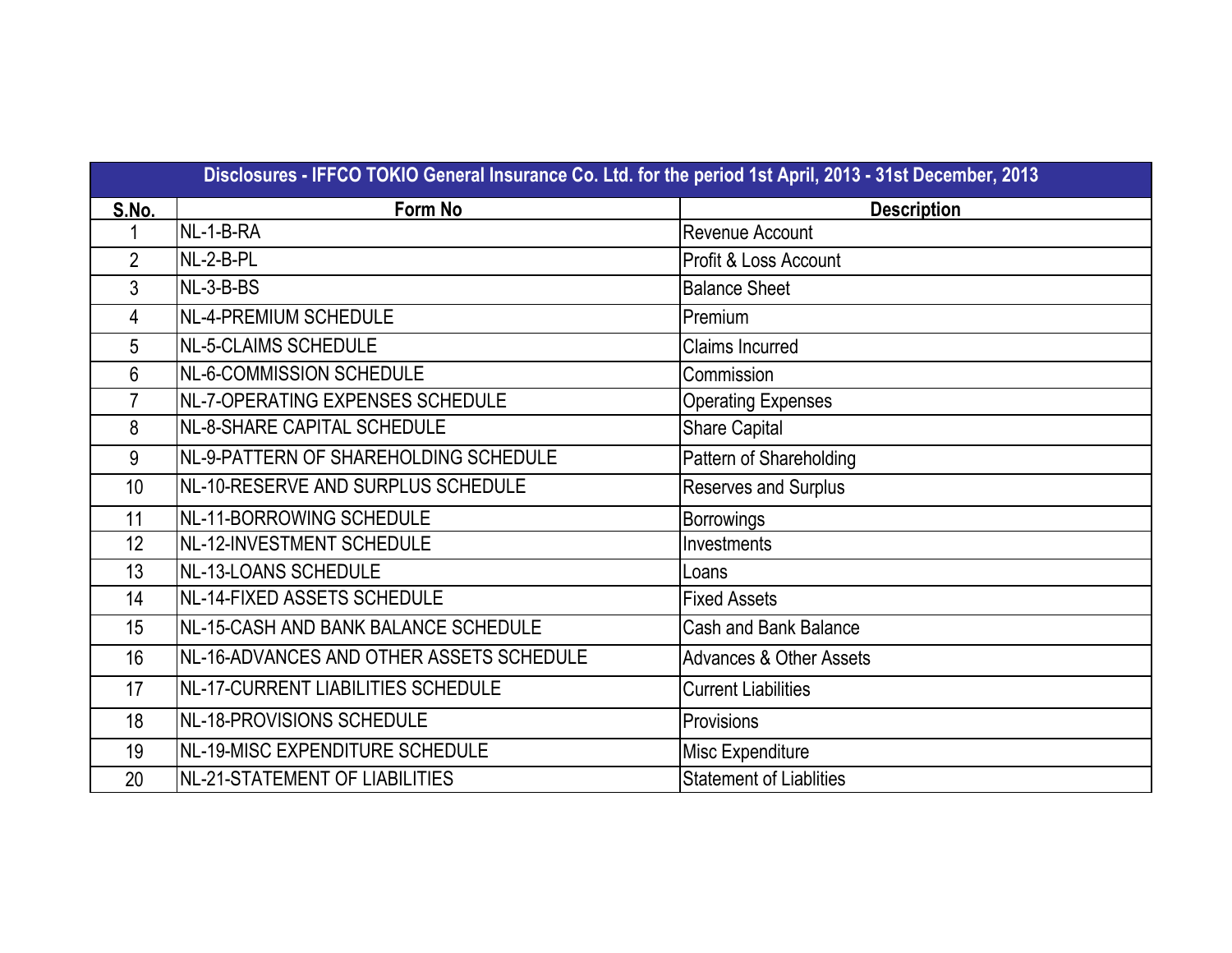| 21 | NL-22-GEOGRAPHICAL DISTN OF BSNS          | <b>Geographical Distribution of Business</b>     |
|----|-------------------------------------------|--------------------------------------------------|
| 22 | NL-23-REINSURANCE RISK CONCENTRATION      | Reinsurance Risk Concentration                   |
| 23 | <b>NL-24-AGEING OF CLAIMS</b>             | Ageing of Claims                                 |
| 24 | <b>NL-25-CLAIMS DATA</b>                  | Claims Data (Incurred Claims+ Reported Claims)   |
| 25 | <b>NL-26-CLAIMS INFORMATION</b>           | <b>Claims Information</b>                        |
| 26 | <b>NL-27-OFFICE OPENING</b>               | <b>Office Opening</b>                            |
| 27 | NL-28-STATEMENT OF ASSETS                 | <b>Statement of Investment of Assets</b>         |
| 28 | <b>NL-29-DEBT SECURITIES</b>              | <b>Debt Securities</b>                           |
| 29 | NL-30-ANALYTICAL RATIOS                   | <b>Analytical Ratios</b>                         |
| 30 | NL-31-RELATED PARTY TRANSACTIONS          | <b>Related Party Transanctions</b>               |
| 31 | NL-32-PRODUCT INFORMATION                 | <b>Product Information</b>                       |
| 32 | NL-33-SOLVENCY MARGIN                     | Solvency                                         |
| 33 | NL-34-BOD                                 | Board of Directors & Management                  |
| 34 | NL-35-NPAs                                | <b>NPAs</b>                                      |
| 35 | NL-36-YIELD ON INVESTMENTS                | Yield on Investment                              |
| 36 | INL-37-DOWN GRADING OF INVESTMENTS        | Downgrading of Investment                        |
| 37 | NL-38-BSNS RETURNS ACROSS LOB             | Quarterly Business Returns for different line of |
|    |                                           | business (Premum amount and number of policies)  |
| 38 | NL-39-RURAL AND SOCIAL SECTOR OBLIGATIONS | Rural & Social Sector Obligations                |
| 39 | NL-40-CHANNEL WISE PREMIUM                | Business Acquisition through different channels  |
| 40 | NL-41-GRIEVANCE DISPOSAL                  | Grievance Disposal                               |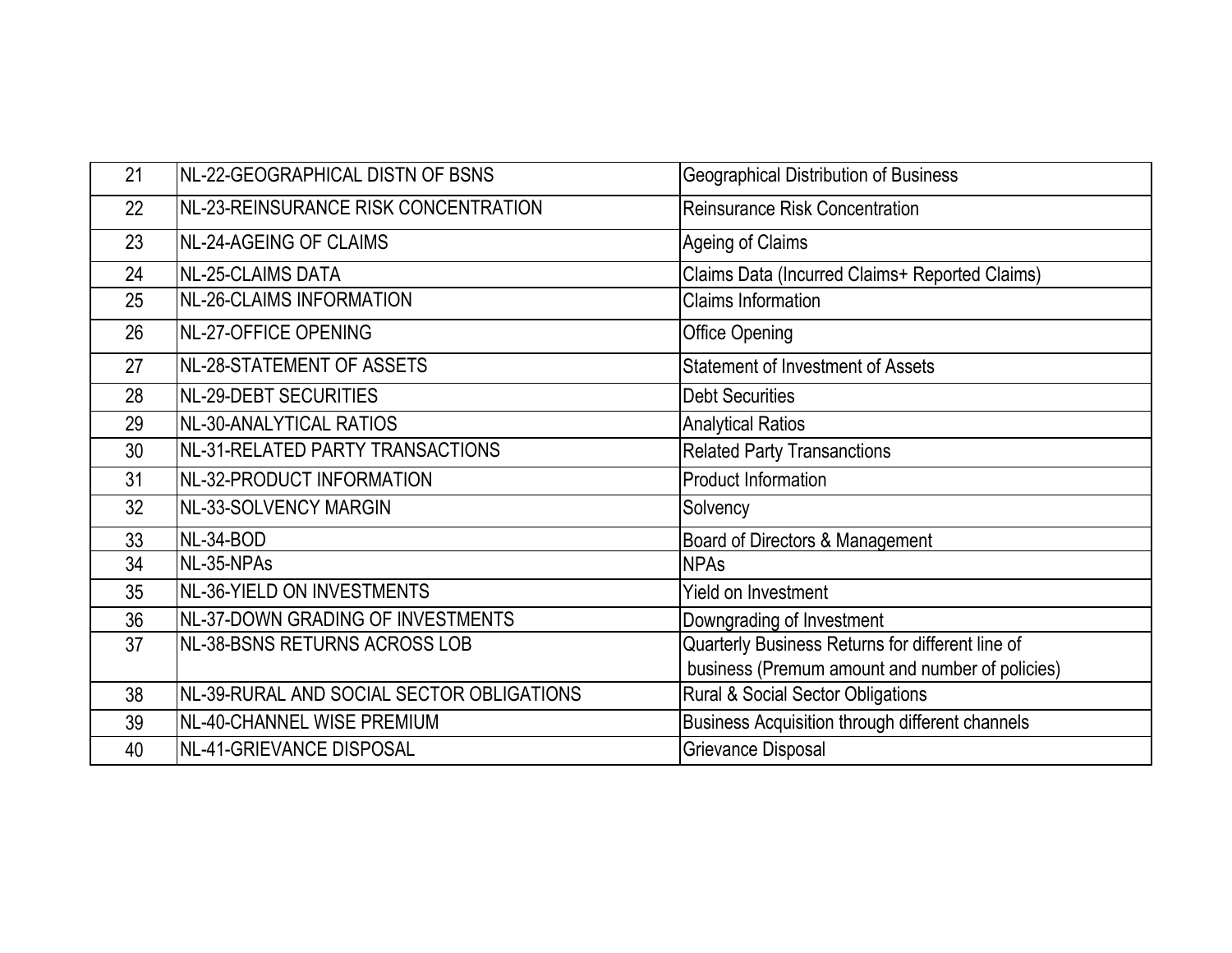#### **PERIODIC DISCLOSURES FORM NL-1-B-RA**

**Name of the Insurer: IFFCO TOKIO GENERAL INSURANCE CO. LTD.**

**Registration No. 106 dated 4.12.2000**

#### FIRE INSURANCE REVENUE ACCOUNT\*\* FOR THE PERIOD ENDED 31ST DECEMBER 2013

| <b>Particulars</b>                                                                        | <b>Schedule</b>                  | <b>QUARTER ENDED 31ST</b><br>DECEMBER 2013 | PERIOD ENDED 31ST<br>DECEMBER 2013 | <b>QUARTER ENDED 31ST</b><br>DECEMBER 2012 | PERIOD ENDED 31ST<br>DECEMBER 2012 |
|-------------------------------------------------------------------------------------------|----------------------------------|--------------------------------------------|------------------------------------|--------------------------------------------|------------------------------------|
|                                                                                           |                                  | (Rs.'000)                                  | (Rs.'000)                          | (Rs.'000)                                  | (Rs.'000)                          |
| Premiums earned (Net)                                                                     | NL-4-Premium Schedule            | 97,729                                     | 324,992                            | 157,576                                    | 401,185                            |
| 2 Profit/ Loss on sale/redemption<br>of Investments                                       |                                  | 243                                        | 746                                | 291                                        | 993                                |
| 3 Others                                                                                  |                                  | (1,637)                                    | (3,283)                            | (4, 181)                                   | (4,800)                            |
| 4 Interest, Dividend & Rent - Gross<br>$\overline{TOTAL}$ (A)                             |                                  | 16,756<br>113,091                          | 53,461<br>375.916                  | 17.347<br>171,033                          | 51.907<br>449.284                  |
| Claims Incurred (Net)                                                                     | <b>NL-5-Claims Schedule</b>      | 22,316                                     | 163,787                            | 119,478                                    | 372,236                            |
| 2 Commission                                                                              | <b>NL-6-Commission Schedule</b>  | (6, 305)                                   | (91, 385)                          | (4,272)                                    | (104, 416)                         |
| 3 Operating Expenses related to Insurance<br><b>Business</b>                              | NL-7-Operating Expenses Schedule | 7,576                                      | 70,312                             | 25,600                                     | 94,067                             |
| Premium Deficiency                                                                        |                                  | $\blacksquare$                             | $\blacksquare$                     | $\blacksquare$                             | $\sim$                             |
| TOTAL (B)                                                                                 |                                  | 23,587                                     | 142,714                            | 140,806                                    | 361,887                            |
| <b>Operating Profit/(Loss) from</b><br>Fire/Marine/Miscellaneous Business C=<br>$(A - B)$ |                                  | 89,504                                     | 233,202                            | 30,226                                     | 87,397                             |
| <b>APPROPRIATIONS</b>                                                                     |                                  |                                            |                                    |                                            |                                    |
| Transfer to Shareholders' Account                                                         |                                  | 89,504                                     | 233,202                            | 30,226                                     | 87,397                             |
| Transfer to Catastrophe Reserve                                                           |                                  |                                            |                                    | $\blacksquare$                             |                                    |
| Transfer to Other Reserves (to be<br>specified)                                           |                                  |                                            |                                    |                                            |                                    |
| TOTAL (C)                                                                                 |                                  | 89.504                                     | 233.202                            | 30.226                                     | 87,397                             |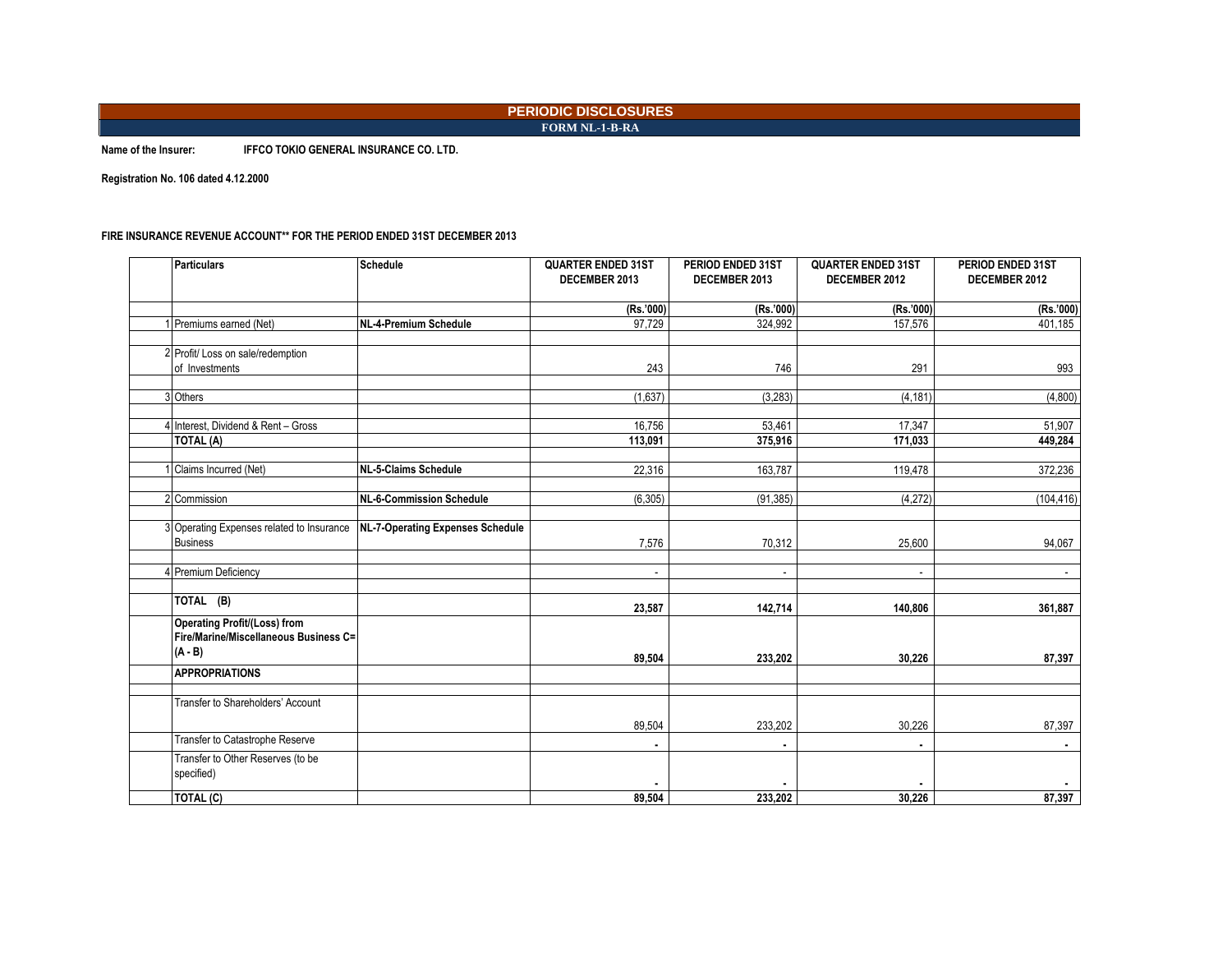### **PERIODIC DISCLOSURES**

### **FORM NL-1-B-RA**

**MARINE INSURANCE REVENUE ACCOUNT\*\* FOR THE PERIOD ENDED 31ST DECEMBER 2013**

| <b>Particulars</b>                                                                        | <b>Schedule</b>                         | <b>QUARTER ENDED 31ST</b> | PERIOD ENDED 31ST        | <b>QUARTER ENDED 31ST</b> | PERIOD ENDED 31ST |
|-------------------------------------------------------------------------------------------|-----------------------------------------|---------------------------|--------------------------|---------------------------|-------------------|
|                                                                                           |                                         | DECEMBER 2013             | DECEMBER 2013            | DECEMBER 2012             | DECEMBER 2012     |
|                                                                                           |                                         | (Rs.'000)                 | (Rs.'000)                | (Rs.'000)                 | (Rs.'000)         |
| Premiums earned (Net)                                                                     | <b>NL-4-Premium Schedule</b>            | 96,936                    | 269,975                  | 89,619                    | 249,588           |
|                                                                                           |                                         |                           |                          |                           |                   |
| 2 Profit/ Loss on sale/redemption<br>of Investments                                       |                                         | 311                       | 863                      | 278                       | 1,040             |
|                                                                                           |                                         |                           |                          |                           |                   |
| 3 Others                                                                                  |                                         | (5)                       | 321                      | 8.823                     | 8,951             |
| 4 Interest. Dividend & Rent - Gross                                                       |                                         | 21,554                    | 61.797                   | 16,847                    | 54,383            |
| TOTAL (A)                                                                                 |                                         | 118,796                   | 332,956                  | 115,567                   | 313,962           |
| Claims Incurred (Net)                                                                     | <b>NL-5-Claims Schedule</b>             | 77,878                    | 268,132                  | 81,467                    | 236,929           |
| 2 Commission                                                                              | <b>NL-6-Commission Schedule</b>         | (16, 652)                 | (35, 454)                | (6, 975)                  | (14, 021)         |
|                                                                                           |                                         |                           |                          |                           |                   |
| 3 Operating Expenses related to Insurance<br><b>Business</b>                              | <b>NL-7-Operating Expenses Schedule</b> | 13,539                    | 86,106                   | 19,123                    | 78,479            |
|                                                                                           |                                         |                           |                          |                           |                   |
| 4 Premium Deficiency                                                                      |                                         | $\sim$                    | $\overline{\phantom{a}}$ | $\blacksquare$            | $\sim$            |
| TOTAL (B)                                                                                 |                                         | 74.765                    | 318.784                  | 93.615                    | 301.387           |
| <b>Operating Profit/(Loss) from</b><br>Fire/Marine/Miscellaneous Business C=<br>$(A - B)$ |                                         | 44,031                    | 14,172                   | 21,952                    | 12,575            |
| <b>APPROPRIATIONS</b>                                                                     |                                         |                           |                          |                           |                   |
| Transfer to Shareholders' Account                                                         |                                         | 44,031                    | 14,172                   | 21,952                    | 12,575            |
| Transfer to Catastrophe Reserve                                                           |                                         | ٠                         | $\blacksquare$           |                           | $\blacksquare$    |
| Transfer to Other Reserves (to be                                                         |                                         | ٠                         | $\blacksquare$           | ٠                         |                   |
| specified)                                                                                |                                         |                           |                          |                           |                   |
| $\overline{\text{TOTAL}}$ (C)                                                             |                                         | 44,031                    | 14,172                   | 21,952                    | 12,575            |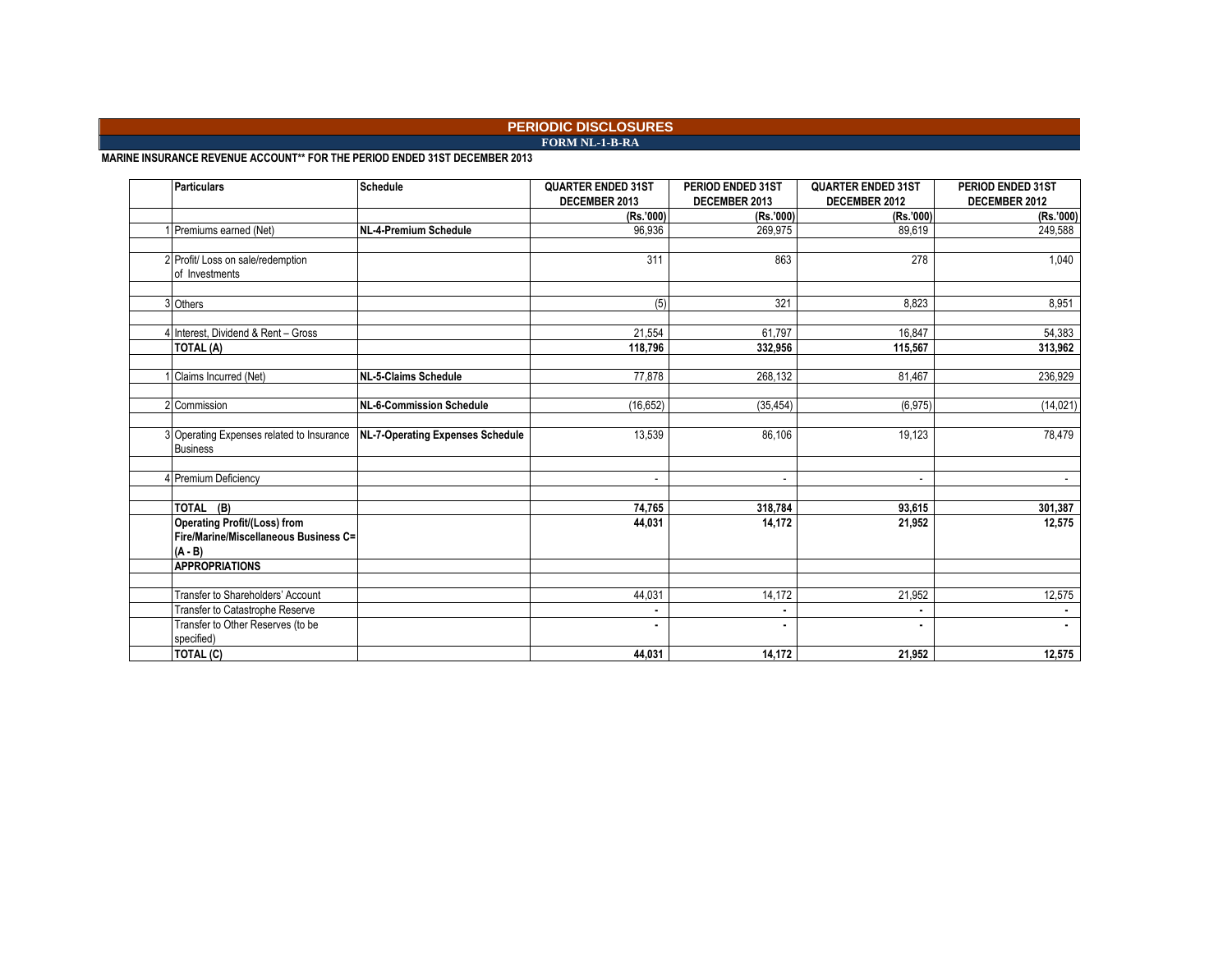### **PERIODIC DISCLOSURES**

**FORM NL-1-B-RA**

**MISCELLANEOUS INSURANCE REVENUE ACCOUNT\*\* FOR THE PERIOD ENDED 31ST DECEMBER 2013** 

| <b>Particulars</b>                        | <b>Schedule</b>                  | <b>QUARTER ENDED 31ST</b><br>DECEMBER 2013 | PERIOD ENDED 31ST<br>DECEMBER 2013 | <b>QUARTER ENDED 31ST</b><br>DECEMBER 2012 | PERIOD ENDED 31ST<br>DECEMBER 2012 |
|-------------------------------------------|----------------------------------|--------------------------------------------|------------------------------------|--------------------------------------------|------------------------------------|
|                                           |                                  | (Rs.'000)                                  | (Rs.'000)                          | (Rs.'000)                                  | (Rs.'000)                          |
| 1 Premiums earned (Net)                   | NL-4-Premium Schedule            | 4,783,668                                  | 14,113,458                         | 4,027,287                                  | 11,027,081                         |
|                                           |                                  |                                            |                                    |                                            |                                    |
| 2 Profit/ Loss on sale/redemption         |                                  | 9,076                                      | 24,628                             | 7.789                                      | 24,685                             |
| of Investments                            |                                  |                                            |                                    |                                            |                                    |
|                                           |                                  |                                            |                                    |                                            |                                    |
| 3 Others                                  |                                  | (1)                                        | 6,097                              | 1,545                                      | 6,247                              |
|                                           |                                  |                                            |                                    |                                            |                                    |
| 4 Interest, Dividend & Rent - Gross       |                                  | 629.630                                    | 1,764,076                          | 458.613                                    | 1,290,451                          |
| <b>TOTAL (A)</b>                          |                                  | 5,422,373                                  | 15,908,259                         | 4,495,233                                  | 12,348,463                         |
| 1 Claims Incurred (Net)                   | NL-5-Claims Schedule             | 3,632,958                                  | 10,783,878                         | 2,957,804                                  | 8,351,682                          |
|                                           |                                  |                                            |                                    |                                            |                                    |
| 2 Commission                              | <b>NL-6-Commission Schedule</b>  | 36,034                                     | 25,508                             | 76,402                                     | 16,801                             |
|                                           |                                  |                                            |                                    |                                            |                                    |
| 3 Operating Expenses related to Insurance | NL-7-Operating Expenses Schedule | 1,272,492                                  | 3,597,714                          | 1,144,652                                  | 3,007,483                          |
| <b>Business</b>                           |                                  |                                            |                                    |                                            |                                    |
|                                           |                                  |                                            |                                    |                                            |                                    |
| 4 Premium Deficiency                      |                                  |                                            | $\blacksquare$                     | $\blacksquare$                             |                                    |
|                                           |                                  |                                            |                                    |                                            |                                    |
| TOTAL (B)                                 |                                  | 4,941,484                                  | 14,407,100                         | 4,178,857                                  | 11,375,965                         |
| <b>Operating Profit/(Loss) from</b>       |                                  | 480,889                                    | 1,501,159                          | 316,376                                    | 972,499                            |
| Fire/Marine/Miscellaneous Business C=     |                                  |                                            |                                    |                                            |                                    |
| $(A - B)$                                 |                                  |                                            |                                    |                                            |                                    |
| <b>APPROPRIATIONS</b>                     |                                  |                                            |                                    |                                            |                                    |
| Transfer to Shareholders' Account         |                                  | 480,889                                    | 1,501,159                          | 316,376                                    | 972,499                            |
| Transfer to Catastrophe Reserve           |                                  |                                            |                                    |                                            |                                    |
| Transfer to Other Reserves (to be         |                                  |                                            |                                    |                                            |                                    |
| specified)                                |                                  |                                            |                                    |                                            |                                    |
| TOTAL (C)                                 |                                  | 480,889                                    | 1,501,159                          | 316,376                                    | 972,499                            |

*Note: See Notes appended at the end of Form NL-2-B-PL*

\*\* please refer Regulation 1 Part V- Preparation of Financial Statement of IRDA (Accounting) Regulation 2002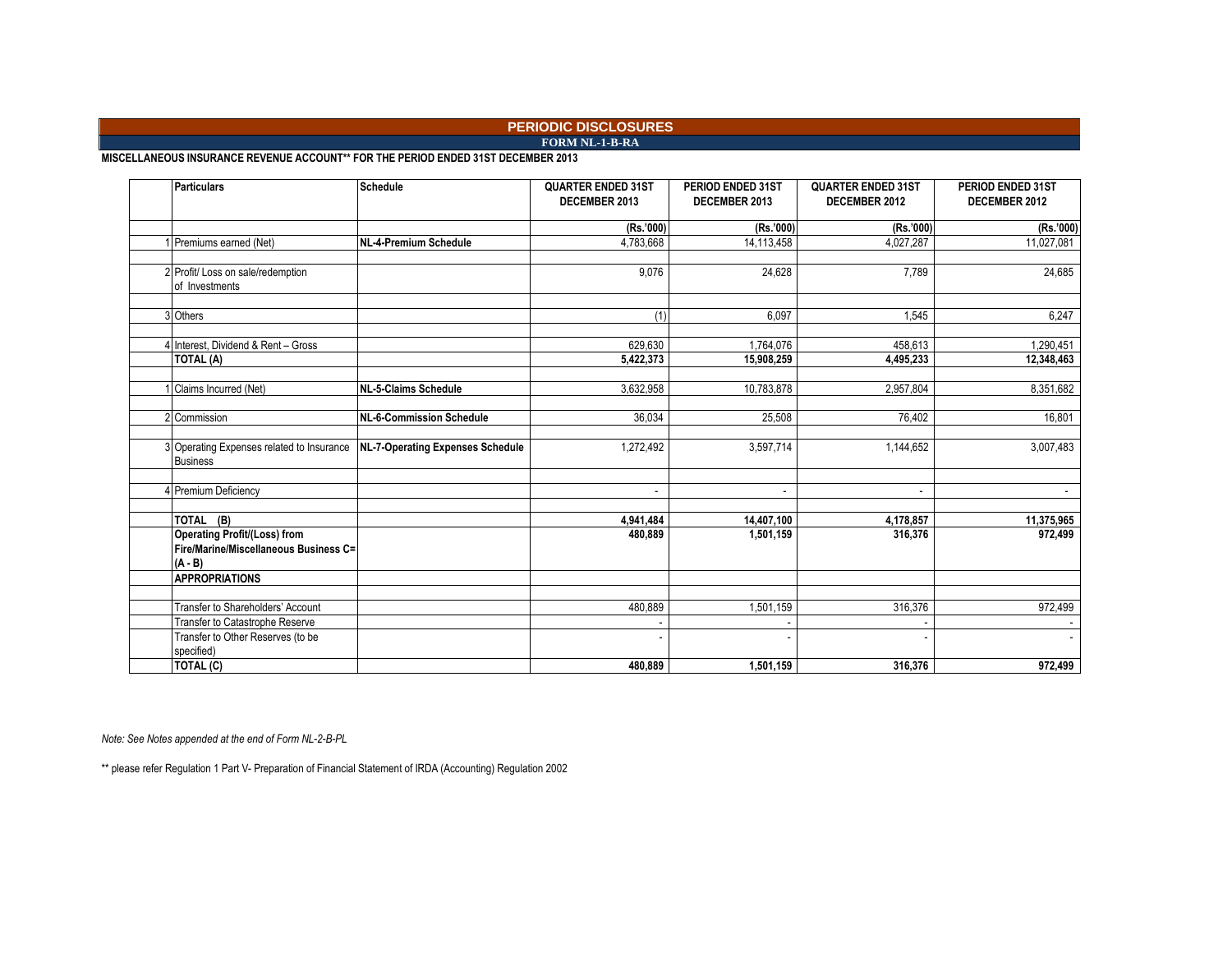### **PERIODIC DISCLOSURES FORM NL-2-B-PL**

**Name of the Insurer: IFFCO TOKIO GENERAL INSURANCE CO. LTD.**

**Registration No. 106 dated 4.12.2000**

### **PROFIT AND LOSS ACCOUNT FOR THE PERIOD ENDED 31ST DECEMBER 2013**

|   | <b>Particulars</b>                             | <b>Schedule</b> | <b>QUARTER ENDED 31ST</b> | <b>PERIOD ENDED 31ST</b> | <b>QUARTER ENDED 31ST</b> | PERIOD ENDED 31ST |
|---|------------------------------------------------|-----------------|---------------------------|--------------------------|---------------------------|-------------------|
|   |                                                |                 | DECEMBER 2013             | DECEMBER 2013            | DECEMBER 2012             | DECEMBER 2012     |
|   |                                                |                 |                           |                          |                           |                   |
|   |                                                |                 | (Rs.'000)                 | (Rs.'000)                | (Rs.'000)                 | (Rs.'000)         |
|   | OPERATING PROFIT/(LOSS)                        |                 |                           |                          |                           |                   |
|   | (a)<br>Fire Insurance                          |                 | 89,504                    | 233,202                  | 30,226                    | 87,397            |
|   | (b)<br>Marine Insurance                        |                 | 44,031                    | 14,172                   | 21,952                    | 12,575            |
|   | (c)<br>Miscellaneous Insurance                 |                 | 480,889                   | ,501,159                 | 316,376                   | 972,499           |
| 2 | <b>INCOME FROM INVESTMENTS</b>                 |                 |                           |                          |                           |                   |
|   | (a) Interest, Dividend & Rent - Gross          |                 | 142,982                   | 422,688                  | 153,630                   | 412,911           |
|   | (b) Profit on sale of investments              |                 | 2,067                     | 5,901                    | 2,632                     | 7,898             |
|   | Less: Loss on sale of investments              |                 | $\blacksquare$            |                          | $\overline{a}$            |                   |
| 3 | OTHER INCOME (To be specified)                 |                 | 3,894                     | 17,871                   | 746                       | 8,977             |
|   | <b>TOTAL (A)</b>                               |                 | 763,367                   | 2,194,993                | 525,563                   | 1,502,258         |
|   | PROVISIONS (Other than taxation)               |                 |                           |                          |                           |                   |
|   | (a) For diminution in the value of investments |                 | $\overline{\phantom{a}}$  |                          |                           |                   |
|   | (b) For doubtful debts                         |                 | $\overline{\phantom{a}}$  |                          |                           |                   |
|   | (c) Others                                     |                 |                           |                          |                           |                   |
|   | - For doubtful Advances                        |                 | $\overline{\phantom{a}}$  | 21,169                   |                           |                   |
| 5 | <b>OTHER EXPENSES</b>                          |                 |                           |                          |                           |                   |
|   | (a) Expenses other than those related to       |                 | 1,290                     | 4,932                    | q                         | 2,547             |
|   | <b>Insurance Business</b>                      |                 |                           |                          |                           |                   |
|   | (b) Bad debts written off                      |                 |                           |                          |                           |                   |
|   | (c) Loss on Sale/Scraping of Fixed Assets      |                 | (2)                       | 157                      | (0)                       | 73                |
|   | <b>TOTAL (B)</b>                               |                 | 1,288                     | 26,258                   | 9                         | 2,620             |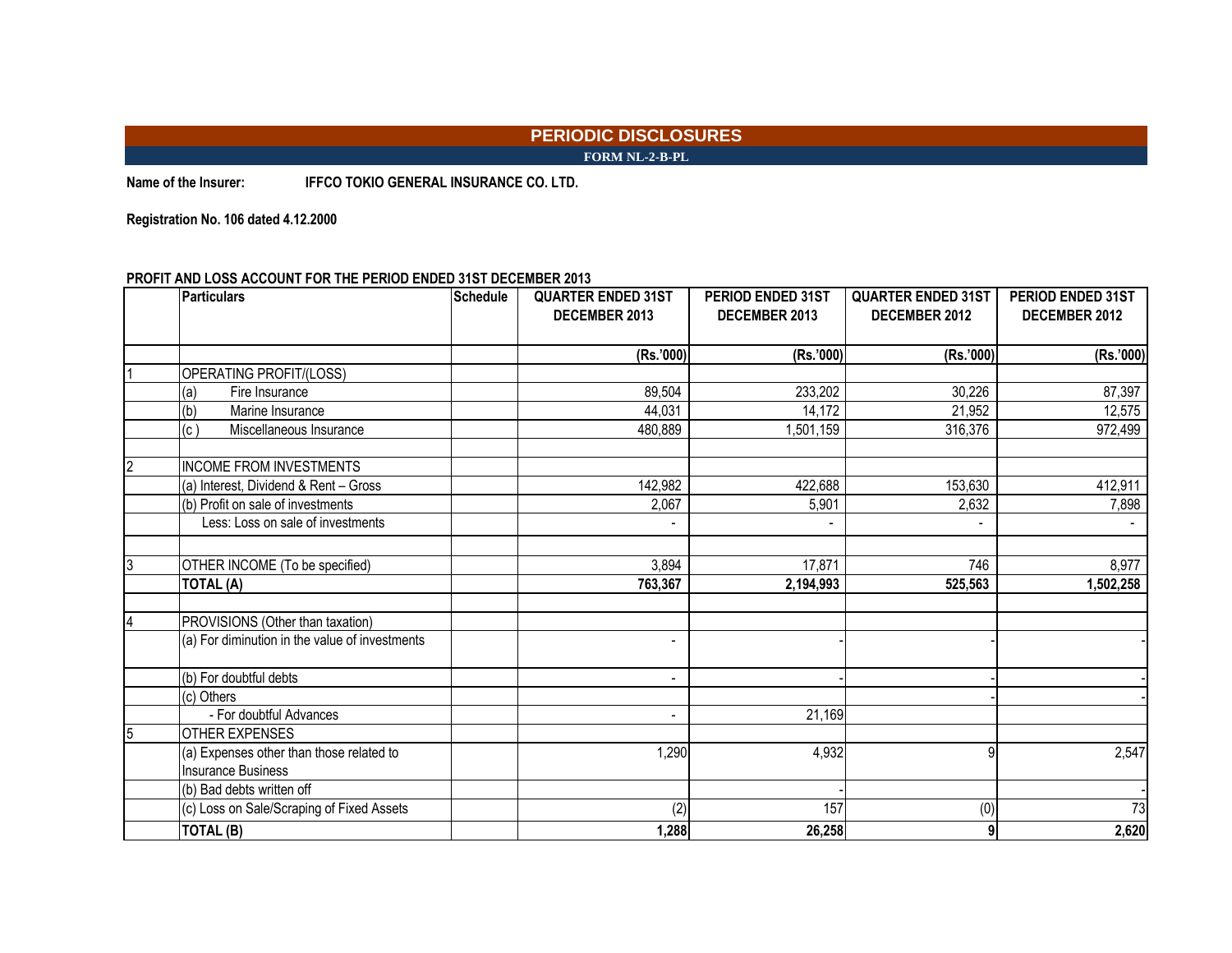| <b>Profit Before Tax</b>                          | 762,079                  | 2,168,735 | 525,554 | 1,499,638 |
|---------------------------------------------------|--------------------------|-----------|---------|-----------|
| Provision for Taxation                            | 244,702                  | 711,602   | 165,700 | 472,600   |
|                                                   |                          |           |         |           |
| <b>APPROPRIATIONS</b>                             |                          |           |         |           |
| (a) Interim dividends paid during the year        |                          |           |         |           |
| (b) Proposed final dividend                       |                          |           |         |           |
| (c) Dividend distribution tax                     |                          |           |         |           |
| Transfer to any Reserves or Other Accounts<br>(d) |                          |           |         |           |
| (to be specified)                                 |                          |           |         |           |
|                                                   |                          |           |         |           |
| Balance of profit/ loss brought forward from last |                          |           |         |           |
| vear                                              | $\overline{\phantom{a}}$ | 1,433,260 | ۰       | 85,339    |
|                                                   |                          |           |         |           |
| <b>Balance carried forward to Balance Sheet</b>   |                          | 2,890,393 |         | 1,112,377 |
|                                                   |                          |           |         |           |

Notes: to Form NL-1-B-RA and NL-2-B- PL

(a) Premium income received from business concluded in and outside India shall be separately disclosed.

(b) Reinsurance premiums whether on business ceded or accepted are to be brought into account gross (i.e. before deducting commissions) under the head reinsurance premiums.

(c) Claims incurred shall comprise claims paid, specific claims settlement costs wherever applicable and change in the outstanding provision for claims at the year-end,.

(d) Items of expenses and income in excess of one percent of the total premiums (less reinsurance) or Rs.5,00,000 whichever is higher, shall be shown as a separate line item.

(e) Fees and expenses connected with claims shall be included in claims.

(f) Under the sub-head "Others" shall be included items like foreign exchange gains or losses and other items.

(g) Interest, dividends and rentals receivable in connection with an investment should be stated as gross amount, the amount of income tax deducted at source being included under 'advance taxes paid and taxes deducted at source"..

(h) Income from rent shall include only the realised rent. It shall not include any notional rent.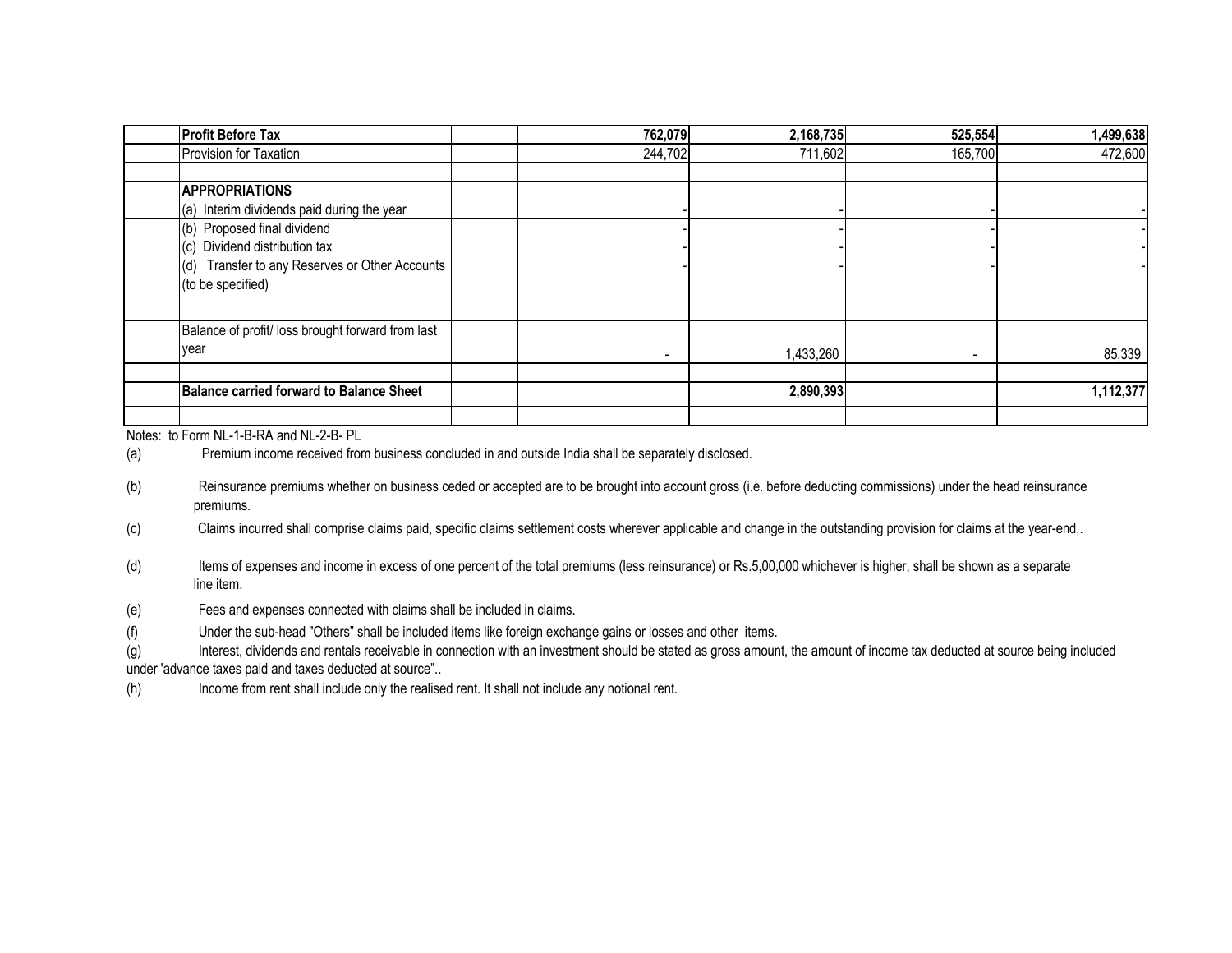#### **PERIODIC DISCLOSURES FORM NL-3-B-BS**

**Name of the Insurer: IFFCO TOKIO GENERAL INSURANCE CO. LTD.**

**Registration No. 106 dated 4.12.2000**

#### **BALANCE SHEET AS AT 31ST DECEMBER 2013**

|                                           | <b>Schedule</b>                                     | AS AT 31ST DECEMBER 2013 | AS AT 31ST DECEMBER 2012 |
|-------------------------------------------|-----------------------------------------------------|--------------------------|--------------------------|
|                                           |                                                     | (Rs.'000)                | (Rs.'000)                |
| <b>SOURCES OF FUNDS</b>                   |                                                     |                          |                          |
| SHARE CAPITAL                             | NL-8-Share Capital Schedule                         | 2,693,215                | 2,693,215                |
| SHARE APPLICATION MONEY PENDING ALLOTMENT |                                                     |                          |                          |
| RESERVES AND SURPLUS                      | NL-10-Reserves and Surplus Schedule                 | 5,460,348                | 3,682,332                |
| FAIR VALUE CHANGE ACCOUNT                 |                                                     | 71                       | 176                      |
| <b>BORROWINGS</b>                         | <b>NL-11-Borrowings Schedule</b>                    |                          |                          |
| <b>TOTAL</b>                              |                                                     | 8,153,634                | 6,375,722                |
| <b>APPLICATION OF FUNDS</b>               |                                                     |                          |                          |
| <b>INVESTMENTS</b>                        | NL-12-Investment Schedule                           | 21,577,217               | 19,366,509               |
| LOANS                                     | NL-13-Loans Schedule                                |                          |                          |
| <b>FIXED ASSETS</b>                       | <b>NL-14-Fixed Assets Schedule</b>                  | 281.161                  | 284,398                  |
| DEFERRED TAX ASSET                        |                                                     | 72,700                   | 128,500                  |
| <b>CURRENT ASSETS</b>                     |                                                     |                          |                          |
| Cash and Bank Balances                    | NL-15-Cash and bank balance Schedule                | 14,632,769               | 10,762,067               |
| Advances and Other Assets                 | NL-16-Advancxes and Other Assets<br><b>Schedule</b> | 4,387,050                | 4,078,056                |
| Sub-Total (A)                             |                                                     | 19,019,819               | 14,840,122               |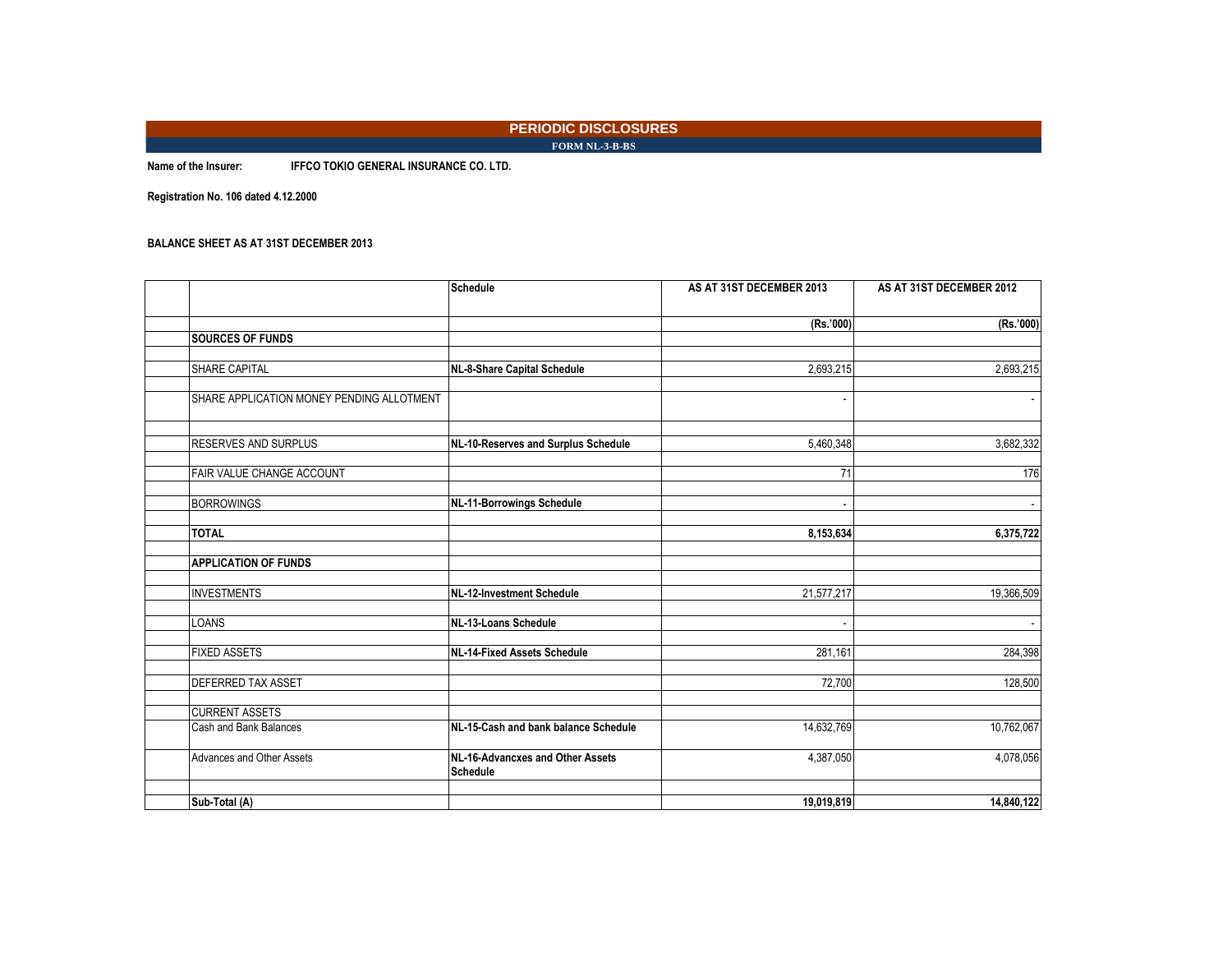| <b>CURRENT LIABILITIES</b>                   | <b>INL-17-Current Liabilities Schedule</b> | 23,054,343     | 19,133,472     |
|----------------------------------------------|--------------------------------------------|----------------|----------------|
|                                              |                                            |                |                |
| <b>PROVISIONS</b>                            | NL-18-Provisions Schedule                  | 9,742,920      | 9,110,335      |
|                                              |                                            |                |                |
| <b>DEFERRED TAX LIABILITY</b>                |                                            |                |                |
|                                              |                                            |                |                |
| Sub-Total (B)                                |                                            | 32,797,263     | 28,243,807     |
|                                              |                                            |                |                |
| NET CURRENT ASSETS (C) = (A - B)             |                                            | (13, 777, 444) | (13, 403, 684) |
|                                              |                                            |                |                |
| MISCELLANEOUS EXPENDITURE (to the extent not | NL-19-Miscellaneous Expenditure Schedule   |                |                |
| written off or adjusted)                     |                                            |                |                |
|                                              |                                            |                |                |
| DEBIT BALANCE IN PROFIT AND LOSS ACCOUNT     |                                            |                |                |
|                                              |                                            |                |                |
| <b>TOTAL</b>                                 |                                            | 8,153,634      | 6,375,722      |

#### **CONTINGENT LIABILITIES**

|    | <b>Particulars</b>                                                               | AS AT 31ST DECEMBER 2013 | AS AT 31ST DECEMBER 2012 |
|----|----------------------------------------------------------------------------------|--------------------------|--------------------------|
|    |                                                                                  |                          |                          |
|    |                                                                                  | (Rs.'000)                | (Rs.'000)                |
|    | Partly paid-up investments                                                       |                          |                          |
|    | Claims, other than against policies, not acknowledged as<br>debts by the company |                          |                          |
| 3  | Underwriting commitments outstanding (in respect of<br>shares and securities)    |                          |                          |
| 14 | Guarantees given by or on behalf of the Company                                  |                          |                          |
| 5  | Statutory demands/ liabilities in dispute, not provided for                      | 7,035                    | 15.002                   |
| 6  | Reinsurance obligations to the extent not provided for in<br>accounts            |                          |                          |
|    | Others (to be specified)                                                         |                          |                          |
|    | <b>TOTAL</b>                                                                     | 7,035                    | 15,002                   |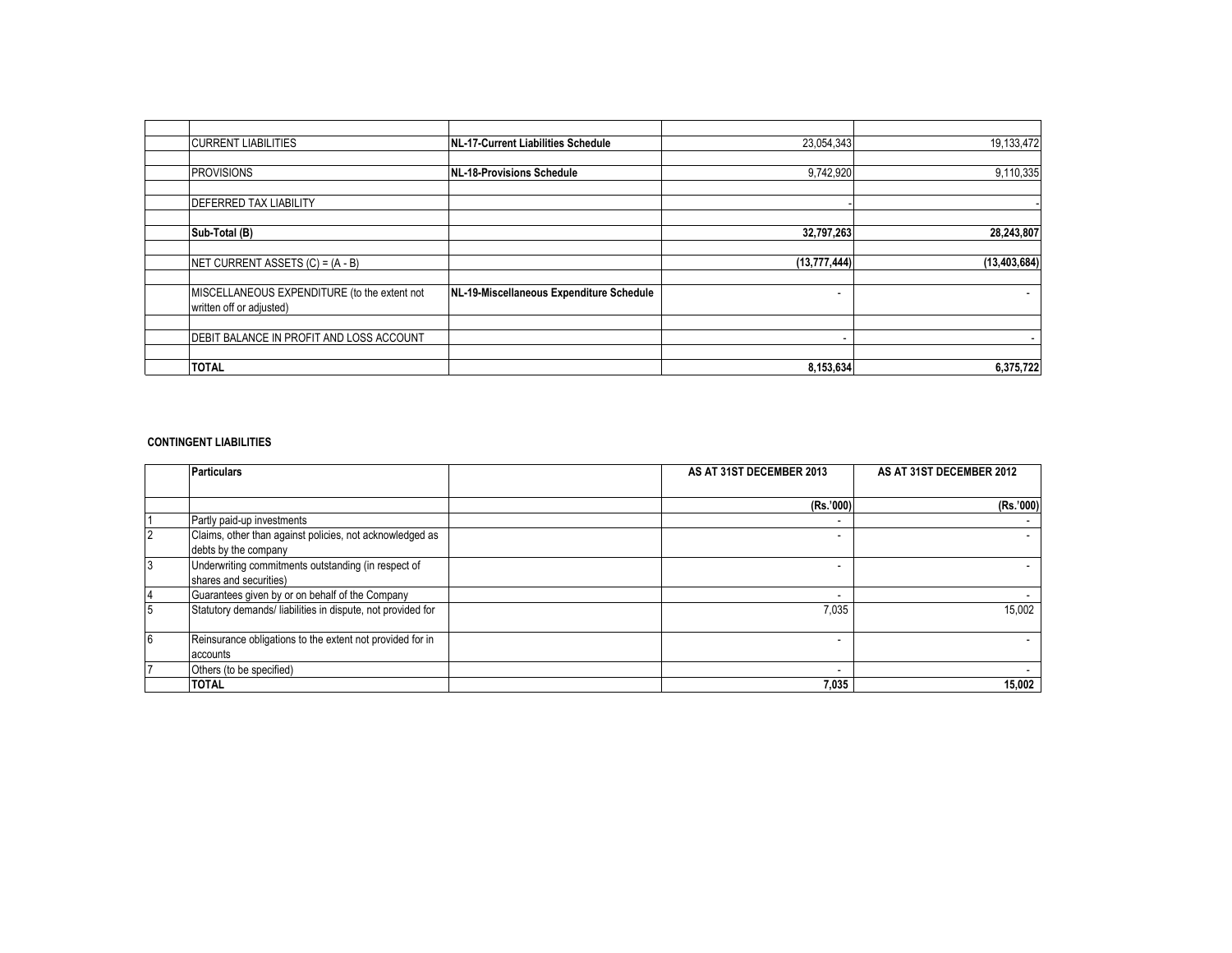#### **PERIODIC DISCLOSURES FORM NL-4- PREMIUM SCHEDULE**

### **PREMIUM EARNED [NET]**

|                                                |           |           |                                         |            |                                 |           |                      | (Rs.'000)  |
|------------------------------------------------|-----------|-----------|-----------------------------------------|------------|---------------------------------|-----------|----------------------|------------|
| <b>Particulars</b>                             |           |           | <b>QUARTER ENDED 31ST DECEMBER 2013</b> |            | PERIOD ENDED 31ST DECEMBER 2013 |           |                      |            |
|                                                | Fire      | Marine    | Miscellaneous                           | Total      | Fire                            | Marine    | <b>Miscellaneous</b> | Total      |
| Premium from direct business written           | 159,303   | 241,027   | 6,237,106                               | 6,637,436  | 1,631,899                       | 913,625   | 18,705,904           | 21,251,428 |
| IService Tax                                   |           |           |                                         |            |                                 |           |                      |            |
| Adjustment for change in reserve for unexpired | (323,093) | (86, 281) | 1,899                                   | (407, 475) | 201,728                         | 97,853    | 337,235              | 636,816    |
| risks                                          |           |           |                                         |            |                                 |           |                      |            |
| <b>Gross Earned Premium</b>                    | 482,396   | 327,308   | 6,235,207                               | 7,044,911  | 1,430,171                       | 815.772   | 18,368,669           | 20,614,612 |
| Add: Premium on reinsurance accepted           | 67.001    | 1,313     | 108,997                                 | 177,311    | 259,402                         | 17,621    | 249.139              | 526,162    |
| Less: Premium on reinsurance ceded             | 198,438   | 191,205   | 1,387,333                               | 1,776,976  | 1,613,016                       | 590,365   | 4,717,119            | 6,920,500  |
|                                                |           |           |                                         |            |                                 |           |                      |            |
| <b>Net Premium</b>                             | 350,959   | 137,416   | 4,956,871                               | 5,445,246  | 76,557                          | 243,028   | 13,900,689           | 14,220,274 |
|                                                |           |           |                                         |            |                                 |           |                      |            |
| Adjustment for change in reserve for unexpired | 253,230   | 40,481    | 173.203                                 | 466,914    | (248, 435)                      | (26, 946) | (212, 769)           | (488, 151) |
| risks                                          |           |           |                                         |            |                                 |           |                      |            |
| Premium Earned (Net)                           | 97.729    | 96,936    | 4.783.668                               | 4,978,332  | 324.992                         | 269.975   | 14.113.458           | 14,708,425 |

*Note: Reinsurance premiums whether on business ceded or accepted are to be brought into account, before deducting commission, under the head of reinsurance premiums.*

| <b>Particulars</b>                             |                          | <b>QUARTER ENDED 31ST DECEMBER 2012</b> |                      |           | PERIOD ENDED 31ST DECEMBER 2012 |         |                      |            |
|------------------------------------------------|--------------------------|-----------------------------------------|----------------------|-----------|---------------------------------|---------|----------------------|------------|
|                                                | Fire                     | Marine                                  | <b>Miscellaneous</b> | Total     | Fire                            | Marine  | <b>Miscellaneous</b> | Total      |
| Premium from direct business written           | 158,603                  | 211,931                                 | 5,732,039            | 6,102,572 | 1,440,623                       | 776,262 | 16,509,284           | 18,726,168 |
| Service Tax                                    | $\overline{\phantom{0}}$ |                                         |                      |           |                                 |         |                      |            |
| Adjustment for change in reserve for unexpired | (375, 907)               | (39, 391)                               | 589,945              | 174,647   | 197,539                         | 67,017  | 1,793,013            | 2,057,569  |
| <b>risks</b>                                   |                          |                                         |                      |           |                                 |         |                      |            |
| <b>Gross Earned Premium</b>                    | 534.510                  | 251,322                                 | 5,142,094            | 5,927,926 | 1,243,084                       | 709.245 | 14,716,271           | 16,668,600 |
| Add: Premium on reinsurance accepted           | 57,838                   | 2,537                                   | 89,116               | 149.491   | 318,836                         | 23,606  | 341,799              | 684,241    |
| Less : Premium on reinsurance ceded            | 111,291                  | 136,391                                 | 1,050,687            | 1,298,369 | 1,358,695                       | 465.460 | 4,041,064            | 5,865,219  |
|                                                |                          |                                         |                      |           |                                 |         |                      |            |
| <b>Net Premium</b>                             | 481.057                  | 117.468                                 | 4,180,523            | 4,779,048 | 203,225                         | 267,391 | 11.017.006           | 11,487,622 |
|                                                |                          |                                         |                      |           |                                 |         |                      |            |
| Adjustment for change in reserve for unexpired | 323,481                  | 27,849                                  | 153,236              | 504,566   | (197,960)                       | 17,803  | (10, 075)            | (190, 232) |
| risks                                          |                          |                                         |                      |           |                                 |         |                      |            |
| <b>Premium Earned (Net)</b>                    | 157,576                  | 89,619                                  | 4,027,287            | 4,274,482 | 401,185                         | 249,588 | 11,027,081           | 11,677,854 |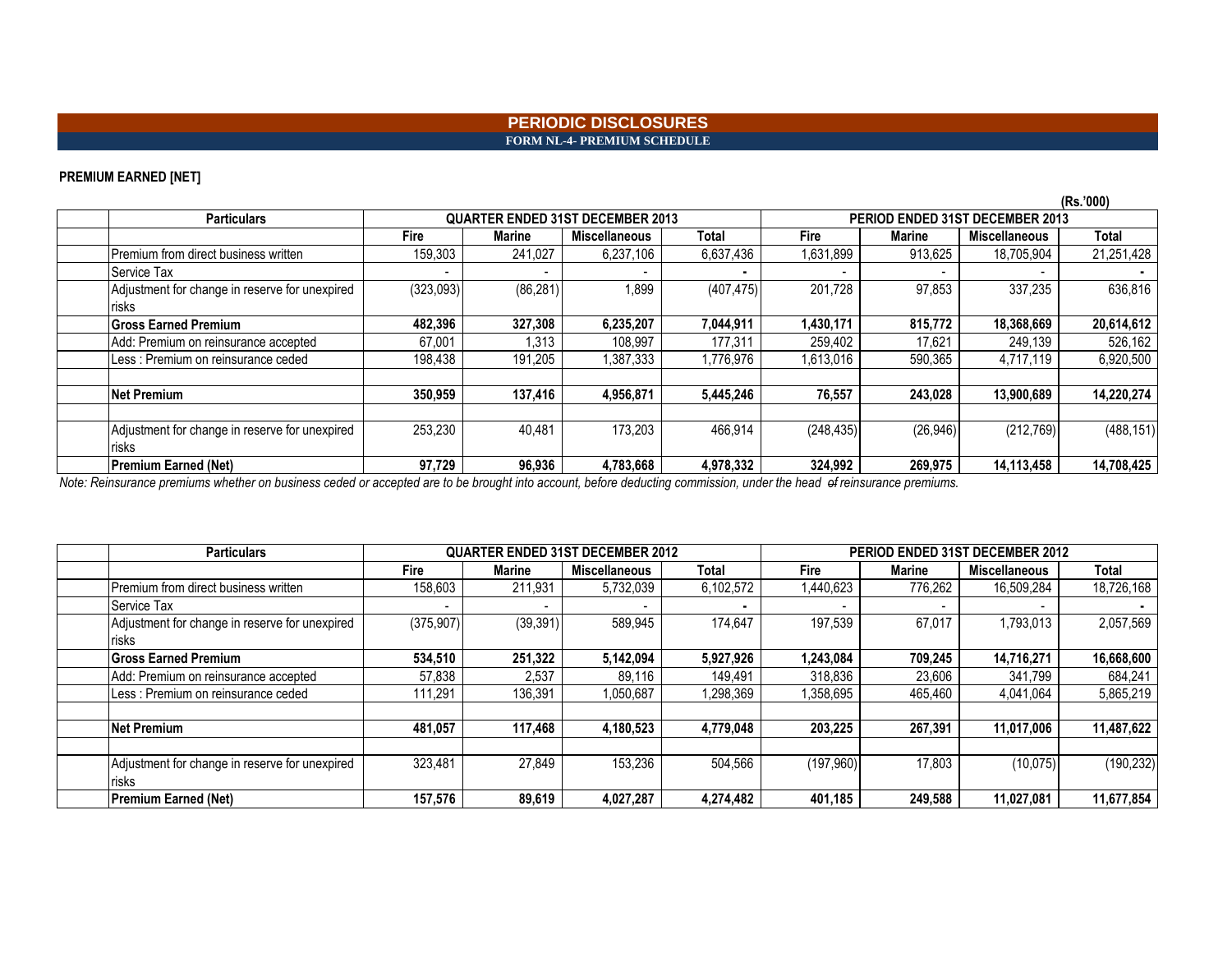### **PERIODIC DISCLOSURES FORM NL-5 - CLAIMS SCHEDULE**

### **CLAIMS INCURRED [NET]**

|                                                         |                                         |           |               |           |                                 |         |                      | (Rs.'000)  |
|---------------------------------------------------------|-----------------------------------------|-----------|---------------|-----------|---------------------------------|---------|----------------------|------------|
| <b>Particulars</b>                                      | <b>QUARTER ENDED 31ST DECEMBER 2013</b> |           |               |           | PERIOD ENDED 31ST DECEMBER 2013 |         |                      |            |
|                                                         | <b>Fire</b>                             | Marine    | Miscellaneous | Total     | Fire                            | Marine  | <b>Miscellaneous</b> | Total      |
| Claims paid                                             |                                         |           |               |           |                                 |         |                      |            |
| Direct claims                                           | 188,192                                 | 231,713   | 4,248,275     | 4,668,180 | 1,113,731                       | 584,241 | 9,172,905            | 10,870,877 |
| Add Claims Outstanding at the end of the period         | (43, 514)                               | (16, 719) | 930,137       | 869.904   | 395,485                         | 529,926 | 12,207,324           | 13,132,735 |
| Less Claims Outstanding at the beginning of the<br>year |                                         |           |               |           | 408,703                         | 474.314 | 7,948,973            | 8,831,990  |
|                                                         | 144.678                                 | 214.994   | 5,178,411     | 5,538,083 | 1,100,513                       | 639,853 | 13,431,256           | 15,171,622 |
| Add :Re-insurance accepted to direct claims             | 5,951                                   |           | 166,369       | 172.320   | 12.239                          | 17.720  | 260.702              | 290,661    |
| Less : Re-insurance Ceded to claims paid                | 128,313                                 | 137.116   | 1.711.822     | 1,977,251 | 948,965                         | 389,441 | 2,908,080            | 4,246,486  |
| <b>Total Claims Incurred</b>                            | 22,316                                  | 77.878    | 3,632,958     | 3,733,152 | 163,787                         | 268,132 | 10,783,878           | 11,215,797 |

| <b>Particulars</b>                              | <b>QUARTER ENDED 31ST DECEMBER 2012</b> |         |                      | PERIOD ENDED 31ST DECEMBER 2012 |           |               |                      |            |
|-------------------------------------------------|-----------------------------------------|---------|----------------------|---------------------------------|-----------|---------------|----------------------|------------|
|                                                 | <b>Fire</b>                             | Marine  | <b>Miscellaneous</b> | Total                           | Fire      | <b>Marine</b> | <b>Miscellaneous</b> | Total      |
| <b>Claims paid</b>                              |                                         |         |                      |                                 |           |               |                      |            |
| Direct claims                                   | 189,238                                 | 185,074 | 2,685,074            | 3,059,386                       | 1,306,107 | 537.119       | 6,770,038            | 8,613,264  |
| Add Claims Outstanding at the end of the period | 27.663                                  | 7,021   | 840.608              | 875.292                         | 378.664   | 442.542       | 7.640.015            | 8,461,221  |
| Less Claims Outstanding at the beginning of the |                                         |         |                      |                                 | 442.108   | 455,591       | 13,528,091           | 14,425,790 |
| vear                                            |                                         |         |                      |                                 |           |               |                      |            |
|                                                 | 216.901                                 | 192.095 | 3,525,682            | 3,934,678                       | 1,242,663 | 524.070       | 881.962              | 2,648,695  |
| Add : Re-insurance accepted to direct claims    | 47                                      |         | 473.741              | 473.788                         | 110,258   |               | 9,763,037            | 9,873,295  |
| Less : Re-insurance Ceded to claims paid        | 97.470                                  | 110.628 | 1.041.619            | 1,249,717                       | 980.685   | 287.141       | 2,293,317            | 3,561,143  |
|                                                 |                                         |         |                      |                                 |           |               |                      |            |
| <b>Total Claims Incurred</b>                    | 119.478                                 | 81,467  | 2,957,804            | 3,158,748                       | 372.236   | 236.929       | 8,351,682            | 8,960,846  |

*Notes:*

*a) Incurred But Not Reported (IBNR), Incurred but not enough reported [IBNER] claims should be included in the amount for outstanding claims.*

*b) Claims includes specific claims settlement cost but not expenses of management*

*c) The surveyor fees, legal and other expenses shall also form part of claims cost.*

*d) Claims cost should be adjusted for estimated salvage value if there is a sufficient certainty of its realisation.*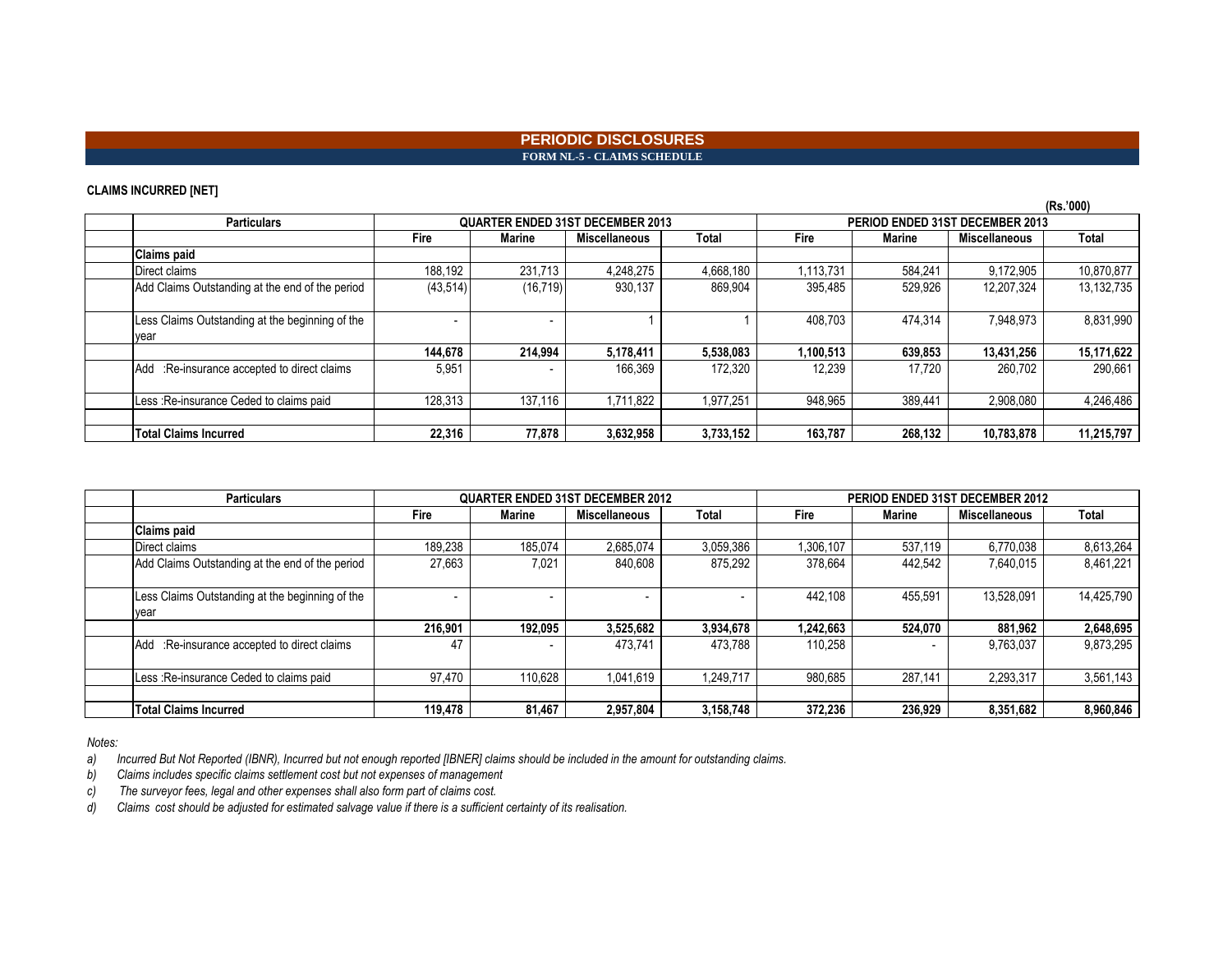#### **PERIODIC DISCLOSURES FORM NL-6-COMMISSION SCHEDULE**

| <b>COMMISSION</b>                                                                                             |          |                                         |                      |         |                                 |           |                      | (Rs.'000)    |
|---------------------------------------------------------------------------------------------------------------|----------|-----------------------------------------|----------------------|---------|---------------------------------|-----------|----------------------|--------------|
| <b>Particulars</b>                                                                                            |          | <b>QUARTER ENDED 31ST DECEMBER 2013</b> |                      |         | PERIOD ENDED 31ST DECEMBER 2013 |           |                      |              |
|                                                                                                               | Fire     | Marine                                  | <b>Miscellaneous</b> | Total   | Fire                            | Marine    | <b>Miscellaneous</b> | <b>Total</b> |
| <b>Commission paid</b>                                                                                        |          |                                         |                      |         |                                 |           |                      |              |
| <b>Direct</b>                                                                                                 | 10,728   | 12.936                                  | 260,985              | 284.649 | 51.685                          | 45,504    | 798.667              | 895,856      |
| Add: Re-insurance Accepted                                                                                    | 3.277    | 13                                      | 746                  | 4.036   | 12.082                          | 494.      | 2.596                | 16.172       |
| Less: Commission on Re-insurance Ceded                                                                        | 20,310   | 29.601                                  | 225.697              | 275.608 | 155.152                         | 82,452    | 775.755              | 1,013,359    |
| <b>Net Commission</b>                                                                                         | (6, 305) | (16, 652)                               | 36.034               | 13,077  | (91, 385)                       | (35, 454) | 25,508               | (101, 331)   |
| Break-up of the expenses (Gross) incurred to procure business to be furnished as per details indicated below: |          |                                         |                      |         |                                 |           |                      |              |
| Agents                                                                                                        | 5.651    | 6.870                                   | 139.019              | 151.540 | 27.045                          | 17.959    | 405.239              | 450,243      |
| <b>Brokers</b>                                                                                                | 3.576    | 5.660                                   | 99.679               | 108.915 | 19.196                          | 26,512    | 332.871              | 378,579      |
| Corporate Agency                                                                                              | 1.501    | 406                                     | 22,287               | 24,194  | 5,444                           | 1,033     | 60,557               | 67,034       |
| Others                                                                                                        |          | $\overline{\phantom{a}}$                |                      |         | $\overline{\phantom{a}}$        |           |                      |              |
| TOTAL (B)                                                                                                     | 10,728   | 12,936                                  | 260.985              | 284,649 | 51,685                          | 45.504    | 798.667              | 895,856      |

| <b>Particulars</b>                                                                                            |         | <b>QUARTER ENDED 31ST DECEMBER 2012</b> |                      |         |            | PERIOD ENDED 31ST DECEMBER 2012 |                      |            |  |
|---------------------------------------------------------------------------------------------------------------|---------|-----------------------------------------|----------------------|---------|------------|---------------------------------|----------------------|------------|--|
|                                                                                                               | Fire    | <b>Marine</b>                           | <b>Miscellaneous</b> | Total   | Fire       | Marine                          | <b>Miscellaneous</b> | Total      |  |
| <b>Commission paid</b>                                                                                        |         |                                         |                      |         |            |                                 |                      |            |  |
| Direct                                                                                                        | 10,126  | 13,506                                  | 267,488              | 291.120 | 49.765     | 47,882                          | 755.101              | 852,748    |  |
| Add: Re-insurance Accepted                                                                                    | 2,913   | 635                                     | 416                  | 3,964   | 12.748     | 2,480                           | 6.779                | 22,007     |  |
| Less: Commission on Re-insurance Ceded                                                                        | 17,311  | 21.115                                  | 191,503              | 229.929 | 166.929    | 64,382                          | 745.080              | 976,391    |  |
| <b>Net Commission</b>                                                                                         | (4,272) | (6, 975)                                | 76.402               | 65,155  | (104, 416) | (14, 021)                       | 16,801               | (101, 636) |  |
| Break-up of the expenses (Gross) incurred to procure business to be furnished as per details indicated below: |         |                                         |                      |         |            |                                 |                      |            |  |
| Agents                                                                                                        | 4,194   | 6,022                                   | 154,676              | 164.892 | 26,506     | 21,708                          | 420.434              | 468,648    |  |
| <b>Brokers</b>                                                                                                | 4,097   | 7.147                                   | 94,336               | 105.580 | 16.577     | 25.159                          | 275.640              | 317,376    |  |
| Corporate Agency                                                                                              | 1,835   | 337                                     | 18.476               | 20,648  | 6,682      | 1,015                           | 59,027               | 66,724     |  |
| Others                                                                                                        |         |                                         |                      |         |            |                                 |                      |            |  |
| TOTAL (B)                                                                                                     | 10.126  | 13.506                                  | 267.488              | 291.120 | 49.765     | 47.882                          | 755.101              | 852,748    |  |

*Note: The profit/ commission, if any, are to be combined with the Re-insurance accepted or Re-insurance ceded figures.*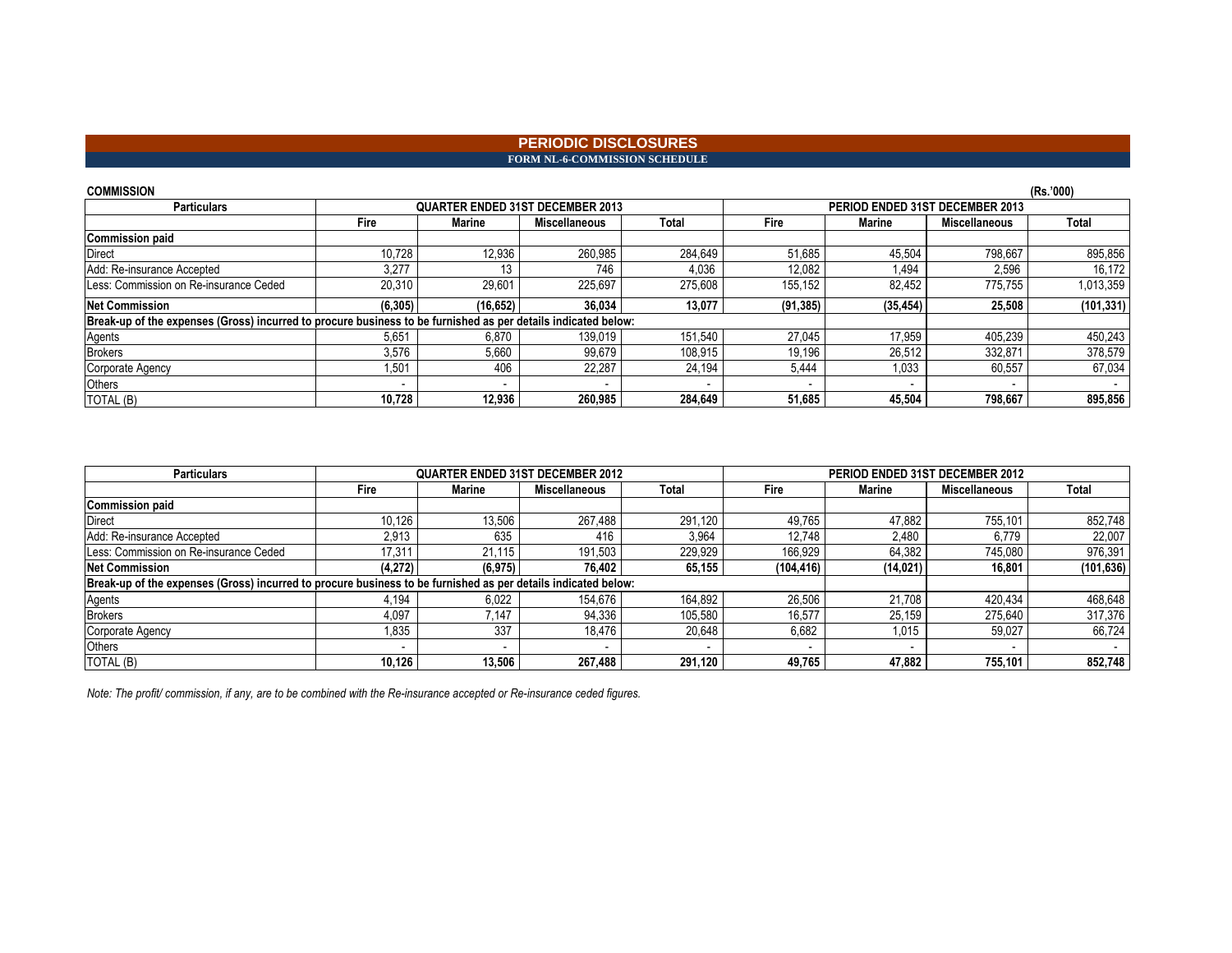### **PERIODIC DISCLOSURES FORM NL-7-OPERATING EXPENSES SCHEDULE**

#### **OPERATING EXPENSES RELATED TO INSURANCE BUSINESS**

|                                                        |                          |                                         |                      |                              |                                 |                          |                          | (Rs.'000)                |
|--------------------------------------------------------|--------------------------|-----------------------------------------|----------------------|------------------------------|---------------------------------|--------------------------|--------------------------|--------------------------|
| <b>Particulars</b>                                     |                          | <b>QUARTER ENDED 31ST DECEMBER 2013</b> |                      |                              | PERIOD ENDED 31ST DECEMBER 2013 |                          |                          |                          |
|                                                        | Fire                     | <b>Marine</b>                           | <b>Miscellaneous</b> | Total                        | Fire                            | <b>Marine</b>            | <b>Miscellaneous</b>     | <b>Total</b>             |
| Employees' remuneration & welfare benefits             | 1.671                    | 2,800                                   | 242,299              | 246,770                      | 12,788                          | 15,664                   | 654,256                  | 682,708                  |
| Travel, conveyance and vehicle running expenses        | 218                      | 337                                     | 25,269               | 25,824                       | 1,215                           | 1,489                    | 62,183                   | 64,887                   |
| Training expenses                                      | 11                       | 21                                      | 2.206                | 2.238                        | 128                             | 157                      | 6.553                    | 6.838                    |
| Rents, rates & taxes                                   | 320                      | 646                                     | 69,266               | 70,232                       | 4,070                           | 4,985                    | 208,228                  | 217,283                  |
| 5 Repairs                                              | (54)                     | 10                                      | 13,088               | 13,044                       | 1,070                           | 1,311                    | 54,746                   | 57,127                   |
| 6 Printing & stationery                                | 83                       | 142                                     | 12,590               | 12,815                       | 675                             | 827                      | 34,527                   | 36,029                   |
| Communication                                          | 163                      | 248                                     | 18,413               | 18,824                       | 876                             | 1.073                    | 44,832                   | 46,781                   |
| Legal & professional charges                           | .227                     | 2,177                                   | 202,777              | 206, 181                     | 11,151                          | 13.659                   | 570,495                  | 595,305                  |
| 9 Auditors' fees, expenses etc                         |                          |                                         |                      |                              |                                 |                          |                          |                          |
| (a) as auditor                                         | 3                        | 6                                       | 616                  | 625                          | 35                              | 43                       | 1,797                    | 1,875                    |
| (b) as adviser or in any other capacity, in respect of |                          |                                         |                      |                              |                                 |                          |                          |                          |
| (i) Taxation matters                                   | $\blacksquare$           |                                         |                      |                              |                                 | $\blacksquare$           | $\overline{\phantom{a}}$ |                          |
| (ii) Insurance matters                                 | $\overline{\phantom{a}}$ |                                         |                      | $\qquad \qquad \blacksquare$ |                                 | $\blacksquare$           |                          | $\blacksquare$           |
| (iii) Management services; and                         | $\overline{\phantom{a}}$ |                                         |                      |                              |                                 | $\overline{\phantom{a}}$ |                          | $\overline{\phantom{a}}$ |
| in any other capacity                                  |                          |                                         |                      |                              |                                 |                          |                          |                          |
| 10 Advertisement and publicity                         | 162                      | 242                                     | 17,295               | 17,699                       | 800                             | 980                      | 40,933                   | 42,713                   |
| 11 Marketing and Support Services                      | 2,625                    | 5.017                                   | 509,177              | 516,819                      | 29,200                          | 35,767                   | 1,493,934                | ,558,901                 |
| 12 Interest & Bank Charges                             | 216                      | 304                                     | 19,123               | 19.643                       | 787                             | 964                      | 40,265                   | 42,016                   |
| 13 Others:                                             |                          |                                         |                      |                              |                                 |                          |                          |                          |
| <b>Policy Stamps</b>                                   | $\overline{\phantom{a}}$ | $\overline{\phantom{a}}$                |                      |                              | 17                              | $\blacksquare$           | 1,242                    | 1,259                    |
| Information & Technology Expenses                      | 451                      | 650                                     | 43,083               | 44,184                       | 1,866                           | 2,286                    | 95,485                   | 99,637                   |
| Electricity & Water Charges                            | 15                       | 58                                      | 9,034                | 9,107                        | 602                             | 737                      | 30,786                   | 32,125                   |
| Courtesies & Entertainment                             | 34                       | 62                                      | 5,888                | 5,984                        | 326                             | 399                      | 16,685                   | 17,410                   |
| <b>Others</b>                                          | (3)                      | 84                                      | 18,364               | 18,445                       | 1,313                           | 1,608                    | 67,163                   | 70,084                   |
| 14 Depreciation                                        | 37                       | 128                                     | 18,707               | 18,872                       | ,226                            | 1,502                    | 62,718                   | 65,446                   |
| 15 Service Tax Expenses                                | 397                      | 607                                     | 45,297               | 46,301                       | 2,167                           | 2,655                    | 110,886                  | 115,708                  |
| <b>TOTAL</b>                                           | 7,576                    | 13,539                                  | 1,272,492            | 1,293,607                    | 70,312                          | 86,106                   | 3,597,714                | 3,754,132                |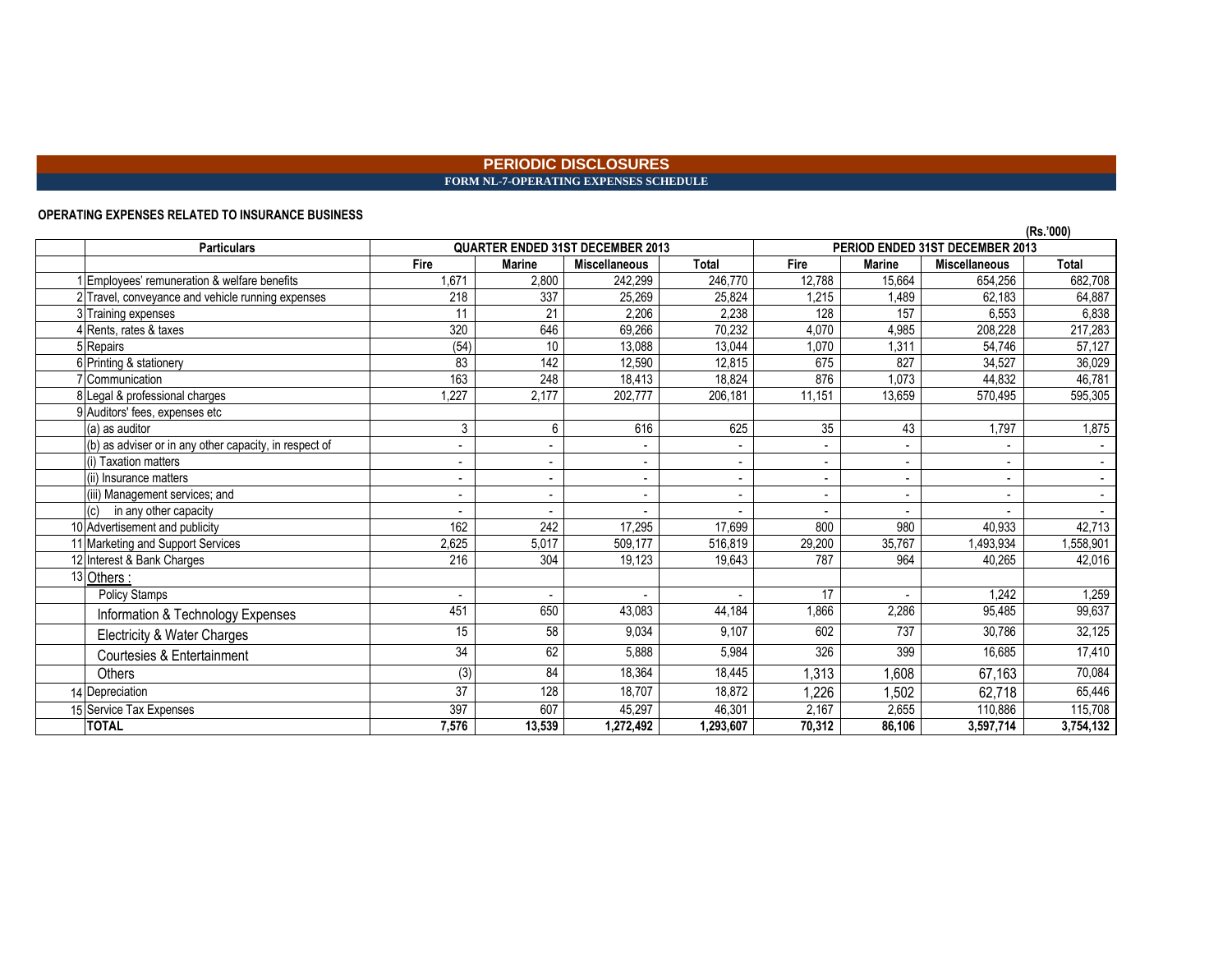#### **OPERATING EXPENSES RELATED TO INSURANCE BUSINESS**

| <b>Particulars</b>                                     | <b>QUARTER ENDED 31ST DECEMBER 2012</b> |               |                      | PERIOD ENDED 31ST DECEMBER 2012 |        |                          |                      |              |
|--------------------------------------------------------|-----------------------------------------|---------------|----------------------|---------------------------------|--------|--------------------------|----------------------|--------------|
|                                                        | Fire                                    | <b>Marine</b> | <b>Miscellaneous</b> | <b>Total</b>                    | Fire   | <b>Marine</b>            | <b>Miscellaneous</b> | <b>Total</b> |
| 1 Employees' remuneration & welfare benefits           | 3.440                                   | 2,442         | 172,460              | 178,341                         | 16,551 | 13.811                   | 529.040              | 559,402      |
| 2 Travel, conveyance and vehicle running expenses      | 451                                     | 332           | 20,927               | 21,709                          | 1,817  | 1,516                    | 58.068               | 61,401       |
| 3 Training expenses                                    | 40                                      | 31            | 1,707                | 1,779                           | 128    | 107                      | 4.080                | 4,314        |
| 4 Rents, rates & taxes                                 | 1,701                                   | 1,285         | 73,934               | 76,919                          | 5,807  | 4,845                    | 185,602              | 196,254      |
| 5 Repairs                                              | 250                                     | 173           | 13,204               | 13,627                          | 1,342  | 1,120                    | 42,903               | 45,365       |
| 6 Printing & stationery                                | 286                                     | 214           | 12,718               | 13,218                          | 1,038  | 866                      | 33,174               | 35,078       |
| 7 Communication                                        | 269                                     | 197           | 12,530               | 12,995                          | 1,096  | 914                      | 35,021               | 37,031       |
| 8 Legal & professional charges                         | 3,024                                   | 2,205         | 143,050              | 148,278                         | 12,756 | 10,644                   | 407,721              | 431,120      |
| 9 Auditors' fees, expenses etc                         |                                         |               |                      |                                 |        |                          |                      |              |
| (a) as auditor                                         | 12                                      | 9             | 604                  | 625                             | 55     | 46                       | 1,773                | 1,875        |
| (b) as adviser or in any other capacity, in respect of | $\blacksquare$                          |               | $\blacksquare$       |                                 |        | $\overline{\phantom{a}}$ |                      |              |
| (i) Taxation matters                                   | $\overline{\phantom{a}}$                |               | $\blacksquare$       |                                 |        | $\blacksquare$           |                      |              |
| (ii) Insurance matters                                 | $\overline{a}$                          |               | $\blacksquare$       |                                 |        | $\overline{\phantom{a}}$ |                      |              |
| (iii) Management services; and                         | $\blacksquare$                          |               | $\blacksquare$       |                                 |        | $\blacksquare$           |                      |              |
| in any other capacity<br>(c)                           |                                         |               |                      |                                 |        |                          |                      |              |
| 10 Advertisement and publicity                         | 902,                                    | 1,537         | 68,067               | 71,505                          | 3,429  | 2,862                    | 109.617              | 115,908      |
| 11 Marketing and Support Services                      | 11,309                                  | 8,535         | 492,953              | 512,797                         | 38,883 | 32,445                   | ,242,850             | 1,314,178    |
| 12 Interest & Bank Charges                             | 218                                     | 173           | 8,141                | 8,532                           | 466    | 389                      | 14,900               | 15,756       |
| 13 Others :                                            |                                         |               |                      |                                 |        |                          |                      |              |
| Policy Stamps                                          | $\mathbf{0}$                            |               | (0)                  | U                               | 15     |                          | 1,211                | 1,226        |
| Information & Technology Expenses                      | 306                                     | 174           | 21,568               | 22,049                          | 2,779  | 2,319                    | 88,836               | 93,934       |
| Electricity & Water Charges                            | 198                                     | 143           | 9,557                | 9,899                           | 873    | 729                      | 27,918               | 29,520       |
| <b>Courtesies &amp; Entertainment</b>                  | 104                                     | 76            | 4,892                | 5,073                           | 431    | 360                      | 13,786               | 14,577       |
| Others                                                 | 1,563                                   | 1,262         | 56,119               | 58,944                          | 2,852  | 2,380                    | 91,169               | 96,401       |
| 14 Depreciation                                        | 414                                     | 301           | 19,592               | 20,308                          | 1,748  | 1,458                    | 55,865               | 59,071       |
| 15 Service Tax Expenses                                | 114                                     | 33            | 12,628               | 12.775                          | 2,001  | 1,669                    | 63,948               | 67,618       |
| <b>TOTAL</b>                                           | 25,600                                  | 19,123        | 1,144,652            | 1,189,375                       | 94,067 | 78,479                   | 3,007,483            | 3,180,029    |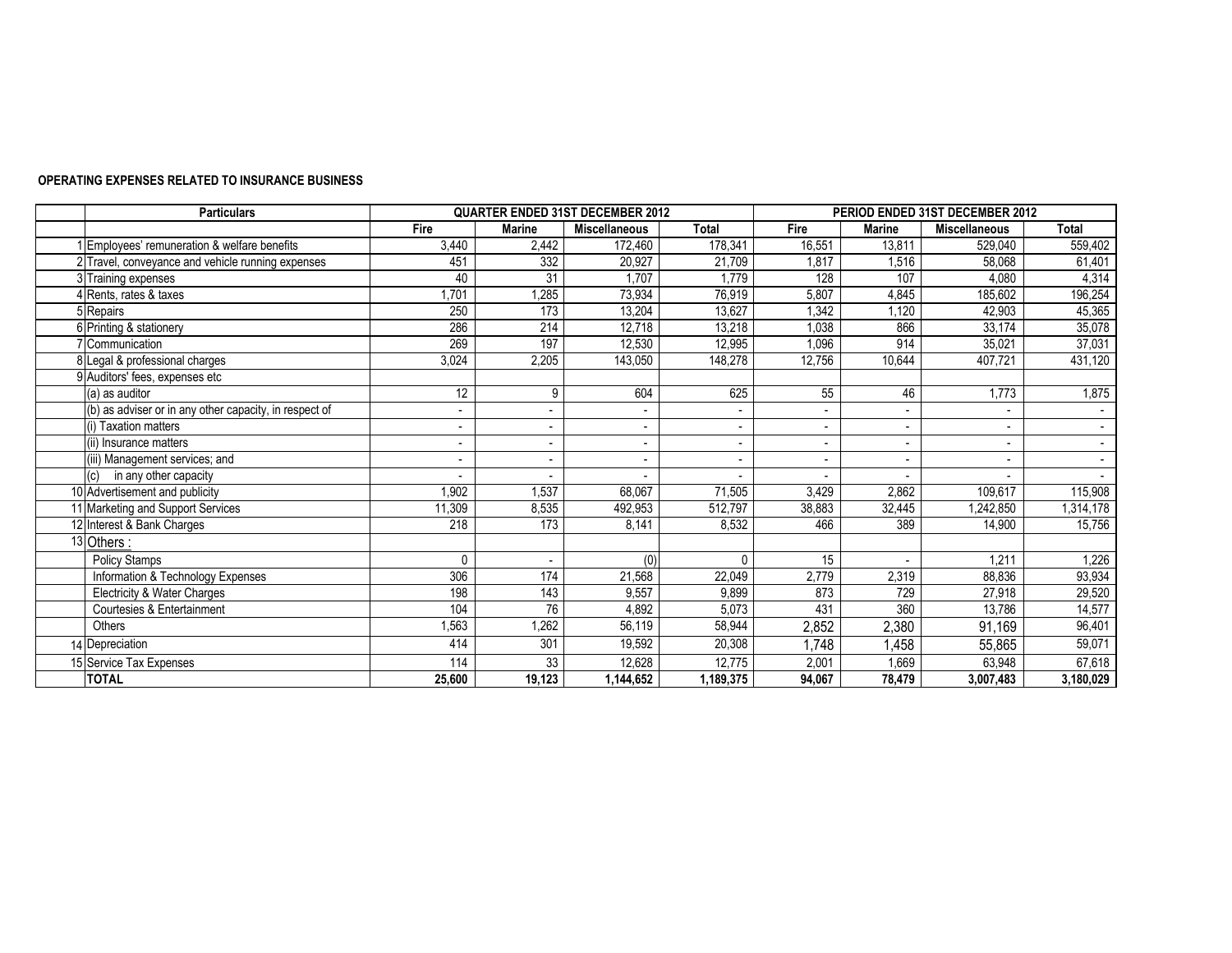|               | <b>PERIODIC DISCLOSURES</b><br><b>FORM NL-8-SHARE CAPITAL SCHEDULE</b> |           |                                                   |  |  |  |  |  |
|---------------|------------------------------------------------------------------------|-----------|---------------------------------------------------|--|--|--|--|--|
| <b>S. NO.</b> | <b>Particulars</b>                                                     |           | AS AT 31ST DECEMBER 2013 AS AT 31ST DECEMBER 2012 |  |  |  |  |  |
|               |                                                                        | (Rs.'000) | (Rs.'000).                                        |  |  |  |  |  |
|               | <b>Authorised Capital</b>                                              |           |                                                   |  |  |  |  |  |
|               | Equity Shares of Rs. 10 each                                           | 4,000,000 | 4,000,000                                         |  |  |  |  |  |
|               | <b>Issued Capital</b>                                                  |           |                                                   |  |  |  |  |  |
|               | Equity Shares of Rs. 10each                                            | 2,693,215 | 2,693,215                                         |  |  |  |  |  |
|               | 3 Subscribed Capital                                                   |           |                                                   |  |  |  |  |  |
|               | Equity Shares of Rs. 10each                                            | 2,693,215 | 2,693,215                                         |  |  |  |  |  |
|               | Called-up Capital                                                      |           |                                                   |  |  |  |  |  |
|               | Equity Shares of Rs. each                                              | 2,693,215 | 2,693,215                                         |  |  |  |  |  |
|               | Less : Calls unpaid                                                    |           |                                                   |  |  |  |  |  |
|               | Add: Equity Shares forfeited (Amount originally paid up)               |           |                                                   |  |  |  |  |  |
|               | Less: Par Value of Equity Shares bought back                           |           |                                                   |  |  |  |  |  |
|               | Less: Preliminary Expenses                                             |           |                                                   |  |  |  |  |  |
|               | Expenses including commission or brokerage on                          |           |                                                   |  |  |  |  |  |
|               | Underwriting or subscription of shares                                 |           |                                                   |  |  |  |  |  |
|               | <b>TOTAL</b>                                                           | 2,693,215 | 2,693,215                                         |  |  |  |  |  |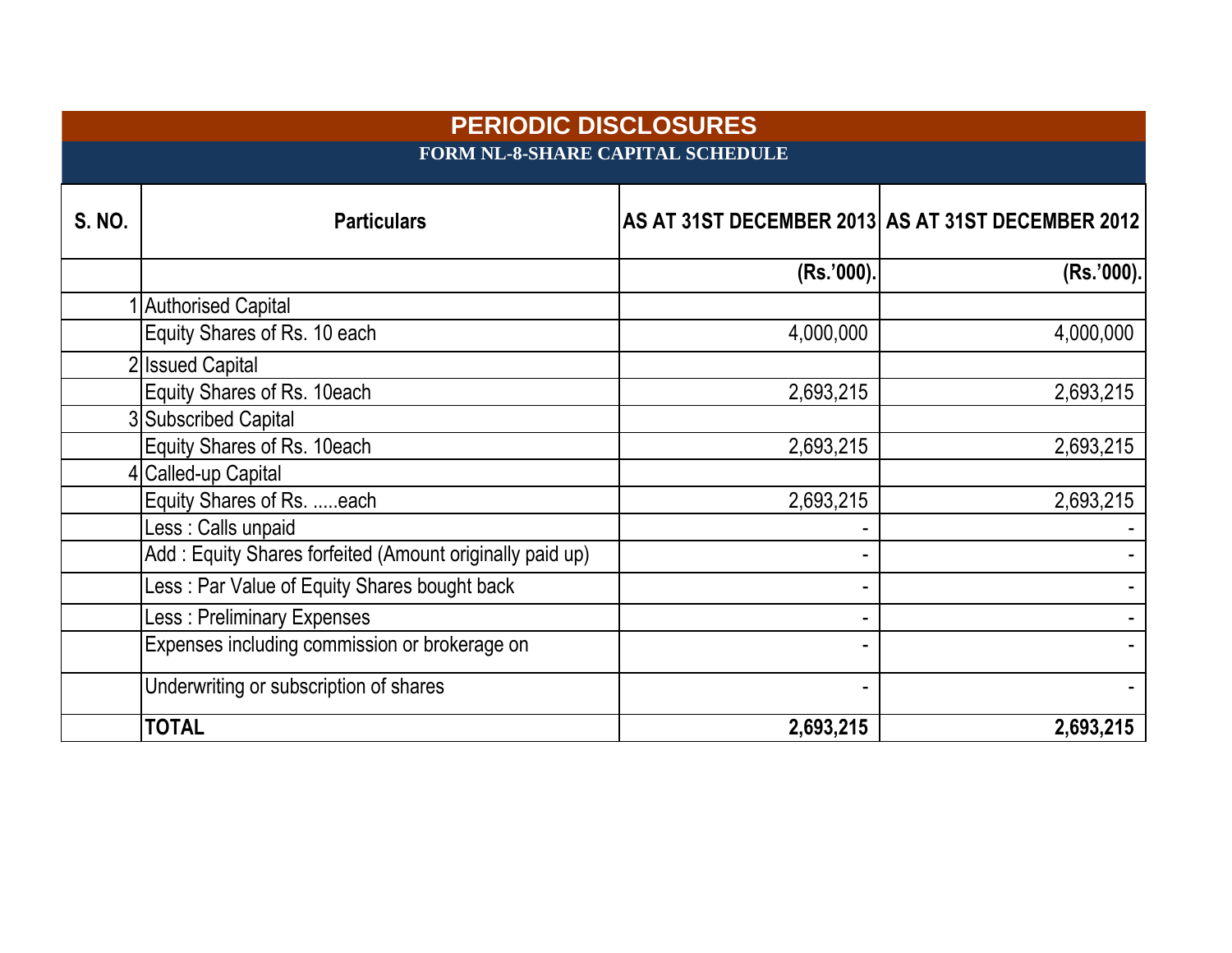# **PERIODIC DISCLOSURES**

**FORM NL-9-PATTERN OF SHAREHOLDING SCHEDULE**

# **PATTERN OF SHAREHOLDING**

**[As certified by the Management]**

| <b>Shareholder</b> | AS AT 31ST DECEMBER 2013 |                 | AS AT 31ST DECEMBER 2012 |              |  |
|--------------------|--------------------------|-----------------|--------------------------|--------------|--|
|                    | <b>Number of Shares</b>  | % of Holding    | <b>Number of Shares</b>  | % of Holding |  |
| Promoters          |                          |                 |                          |              |  |
| Indian             | 199,297,910              | 74 <sub>1</sub> | 199,297,910              | 74           |  |
| Foreign            | 70,023,590               | 26              | 70,023,590               | 26           |  |
| <b>Others</b>      |                          |                 |                          |              |  |
| <b>TOTAL</b>       | 269,321,500              | 100l            | 269,321,500              | 100          |  |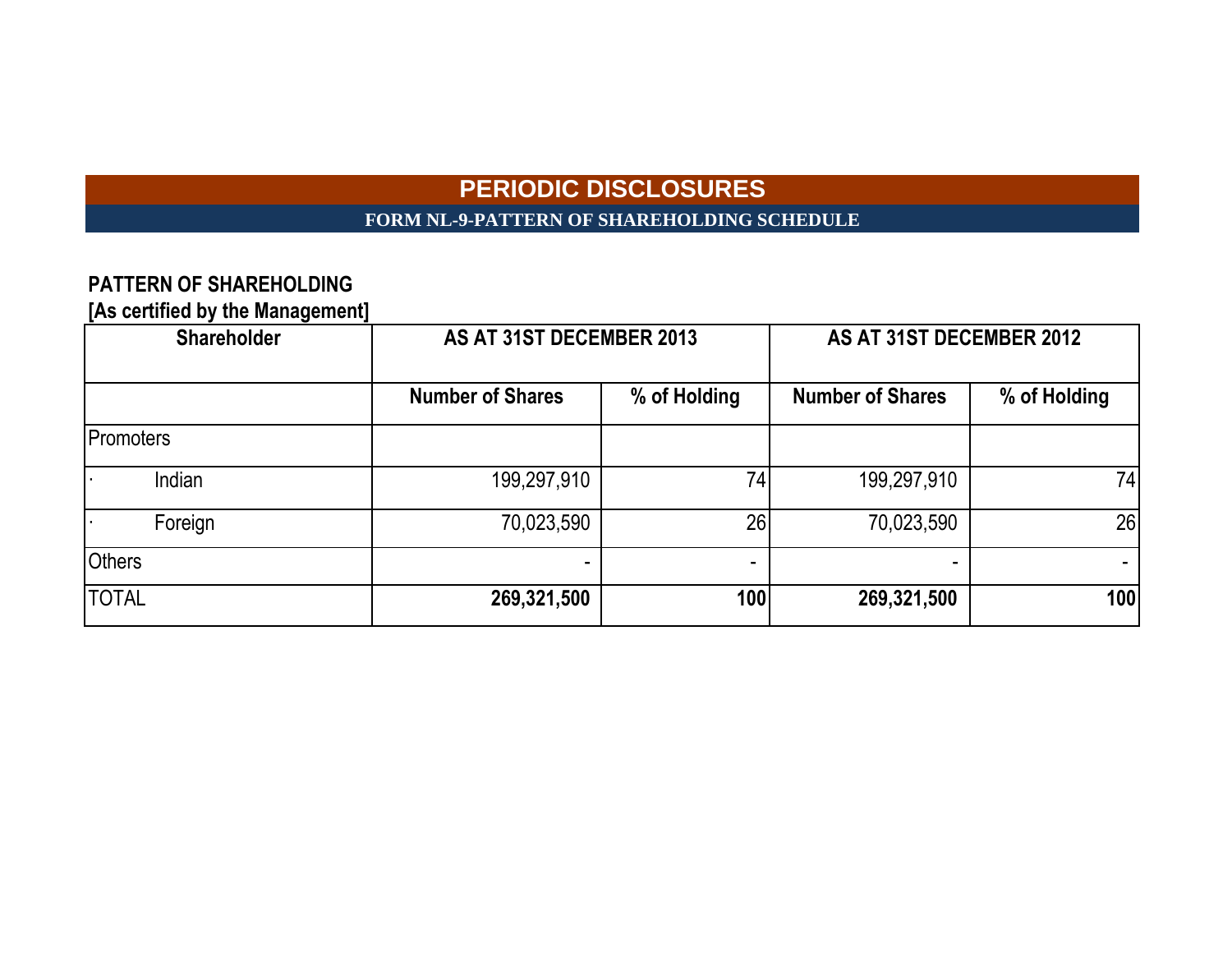| <b>PERIODIC DISCLOSURES</b>                    |                          |                          |  |  |  |  |  |
|------------------------------------------------|--------------------------|--------------------------|--|--|--|--|--|
| <b>FORM NL-10-RESERVE AND SURPLUS SCHEDULE</b> |                          |                          |  |  |  |  |  |
| <b>Particulars</b>                             | AS AT 31ST DECEMBER 2013 | AS AT 31ST DECEMBER 2012 |  |  |  |  |  |
|                                                |                          |                          |  |  |  |  |  |
|                                                | (Rs.'000).               | (Rs.'000)                |  |  |  |  |  |
| 1 Capital Reserve                              |                          |                          |  |  |  |  |  |
| 2 Capital Redemption Reserve                   | $\blacksquare$           |                          |  |  |  |  |  |
|                                                |                          |                          |  |  |  |  |  |
| 3 Share Premium                                | 2,568,789                | 2,568,789                |  |  |  |  |  |
| 4 General Reserves                             |                          |                          |  |  |  |  |  |
| Less: Debit balance in Profit and Loss         |                          |                          |  |  |  |  |  |
| Account                                        |                          |                          |  |  |  |  |  |
| Less: Amount utilized for Buy-back             |                          |                          |  |  |  |  |  |
| 5 Catastrophe Reserve                          | 1,166                    | 1,166                    |  |  |  |  |  |
| 6 Other Reserves (to be specified)             |                          |                          |  |  |  |  |  |
| 7 Balance of Profit in Profit & Loss Account   | 2,890,393                | 1,112,377                |  |  |  |  |  |
|                                                |                          |                          |  |  |  |  |  |
| <b>TOTAL</b>                                   | 5,460,348                | 3,682,332                |  |  |  |  |  |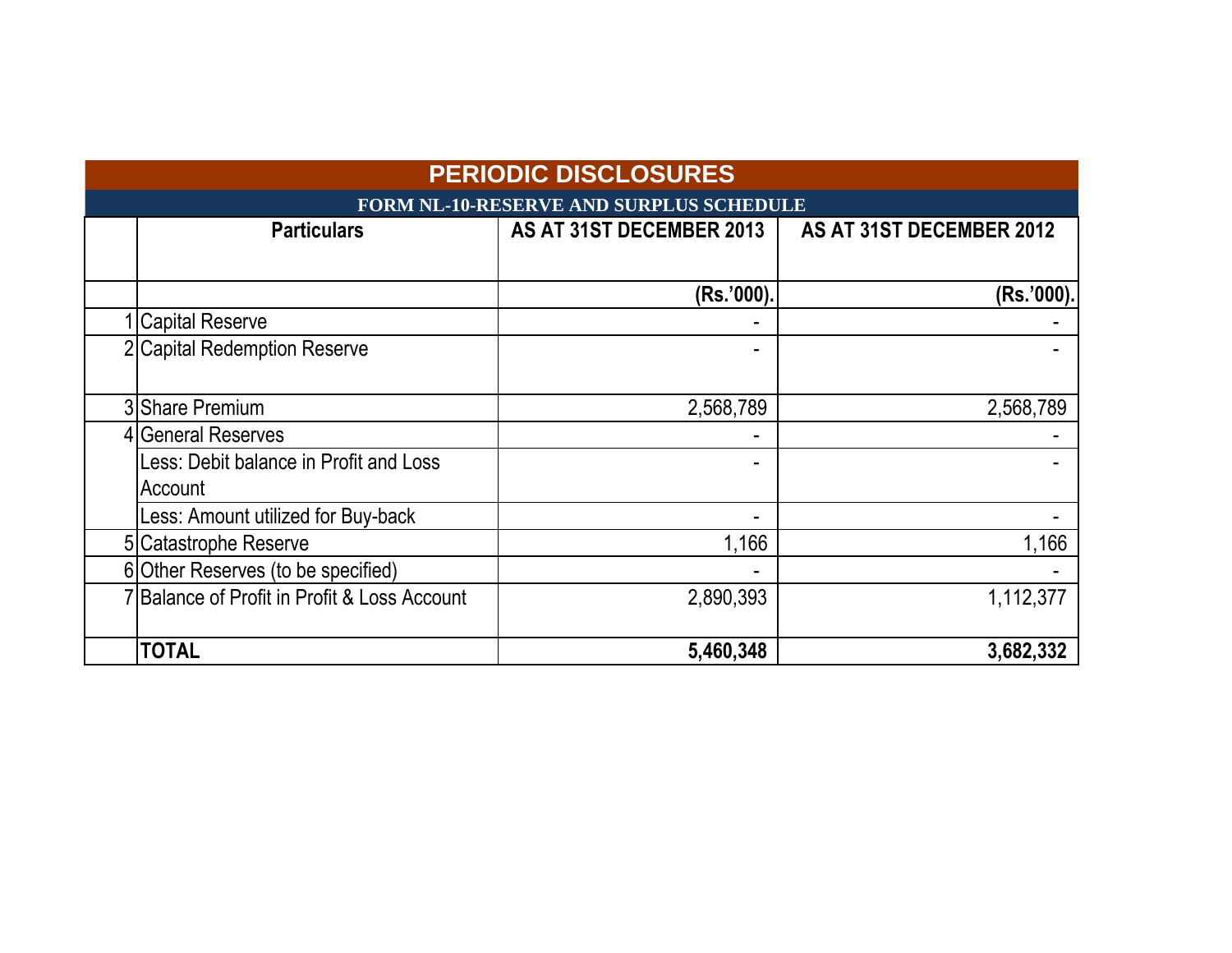# **PERIODIC DISCLOSURES**

**FORM NL-11-BORROWINGS SCHEDULE**

| <b>Particulars</b>         | AS AT 31ST DECEMBER 2013 | AS AT 31ST DECEMBER 2012 |
|----------------------------|--------------------------|--------------------------|
|                            |                          |                          |
|                            | (Rs.'000).               | (Rs.'000).               |
| 1 Debentures/ Bonds        |                          |                          |
| 2Banks                     |                          |                          |
| 3 Financial Institutions   |                          |                          |
| 4 Others (to be specified) | ۰.                       |                          |
|                            |                          |                          |
| <b>TOTAL</b>               |                          |                          |

*Notes:*

*a) The extent to which the borrowings are secured shall be separately disclosed stating the nature of the security under each sub-head.*

*b) Amounts due within 12 months from the date of Balance Sheet should be shown separately*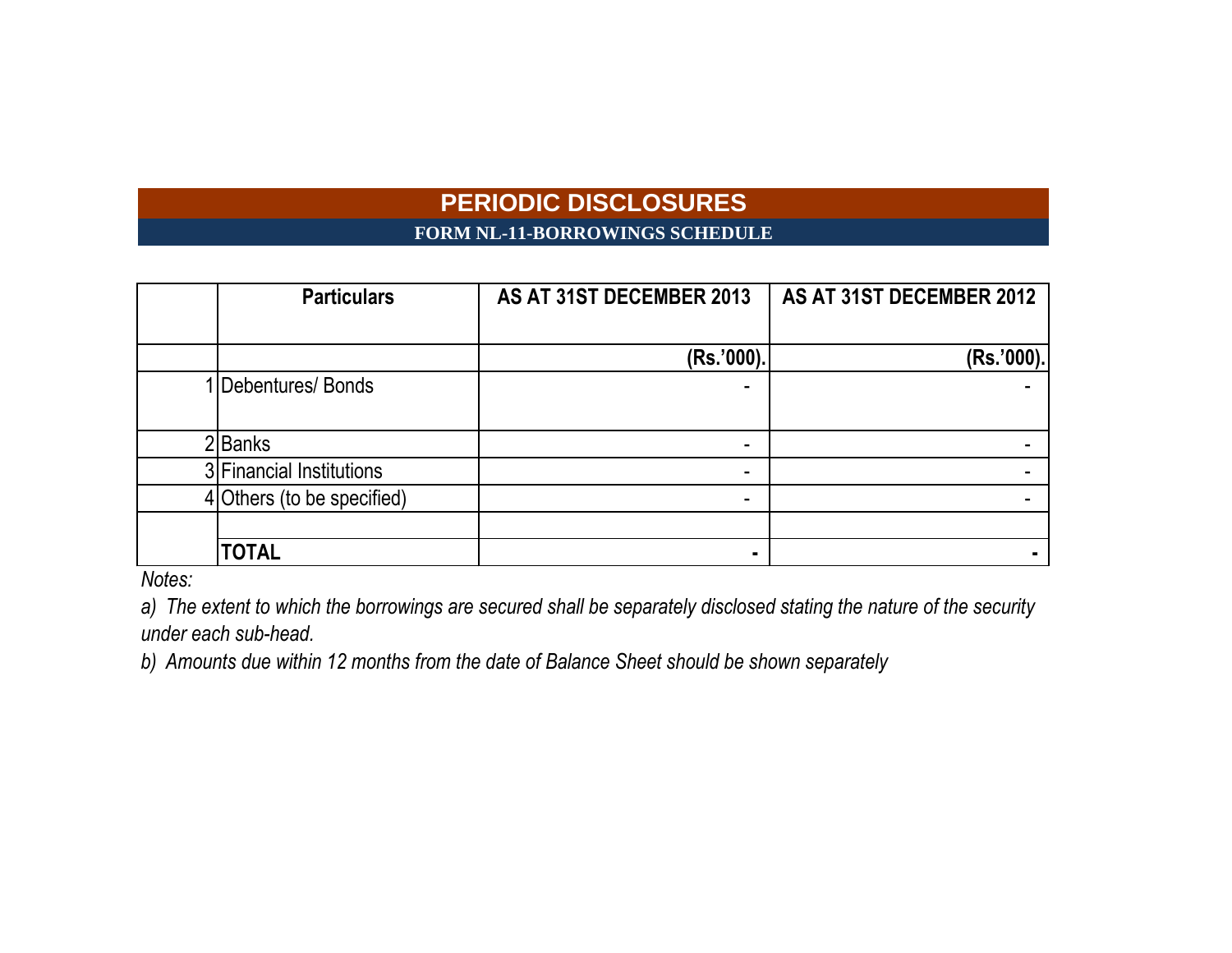#### **PERIODIC DISCLOSURES FORM NL-12-INVESTMENT SCHEDULE**

| <b>Particulars</b>                                                             | AS AT 31ST DECEMBER 2013 | AS AT 31ST DECEMBER 2012 |
|--------------------------------------------------------------------------------|--------------------------|--------------------------|
|                                                                                |                          |                          |
|                                                                                | (Rs.'000).               | (Rs.'000).               |
| <b>LONG TERM INVESTMENTS</b>                                                   |                          |                          |
| Government securities and Government guaranteed bonds including Treasury Bills | 11,416,228               | 9,845,841                |
| 2 Other Approved Securities                                                    |                          |                          |
| 3 Other Investments                                                            |                          |                          |
| (a) Shares                                                                     |                          |                          |
| (aa) Equity                                                                    |                          |                          |
| (bb) Preference                                                                |                          |                          |
| (b) Mutual Funds                                                               |                          |                          |
| Derivative Instruments<br>(c)                                                  |                          |                          |
| Debentures/ Bonds (Housing)                                                    | 3,462,020                | 3,164,588                |
| Other Securities (Non convertible Debentures)<br>(e)                           | 900,000                  | 863,330                  |
| Subsidiaries                                                                   | 5,000                    | 5,000                    |
| Investment Properties-Real Estate<br>(a)                                       |                          |                          |
| 4 Investments in Infrastructure and Social Sector                              | 4,631,926                | 4,032,552                |
| 5 Other than Approved Investments                                              |                          |                          |
| <b>SHORT TERM INVESTMENTS</b>                                                  |                          |                          |
| Government securities and Government guaranteed bonds including Treasury Bills | 102,330                  |                          |
| 2 Other Approved Securities                                                    | $\blacksquare$           |                          |
| 3 Other Investments                                                            |                          |                          |
| (a) Shares                                                                     |                          |                          |
| (aa) Equity                                                                    | $\sim$                   |                          |
| (bb) Preference                                                                | $\sim$                   |                          |
| (b) Mutual Funds                                                               | 170,076                  | 740,176                  |
| Derivative Instruments<br>(c)                                                  |                          |                          |
| Debentures/ Bonds (Housing)<br>(d)                                             | 300,000                  | 100,000                  |
| Other Securities (Non convertible Debentures)<br>(e)                           | 167,307                  | 50,000                   |
| Subsidiaries                                                                   | $\overline{a}$           |                          |
| Investment Properties-Real Estate<br>(a)                                       |                          |                          |
| 4 Investments in Infrastructure and Social Sector                              | 422,330                  | 565,022                  |
| 5 Other than Approved Investments                                              |                          |                          |
| <b>TOTAL</b>                                                                   | 21,577,217               | 19,366,509               |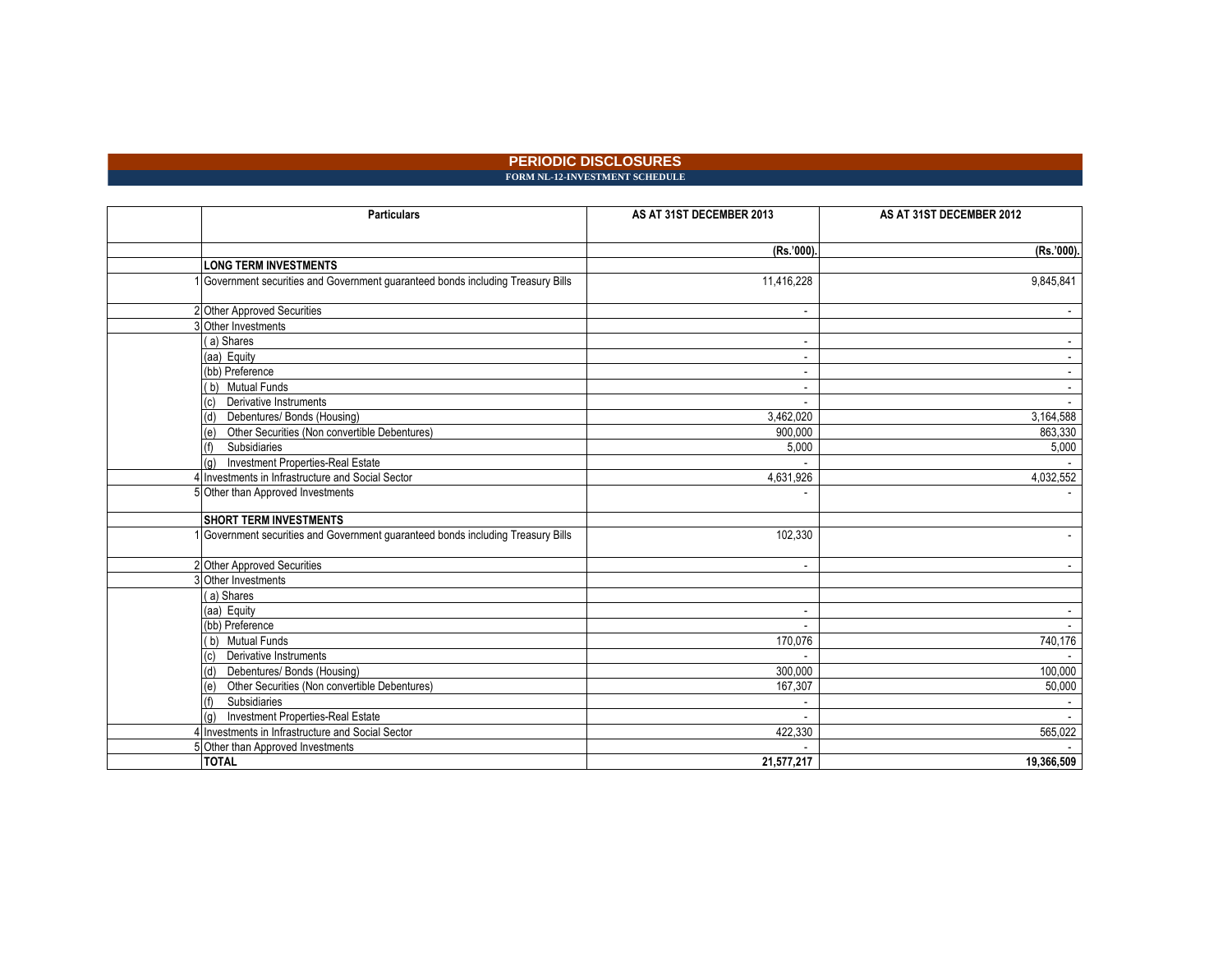*Notes:*

(i) Holding company and subsidiary shall be construed as defined in the Companies Act, 1956: (a) Investments in subsidiary/holding companies, joint ventures and associates shall be separately disclosed, at cost.

(ii) Joint Venture is a contractual arrangement whereby two or more parties undertake an economic activity, which is subject to joint control.

(i) Joint control - is the contractually agreed sharing of power to govern the financial and operating policies of an economic activity to obtain benefits from it.

(ii) Associate - is an enterprise in which the company has significant influence and which is neither a subsidiary nor a joint venture of the company.

(iii) Significant influence (for the purpose of this schedule) - means participation in the financial and operating policy decisions of a company, but not control of those policies. Significant influence may be exercised in several ways, for example, by representation on the board of directors, participation in the policymaking process, material inter-company transactions, interchange of managerial personnel or dependence on technical information. Significant influence may be gained by share ownership, statute or agreement. As regards share ownership, if an investor holds, directly or indirectly through subsidiaries, 20 percent or more of the voting power of the investee, it is presumed that the investor does have significant influence, unless it can be clearly demonstrated that this is not the case. Conversely, if the investor holds, directly or indirectly through subsidiaries, less than 20 percent of the voting power of the investee, it is presumed that the investor does not have significant influence, unless such influence is clearly demonstrated.

A substantial or majority ownership by another investor does not necessarily preclude an investor from having significant influence.

(b) Aggregate amount of company's investments other than listed equity securities and derivative instruments and also the market value thereof shall be disclosed.

- (c) Investments made out of Catastrophe reserve should be shown separately.
- (d) Debt securities will be considered as "held to maturity" securities and will be measured at historical cost subject to amortisation.

(e) Investment Property means a property [land or building or part of a building or both] held to earn rental income or for capital appreciation or for both, rather than for use in services or for administrative purposes.

(f) Investments maturing within twelve months from balance sheet date and investments made with the specific intention to dispose of within twelve months from balance sheet date shall be classified as shortterm investments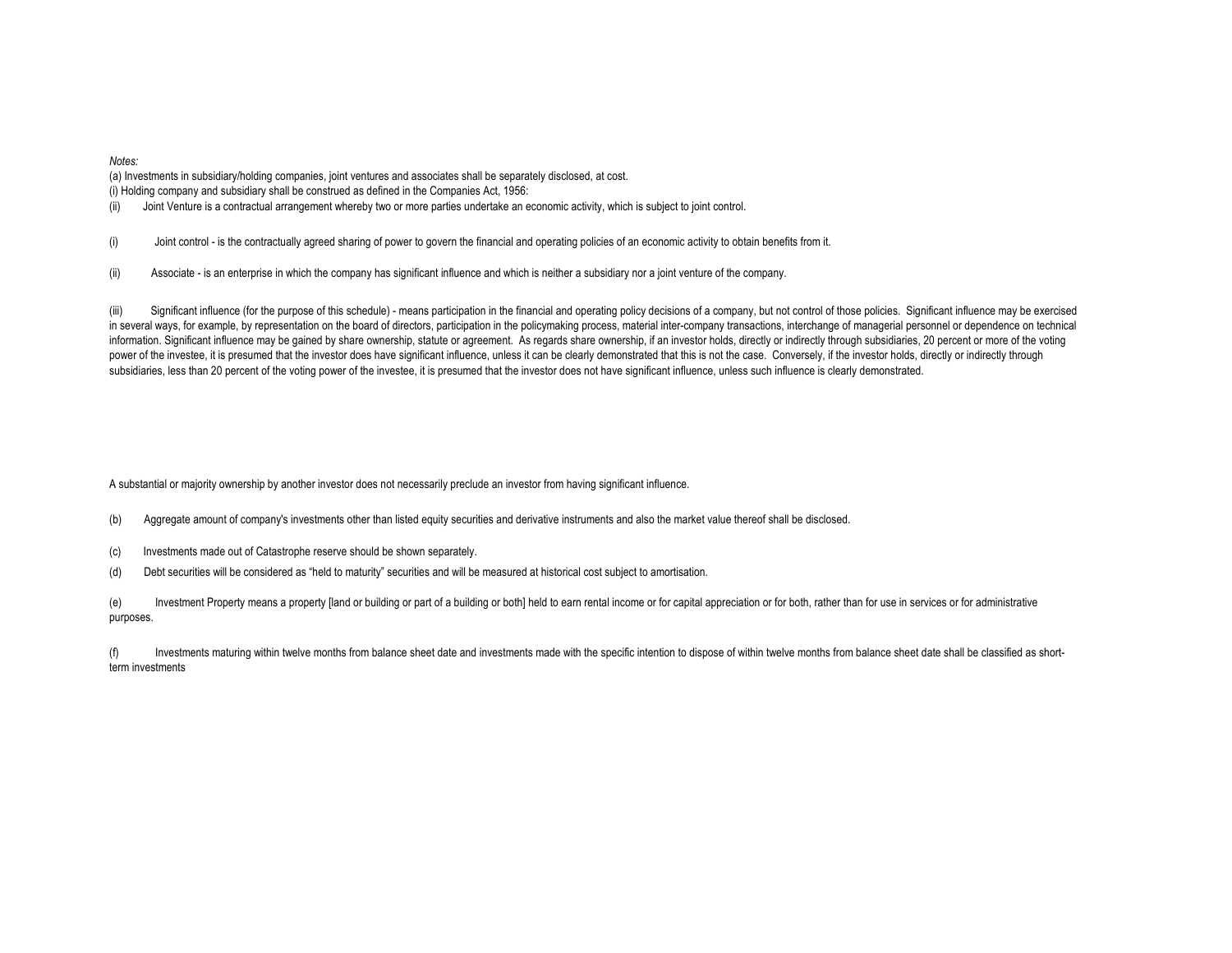| <b>PERIODIC DISCLOSURES</b><br>FORM NL-13-LOANS SCHEDULE |                                                           |                                            |                                                      |  |  |  |
|----------------------------------------------------------|-----------------------------------------------------------|--------------------------------------------|------------------------------------------------------|--|--|--|
|                                                          | <b>Particulars</b>                                        | AS AT 31ST DECEMBER 2013                   | AS AT 31ST DECEMBER 2012                             |  |  |  |
|                                                          |                                                           | (Rs.'000).                                 | (Rs.'000).                                           |  |  |  |
|                                                          | <b>ISECURITY-WISE CLASSIFICATION</b>                      |                                            |                                                      |  |  |  |
|                                                          | Secured                                                   |                                            |                                                      |  |  |  |
|                                                          | (a) On mortgage of property                               | $\blacksquare$                             |                                                      |  |  |  |
|                                                          | (aa) In India                                             | $\blacksquare$                             | $\blacksquare$                                       |  |  |  |
|                                                          | (bb) Outside India                                        | $\blacksquare$                             | $\sim$                                               |  |  |  |
|                                                          | (b)<br>On Shares, Bonds, Govt. Securities                 | $\overline{\phantom{a}}$                   | $\blacksquare$                                       |  |  |  |
|                                                          | Others (to be specified)<br>(c)                           | $\sim$                                     | $\overline{\phantom{a}}$                             |  |  |  |
|                                                          | Unsecured                                                 | $\overline{\phantom{a}}$                   | $\blacksquare$                                       |  |  |  |
|                                                          | <b>TOTAL</b>                                              | $\overline{\phantom{a}}$                   | $\overline{\phantom{a}}$                             |  |  |  |
|                                                          | 2 BORROWER-WISE CLASSIFICATION                            | $\overline{\phantom{a}}$                   | $\blacksquare$                                       |  |  |  |
|                                                          | Central and State Governments<br>(a)                      | $\overline{\phantom{a}}$                   | $\blacksquare$                                       |  |  |  |
|                                                          | (d)<br><b>Banks and Financial Institutions</b>            | $\blacksquare$                             | $\sim$                                               |  |  |  |
|                                                          | (c)<br>Subsidiaries                                       | $\overline{\phantom{a}}$                   | $\overline{\phantom{a}}$                             |  |  |  |
|                                                          | (d)<br><b>Industrial Undertakings</b>                     | $\overline{\phantom{a}}$                   | $\overline{\phantom{a}}$                             |  |  |  |
|                                                          | Others (to be specified)<br>(e)                           | $\overline{\phantom{a}}$                   | $\blacksquare$                                       |  |  |  |
|                                                          | <b>TOTAL</b>                                              | $\blacksquare$                             | $\blacksquare$                                       |  |  |  |
|                                                          | 3 PERFORMANCE-WISE CLASSIFICATION                         | $\blacksquare$                             |                                                      |  |  |  |
|                                                          | (a) Loans classified as standard                          | $\overline{\phantom{a}}$                   | $\overline{\phantom{a}}$                             |  |  |  |
|                                                          | (aa) In India                                             | $\blacksquare$                             | $\blacksquare$                                       |  |  |  |
|                                                          | (bb) Outside India                                        | $\overline{\phantom{a}}$                   | $\blacksquare$                                       |  |  |  |
|                                                          | (b) Non-performing loans less provisions<br>(aa) In India | $\blacksquare$                             | $\overline{\phantom{a}}$                             |  |  |  |
|                                                          |                                                           | $\overline{\phantom{a}}$                   |                                                      |  |  |  |
|                                                          | (bb) Outside India<br><b>TOTAL</b>                        | $\blacksquare$                             | $\overline{\phantom{a}}$<br>$\overline{\phantom{a}}$ |  |  |  |
|                                                          | 4 MATURITY-WISE CLASSIFICATION                            | $\blacksquare$                             |                                                      |  |  |  |
|                                                          | Short Term<br>(a)                                         | $\overline{\phantom{a}}$<br>$\blacksquare$ | $\overline{\phantom{a}}$<br>$\blacksquare$           |  |  |  |
|                                                          | (b)<br>Long Term                                          | $\blacksquare$                             | $\overline{\phantom{a}}$                             |  |  |  |
|                                                          | <b>TOTAL</b>                                              | $\sim$                                     | $\sim$                                               |  |  |  |
|                                                          |                                                           |                                            |                                                      |  |  |  |

*Notes:*

*(a) Short-term loans shall include those, which are repayable within 12 months from the date of balance sheet. Long term loans shall be the loans other than short-term loans.*

*(b) Provisions against non-performing loans shall be shown separately.*

*(c ) The nature of the security in case of all long term secured loans shall be specified in each case. Secured loans for*

 *the purposes of this schedule, means loans secured wholly or partly against an asset of the company.*

*(d) Loans considered doubtful and the amount of provision created against such loans shall be disclosed.*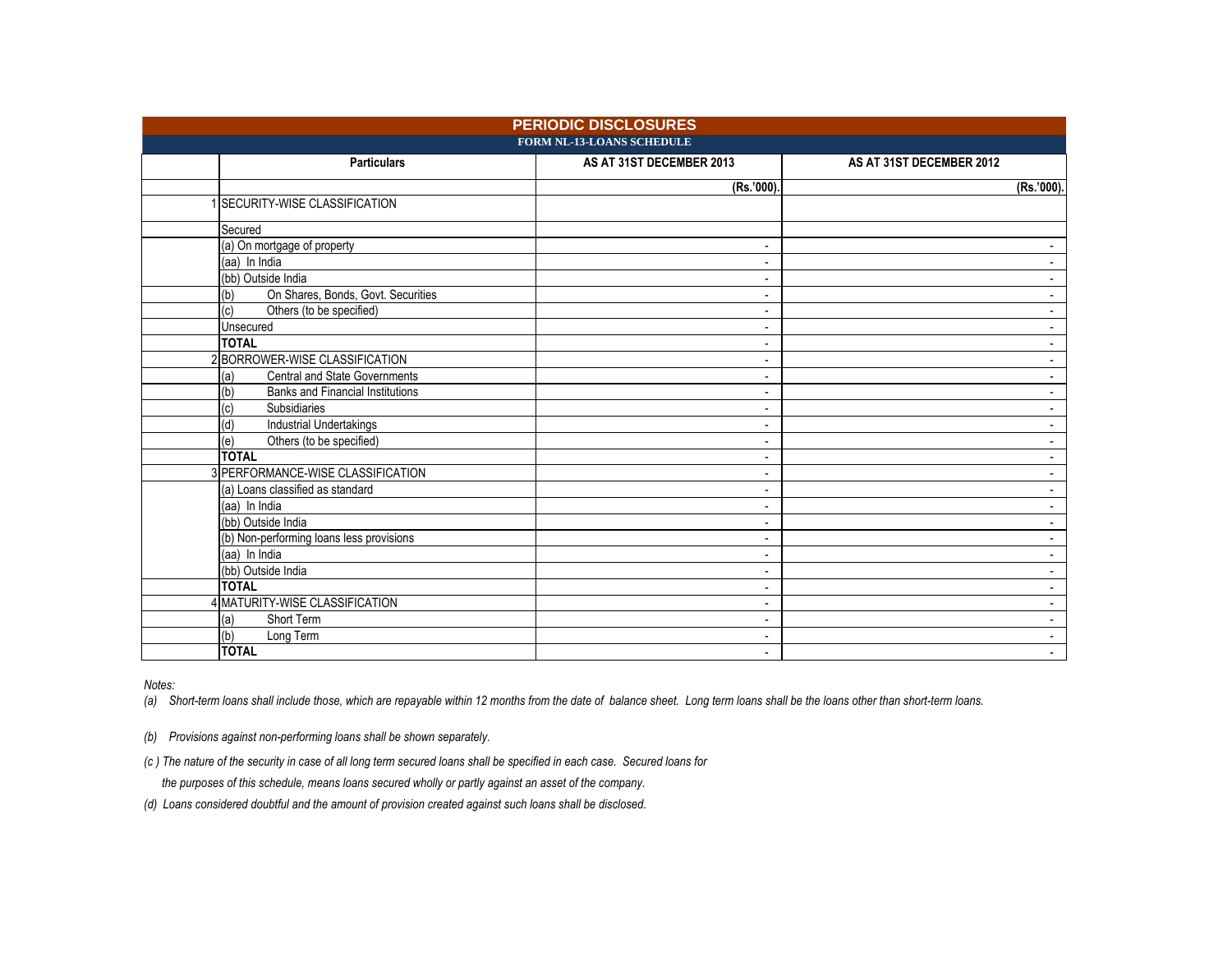#### **PERIODIC DISCLOSURES FORM NL-14-FIXED ASSETS SCHEDULE**

#### **FIXED ASSETS**

|                                     |                          |                                          |                                         |                              |                                |                          |                           |                             |                              | (Rs.'000)                    |
|-------------------------------------|--------------------------|------------------------------------------|-----------------------------------------|------------------------------|--------------------------------|--------------------------|---------------------------|-----------------------------|------------------------------|------------------------------|
| <b>Particulars</b>                  |                          |                                          | Cost/ Gross Block                       |                              |                                |                          | Depreciation              |                             | <b>Net Block</b>             |                              |
|                                     | As at 1st April,<br>2013 | <b>Additions</b><br>during the<br>period | Sales/ Adjustments<br>during the period | As at 31st<br>December, 2013 | Upto 31st<br><b>March 2013</b> | <b>For The Period</b>    | On sales /<br>adjustments | Upto 31st December,<br>2013 | As at 31st<br>December, 2013 | As at 31st<br>December, 2012 |
| Goodwill                            |                          |                                          | $\blacksquare$                          |                              | $\overline{\phantom{a}}$       | $\overline{\phantom{a}}$ |                           | $\overline{\phantom{0}}$    | $\blacksquare$               |                              |
| <b>Computer Software</b>            | 171,949                  | 17,631                                   | $\sim$                                  | 189,579                      | 124,986                        | 21,387                   |                           | 146,373                     | 43,206                       | 54,054                       |
| Land-Freehold                       | 37,849                   |                                          | $\blacksquare$                          | 37,849                       | $\overline{\phantom{a}}$       | $\overline{\phantom{a}}$ |                           | $\overline{\phantom{a}}$    | 37,849                       | 37,849                       |
| Leasehold Property                  | $\overline{\phantom{0}}$ | $\overline{\phantom{a}}$                 | $\blacksquare$                          |                              | $\overline{\phantom{a}}$       | $\overline{\phantom{a}}$ |                           | $\overline{\phantom{0}}$    | $\overline{\phantom{a}}$     |                              |
| <b>Buildings</b>                    | 12,251                   | $\overline{\phantom{0}}$                 | $\overline{\phantom{a}}$                | 12,251                       | 603                            | 150                      |                           | 753                         | 11,497                       | 11,697                       |
| Furniture & Fittings                | 248,402                  | 17,398                                   | 2,569                                   | 263,231                      | 188,693                        | 10,865                   | 2,296                     | 197,262                     | 65,969                       | 61,381                       |
| Information Technology<br>Equipment | 442,385                  | 15,795                                   |                                         | 458,180                      | 388,521                        | 28,344                   |                           | 416,864                     | 41,316                       | 64,200                       |
| Vehicles                            | 7,185                    | $\overline{\phantom{a}}$                 | $\blacksquare$                          | 7,185                        | 2,301                          | 514                      | $\overline{\phantom{a}}$  | 2,815                       | 4,370                        | 5,053                        |
| <b>Office Equipment</b>             | 72,041                   | 28,762                                   | 41                                      | 100,762                      | 20,985                         | 4,185                    | 16                        | 25,154                      | 75,609                       | 50,164                       |
| Others (Specify nature)             |                          | $\overline{\phantom{0}}$                 | $\overline{\phantom{0}}$                |                              | $\overline{\phantom{a}}$       | $\overline{\phantom{0}}$ |                           | $\overline{\phantom{a}}$    | $\overline{\phantom{a}}$     |                              |
| <b>TOTAL</b>                        | 992,061                  | 79,585                                   | 2,610                                   | 1,069,036                    | 726,089                        | 65,445                   | 2,312                     | 789,222                     | 279,814                      | 284,398                      |
| Work in Progress                    | 8,304                    | 1,347                                    | 8,304                                   | 1,347                        |                                |                          |                           |                             | 1,347                        |                              |
| <b>Grand Total</b>                  | 1,000,365                | 80,932                                   | 10,914                                  | 1,070,383                    | 726,089                        | 65,445                   | 2,312                     | 789,222                     | 281,161                      | 284,398                      |
| <b>PREVIOUS YEAR</b>                | 911,554                  | 87,601                                   | 13,969                                  | 985,186                      | 641,782                        | 59,071                   | 65                        | 700,788                     | 284,398                      | 239,611                      |

*Note:*

*Assets included in land, property and building above exclude Investment Properties as defined in note (e) to Form NL-12-Investment Schedule.*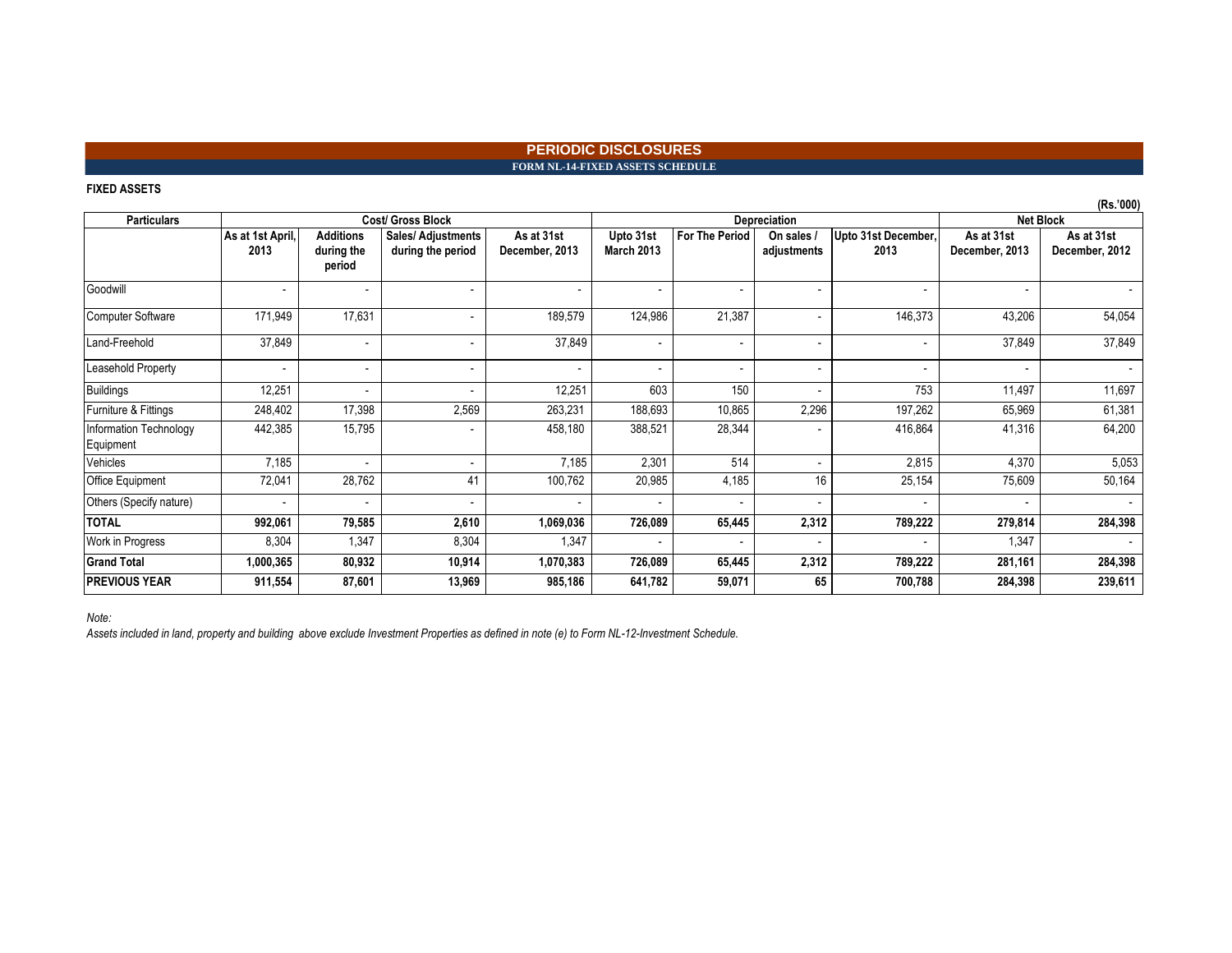# **PERIODIC DISCLOSURES FORM NL-15-CASH AND BANK BALANCE SCHEDULE**

| <b>Particulars</b>                                    | AS AT 31ST DECEMBER 2013 | AS AT 31ST DECEMBER 2012 |
|-------------------------------------------------------|--------------------------|--------------------------|
|                                                       |                          |                          |
|                                                       | (Rs.'000)                | (Rs.'000)                |
| 1 Cash (including cheques, drafts and stamps)         | 16,131                   | 43,583                   |
| 2 Bank Balances                                       |                          |                          |
| <b>Deposit Accounts</b><br>(a)                        |                          |                          |
| (aa) Short-term (due within 12 months)                | 10,105,000               | 7,125,000                |
| (bb) Others                                           | 4,140,000                | 3,045,000                |
| <b>Current Accounts</b><br>(b)                        | 371,638                  | 548,484                  |
| Others (to be specified)<br>(c)                       |                          |                          |
| 3 Money at Call and Short Notice                      |                          |                          |
| <b>With Banks</b><br>(a)                              | ۰.                       |                          |
| With other Institutions<br>(b)                        | Ξ.                       |                          |
| 4 Others (to be specified)                            |                          |                          |
| <b>TOTAL</b>                                          | 14,632,769               | 10,762,067               |
|                                                       |                          |                          |
| Balances with non-scheduled banks included in 2 and 3 |                          |                          |
| above                                                 |                          |                          |

*Note : Bank balance may include remittances in transit. If so, the nature and amount should be separately stated.*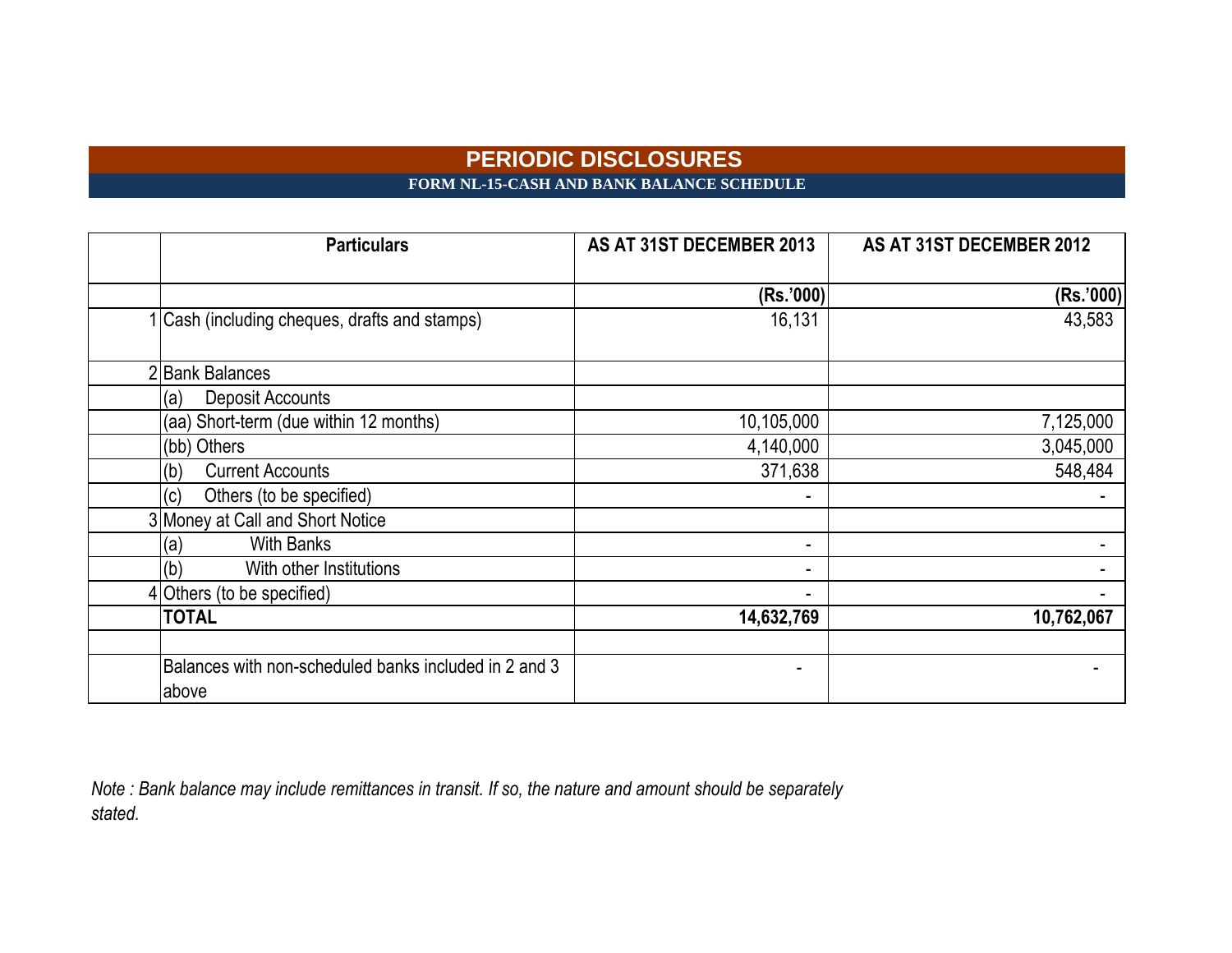### **PERIODIC DISCLOSURES FORM NL-16-ADVANCES AND OTHER ASSETS SCHEDULE**

| <b>Particulars</b>                                                                 | AS AT 31ST DECEMBER 2013 | AS AT 31ST DECEMBER 2012 |
|------------------------------------------------------------------------------------|--------------------------|--------------------------|
|                                                                                    | (Rs.'000)                | (Rs.'000).               |
| <b>ADVANCES</b>                                                                    |                          |                          |
| Reserve deposits with ceding companies                                             |                          |                          |
| 2 Application money for investments                                                |                          |                          |
| 3 Prepayments                                                                      | 173,900                  | 507,590                  |
| 4 Advances to Directors/Officers                                                   |                          |                          |
| 5 Advance tax paid and taxes deducted at source (Net of<br>provision for taxation) | 101,971                  | 182,100                  |
| 6 MAT Credit Entitlement                                                           | 68,900                   | 62,200                   |
| Deposit towards Rent                                                               | 50,859                   | 48,096                   |
| 8 Service Tax Recoverable                                                          |                          |                          |
| 9 Others {Net of Provision for Doubtful Advances of Rs 21,169                      | 41,621                   | 103,607                  |
| thousand (Previous Year: Nil)}                                                     |                          |                          |
| <b>TOTAL (A)</b>                                                                   | 437,251                  | 903,592                  |
| <b>OTHER ASSETS</b>                                                                |                          |                          |
| Income accrued on investments                                                      | 1,646,153                | 1,117,517                |
| 2 Outstanding Premiums                                                             | 1,012,655                | 977,943                  |
| 3 Agents' Balances                                                                 |                          |                          |
| 4 Foreign Agencies Balances                                                        |                          |                          |
| 5 Due from other entities carrying on insurance business                           | 1,201,979                | 1,010,977                |
| 6 Due from subsidiaries/ holding                                                   | 89,012                   | 68,026                   |
| Deposit with Reserve Bank of India                                                 |                          |                          |
| [Pursuant to section 7 of Insurance Act, 1938]                                     |                          |                          |
| 8 Others (to be specified)                                                         |                          |                          |
| TOTAL (B)                                                                          | 3,949,799                | 3,174,463                |
| TOTAL (A+B)                                                                        | 4,387,050                | 4,078,056                |

Notes:<br>(a)

The items under the above heads shall not be shown net of provisions for doubtful amounts. The amount of provision against each head should be shown separately.

(b) The term "officer" should conform to the definition of that term as given under the Companies Act, 1956.

(c) Sundry Debtors will be shown under item 9(others)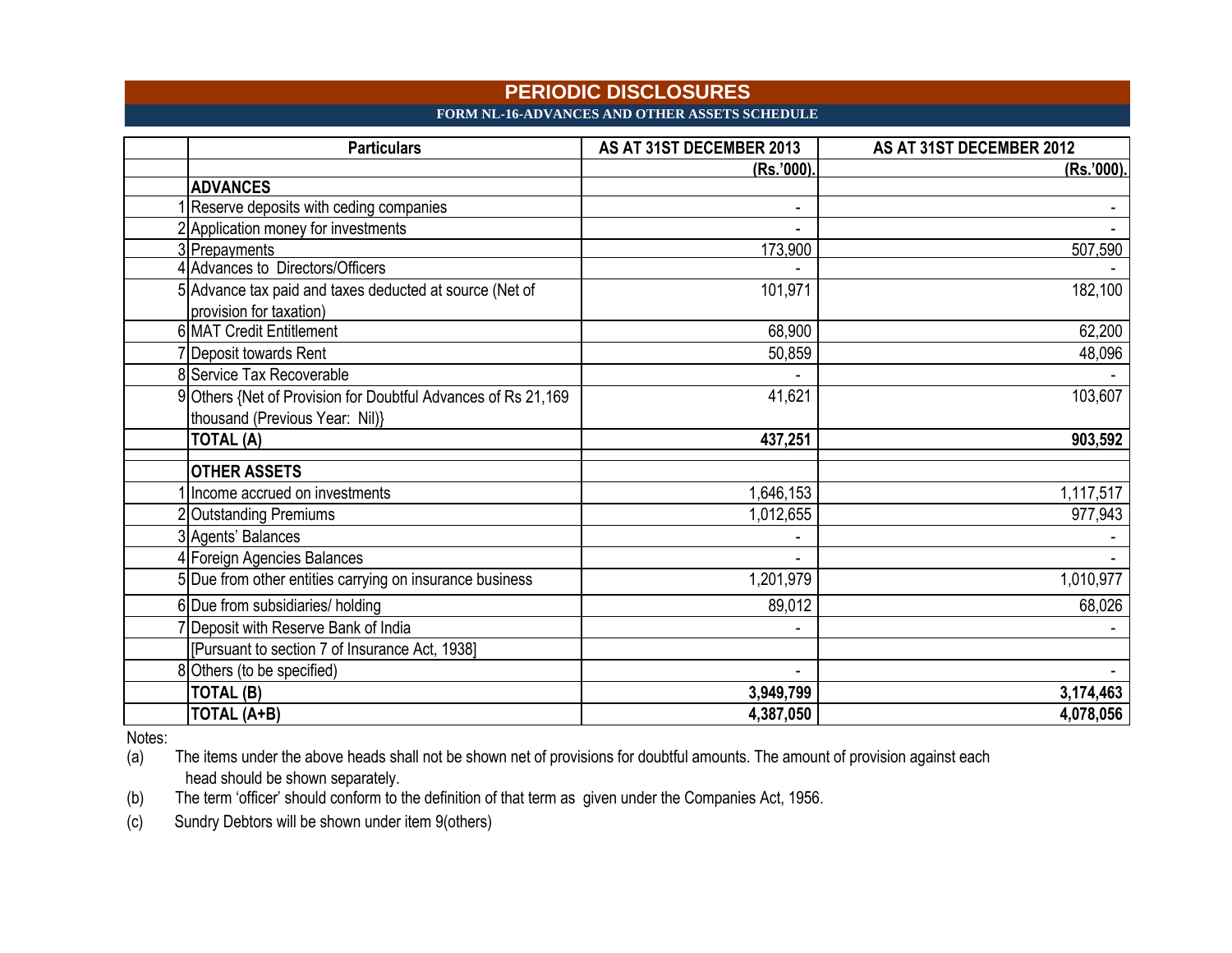# **PERIODIC DISCLOSURES FORM NL-17-CURRENT LIABILITIES SCHEDULE**

**CURRENT LIABILITIES**

| <b>Particulars</b>                          | AS AT 31ST DECEMBER 2013 | AS AT 31ST DECEMBER 2012 |
|---------------------------------------------|--------------------------|--------------------------|
|                                             | (Rs.'000).               | (Rs.'000).               |
| 1 Agents' Balances                          | 127,211                  | 148,398                  |
| 2 Balances due to other insurance companies | 1,738,403                | 1,509,386                |
| 3 Deposits held on re-insurance ceded       | ۰.                       |                          |
| 4 Premiums received in advance              | Ξ.                       |                          |
| 5 Unallocated Premium                       |                          |                          |
| 6 Sundry creditors                          | 899,804                  | 672,509                  |
| 7 Due to subsidiaries/ holding company      |                          |                          |
| 8 Claims Outstanding *                      | 19,718,329               | 16,279,184               |
| 9 Due to Officers/ Directors                |                          |                          |
| 10 Deposit Premium                          | 121,491                  | 116,140                  |
| 11 Service Tax Payable                      | 160,272                  | 188,145                  |
| 12 Employee Benefits                        | 97,332                   | 66,707                   |
| 13 Policy Holder Dues                       | 191,501                  | 153,002                  |
| <b>TOTAL</b>                                | 23,054,343               | 19,133,472               |

\* Claims Outstanding Includes Rs 6,585,593 thousand (Previous Period Rs 7,817,964 thousand) on account of settlement received from the IMTPIP towards the company's share of claim liability determined by the pool upto the date of dismantling (Net of claims paid during the period ended on 31st December, 2013)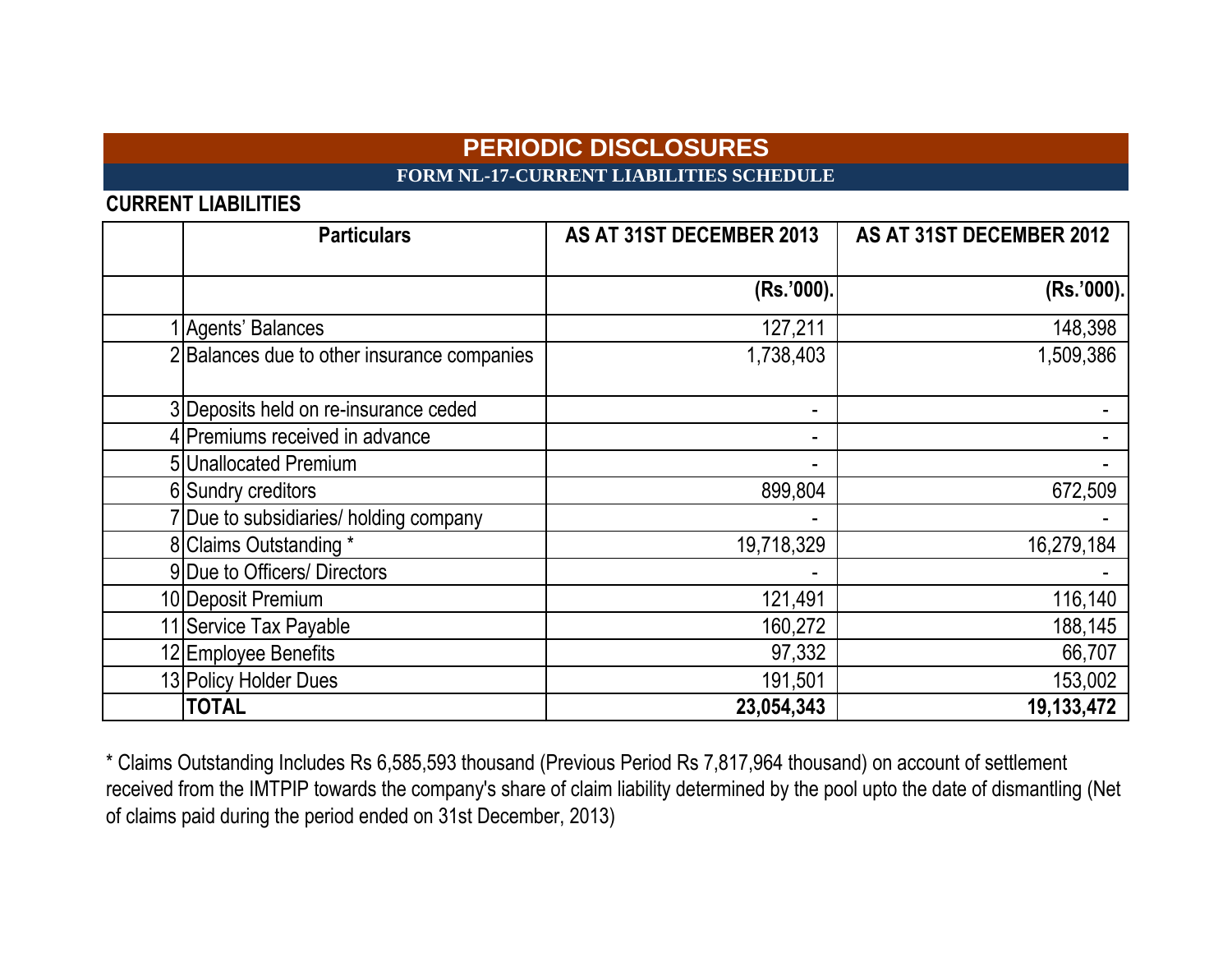# **PERIODIC DISCLOSURES FORM NL-18-PROVISIONS SCHEDULE**

# **PROVISIONS**

| S.NO. | <b>Particulars</b>                              | AS AT 31ST DECEMBER 2013 | AS AT 31ST DECEMBER 2012 |
|-------|-------------------------------------------------|--------------------------|--------------------------|
|       |                                                 |                          |                          |
|       |                                                 | (Rs.'000).               | (Rs.'000).               |
|       | Reserve for Unexpired Risk                      | 9,742,920                | 9,110,335                |
|       | 2 For taxation (less advance tax paid and taxes |                          |                          |
|       | deducted at source)                             |                          |                          |
|       | 3 For proposed dividends                        |                          |                          |
|       | 4 For dividend distribution tax                 |                          |                          |
|       | 5 Others (to be specified)                      |                          |                          |
|       | 6 Reserve for Premium Deficiency                |                          |                          |
|       | <b>TOTAL</b>                                    | 9,742,920                | 9,110,335                |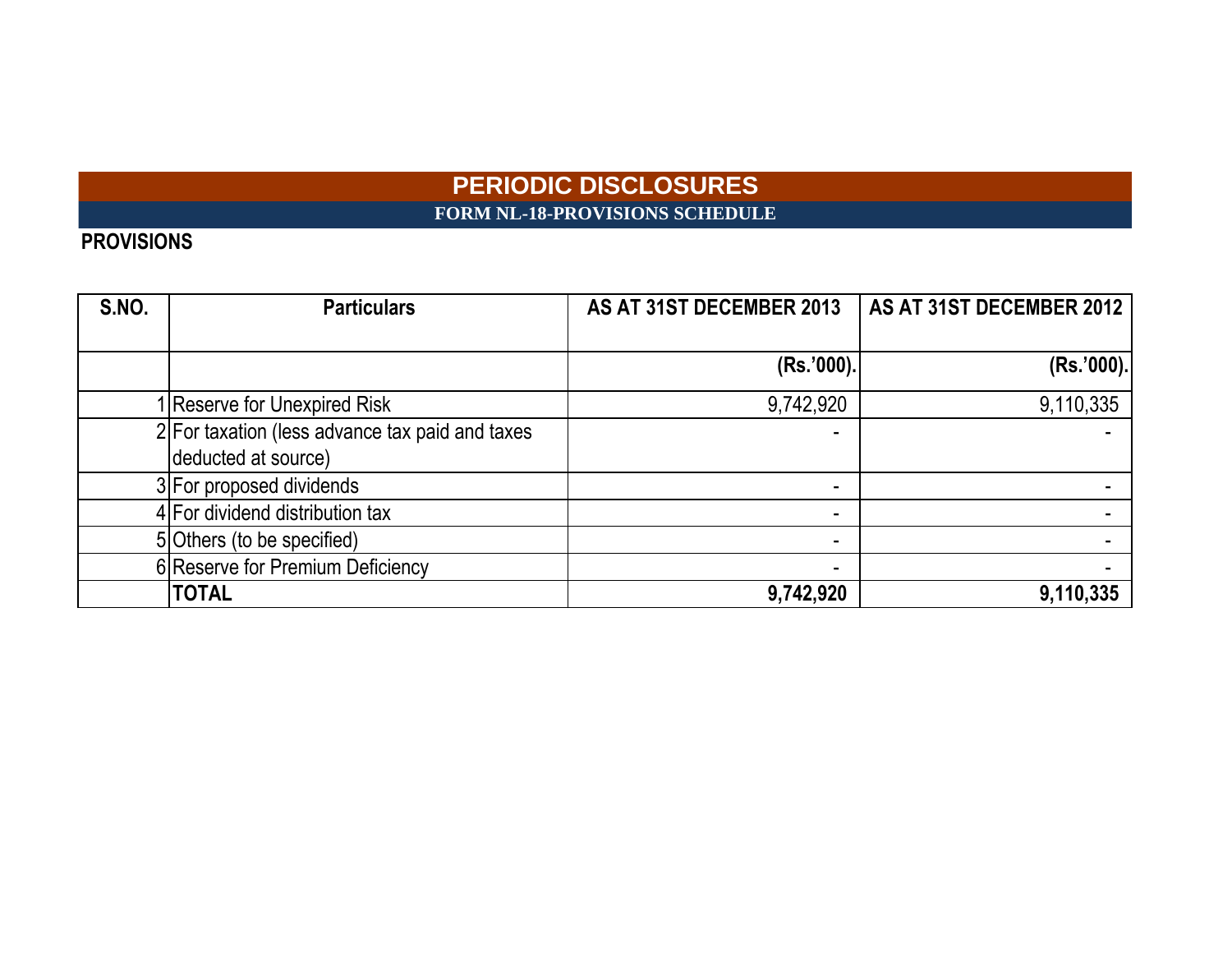# **PERIODIC DISCLOSURES FORM NL-19 MISC EXPENDITURE SCHEDULE**

# **MISCELLANEOUS EXPENDITURE**

**(To the extent not written off or adjusted)**

| <b>Particulars</b>                                   | AS AT 31ST DECEMBER 2013 | AS AT 31ST DECEMBER 2012 |
|------------------------------------------------------|--------------------------|--------------------------|
|                                                      | (Rs.'000).               | (Rs.'000).               |
| 1 Discount Allowed in issue of shares/<br>debentures |                          |                          |
|                                                      |                          |                          |
| 2 Others (to be specified)                           |                          |                          |
| <b>TOTAL</b>                                         |                          |                          |

*Notes:*

*(a) No item shall be included under the head "Miscellaneous Expenditure" and carried forward unless:*

*1. some benefit from the expenditure can reasonably be expected to be received in future, and*

*2. the amount of such benefit is reasonably determinable.*

*(b) The amount to be carried forward in respect of any item included under the head "Miscellaneous Expenditure" shall not exceed the expected future revenue/other benefits related to the expenditure.*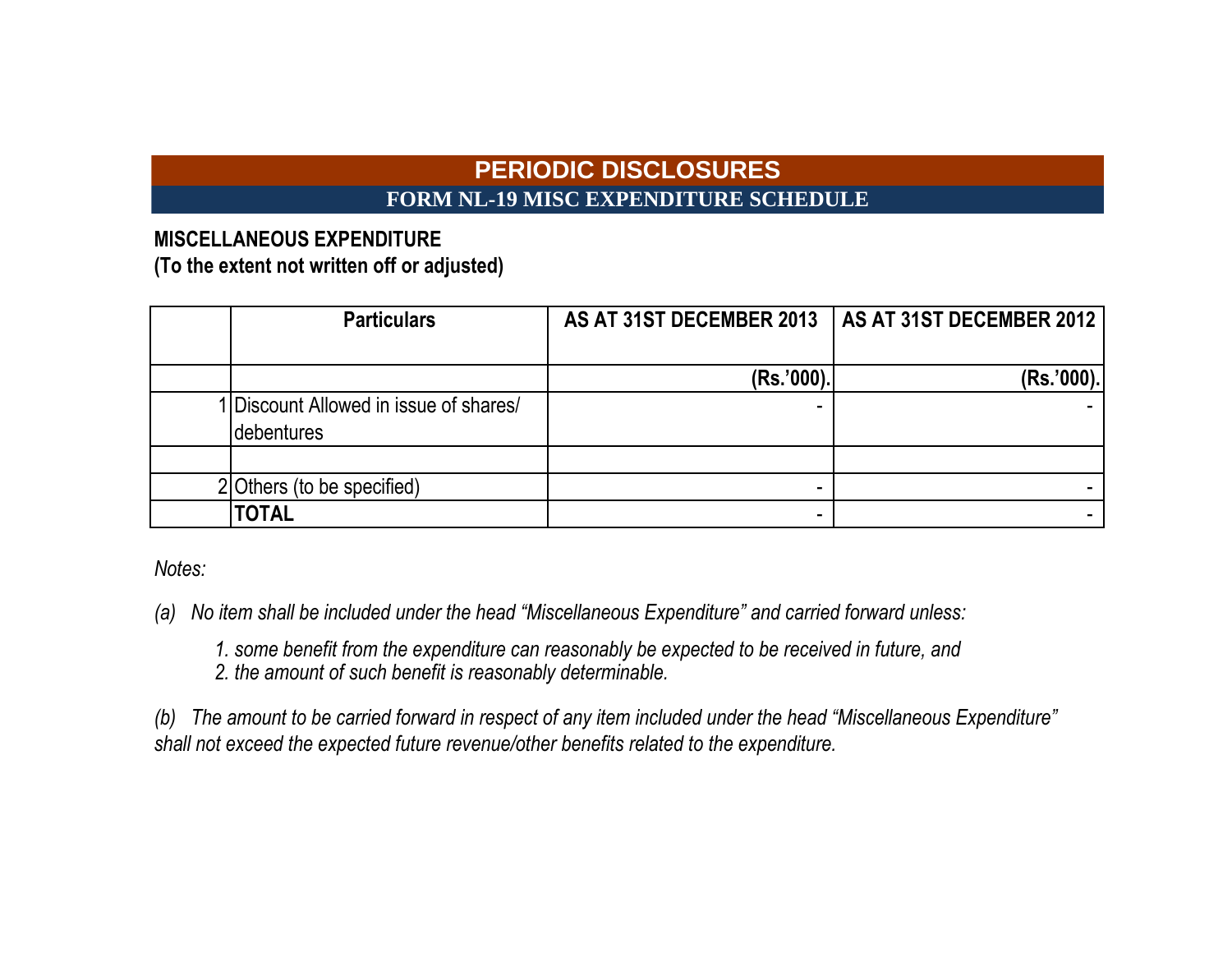#### **PERIODIC DISCLOSURES FORM NL-21 Statement of Liabilities**

**Insurer: IFFCO TOKIO GENERAL INSURANCE CO. LTD. Date: 31st December 2013**

|              |                          | <b>Statement of Liabilities</b>               |                                                 |                      |                          |                                        |                                                           |                      |                       |  |
|--------------|--------------------------|-----------------------------------------------|-------------------------------------------------|----------------------|--------------------------|----------------------------------------|-----------------------------------------------------------|----------------------|-----------------------|--|
|              |                          |                                               | As At 31st December 2013                        |                      | As At 31st December 2012 |                                        |                                                           |                      |                       |  |
| SI.No.       | <b>Particular</b>        | <b>Reserves for unexpired</b><br><b>risks</b> | <b>Reserve for</b><br><b>Outstanding Claims</b> | <b>IBNR Reserves</b> | <b>Total Reserves</b>    | <b>Reserves for</b><br>unexpired risks | <b>Reserve for</b><br><b>Outstanding</b><br><b>Claims</b> | <b>IBNR Reserves</b> | <b>Total Reserves</b> |  |
|              | Fire                     | 3,118.82                                      | 3,464.53                                        | 490.32               | 7,073.67                 | 3,153.44                               | 3,029.78                                                  | 756.86               | 6,940.08              |  |
|              | <b>Marine</b>            |                                               |                                                 |                      |                          |                                        |                                                           |                      |                       |  |
|              | Marine Cargo             | 3,332.26                                      | 3,206.11                                        | 1,066.48             | 7,604.85                 | 3,515.69                               | 2,485.87                                                  | 899.26               | 6,900.82              |  |
|              | Marine Hull              | 431.77                                        | 672.72                                          | 353.95               | 1,458.44                 | 371.79                                 | 554.84                                                    | 485.44               | 1,412.07              |  |
|              | <b>Miscellaneous</b>     |                                               |                                                 |                      |                          |                                        |                                                           |                      |                       |  |
| a            | Motor                    | 75.821.89                                     | 76,369.94                                       | 93,590.25            | 245.782.09               | 72.442.68                              | 64,498.42                                                 | 74,345.15            | 211,286.25            |  |
|              | Engineering              | 852.41                                        | 3.224.83                                        | 403.81               | 4.481.04                 | 776.26                                 | 1.756.73                                                  | 565.49               | 3,098.47              |  |
| $\mathbf{C}$ | Aviation                 | 24.84                                         | 754.15                                          |                      | 778.99                   | 62.67                                  | 1,050.42                                                  |                      | 1,113.10              |  |
|              | Liabilities              | 700.53                                        | 602.68                                          | 482.37               | 1,785.59                 | 442.28                                 | 469.16                                                    | 429.66               | 1,341.10              |  |
| e            | <b>Others</b>            | 6,652.67                                      | 6,109.33                                        | 2,279.88             | 15,041.87                | 3,824.39                               | 4,765.46                                                  | 1,912.75             | 10,502.60             |  |
|              | <b>Health Insurance</b>  | 6,494.01                                      | 2,737.43                                        | 1,374.50             | 10,605.94                | 6,514.16                               | 3,332.09                                                  | 1,454.45             | 11,300.71             |  |
|              | <b>Total Liabilities</b> | 97,429.20                                     | 97,141.73                                       | 100,041.56           | 294,612.48               | 91,103.35                              | 81,942.78                                                 | 80,849.07            | 253,895.20            |  |

#### *(Rs in Lakhs)*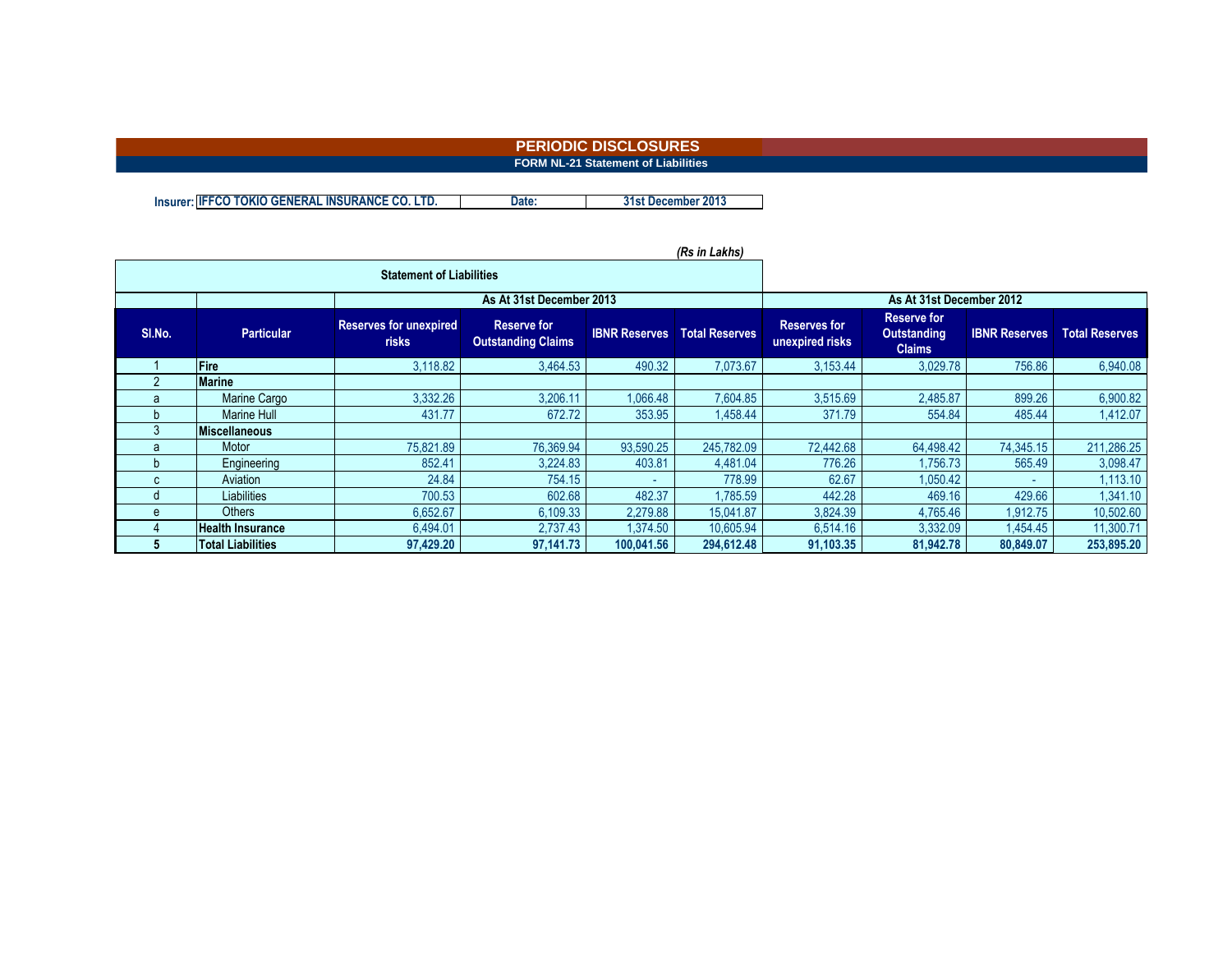| <b>FORM NL-22</b>                       |                |                                                    |              |                       |                          |                                                                                                                                                                                                                             |                          |                                    |           |                          |                  | <b>Geographical Distribution of Business</b> |                            |                          |                          |                                   |                          |                          |                                      |                          |                          |                          |          |                                |                    |                    |  |
|-----------------------------------------|----------------|----------------------------------------------------|--------------|-----------------------|--------------------------|-----------------------------------------------------------------------------------------------------------------------------------------------------------------------------------------------------------------------------|--------------------------|------------------------------------|-----------|--------------------------|------------------|----------------------------------------------|----------------------------|--------------------------|--------------------------|-----------------------------------|--------------------------|--------------------------|--------------------------------------|--------------------------|--------------------------|--------------------------|----------|--------------------------------|--------------------|--------------------|--|
|                                         |                |                                                    |              |                       |                          |                                                                                                                                                                                                                             |                          |                                    |           |                          |                  |                                              |                            |                          |                          |                                   |                          |                          |                                      |                          |                          |                          |          |                                |                    |                    |  |
| Insurer:                                |                | <b>IFFCO Tokio General Insurance Company Ltd</b>   |              |                       |                          |                                                                                                                                                                                                                             | Date:                    | 31.12.2013                         |           |                          |                  |                                              |                            |                          |                          |                                   |                          |                          |                                      |                          |                          |                          |          |                                |                    |                    |  |
|                                         |                | GROSS DIRECT PREMIUM UNDERWRITTEN FOR THE QUARTER: |              |                       |                          |                                                                                                                                                                                                                             |                          |                                    |           |                          |                  |                                              |                            |                          |                          |                                   |                          |                          |                                      |                          |                          |                          |          |                                |                    |                    |  |
| (Rs in Lakhs)                           |                |                                                    |              |                       |                          |                                                                                                                                                                                                                             |                          |                                    |           |                          |                  |                                              |                            |                          |                          |                                   |                          |                          |                                      |                          |                          |                          |          |                                |                    |                    |  |
|                                         | Fire           |                                                    |              | <b>Marine (Cargo)</b> |                          | <b>Marine (Hull)</b>                                                                                                                                                                                                        |                          | <b>Engineering</b>                 |           | <b>Motor Own Damage</b>  |                  | <b>Motor Third Party</b>                     | <b>Liability insurance</b> |                          | <b>Personal Accident</b> |                                   | <b>Medical Insurance</b> |                          | <b>Overseas medical</b><br>Insurance |                          |                          | <b>Crop Insurance</b>    |          | <b>All Other Miscellaneous</b> |                    | <b>Grand Total</b> |  |
| <b>STATES</b>                           | For the qtr    | Upto the qtr                                       |              |                       |                          | For the qtr   Upto the qtr   For the qtr   Upto the qtr   Upto the qtr   Upto the qtr   Upto the qtr   Upto the qtr   Upto the qtr   Upto the qtr   Upto the qtr   Upto the qtr   Upto the qtr   Upto the qtr   For the qtr |                          |                                    |           |                          |                  |                                              |                            |                          |                          |                                   |                          |                          |                                      |                          |                          |                          |          |                                |                    | Upto the qtr       |  |
| <b>Andhra Pradesh</b>                   | 109.53         | 502.10                                             | 2.85         | 11.76                 | 1.32                     | 2.75                                                                                                                                                                                                                        | 105.88                   | 579.05                             | 1.252.73  | 3.564.01                 | 826.10           | 2.453.83                                     | 48.04                      | 92.52                    | 16.08                    | 39.10                             | 102.90                   | 531.51                   | 2.23                                 | 5.15                     |                          |                          | 72.50    | 479.52                         | 2.540.16           | 8.261.29           |  |
| <b>Arunachal Pradesh</b>                |                |                                                    |              |                       |                          |                                                                                                                                                                                                                             |                          |                                    |           |                          |                  |                                              |                            |                          |                          |                                   |                          |                          |                                      |                          |                          |                          |          |                                |                    | $\sim$             |  |
| Assam                                   | (0.23)         | (0.23)                                             | $\sim$       | ۰.                    | $\sim$                   |                                                                                                                                                                                                                             | $\overline{\phantom{a}}$ | $\overline{\phantom{a}}$           |           |                          | $\sim$           |                                              | $\overline{\phantom{a}}$   | $\sim$                   | $\sim$                   | $\sim$                            |                          | $\overline{a}$           | <b>1999</b>                          | $\sim$                   |                          |                          |          |                                | (0.23)             | (0.23)             |  |
| <b>Bihar</b>                            | 10.89          | 32.89                                              |              |                       | $\overline{\phantom{a}}$ |                                                                                                                                                                                                                             | $\overline{\phantom{a}}$ | 0.95                               | 148.44    | 366.40                   | 51.55            | 168.20                                       | $\overline{\phantom{a}}$   | $\overline{\phantom{a}}$ | 0.25                     | 0.38                              | 0.96                     | 1.77                     | <b>1999</b>                          | 0.12                     | 4.502.06                 | 6.886.9                  | 0.09     | 2.90                           | 4,714.24           | 7.460.57           |  |
| Chhattisgarh                            | 5.51           | 7.65                                               | 0.17         | 0.47                  | $\sim$                   | $\sim$                                                                                                                                                                                                                      | 16.10                    | 48.06                              | 591.07    | 1.388.61                 | 304.81           | 719.34                                       | $\overline{\phantom{a}}$   | 0.11                     | 0.42                     | 25.51                             | 5.73                     | 18.91                    | 0.02                                 | 0.13                     |                          | 120.52                   | 12.06    | 57.87                          | 935.89             | 2.387.19           |  |
| Goa                                     | 5.37           | 39.88                                              | 2.11         | 4.04                  | 46.95                    | 130.05                                                                                                                                                                                                                      | 1.97                     | 6.10                               | 330.81    | 836.96                   | 260.98           | 617.24                                       | 1.71                       | 2.29                     | 2.27                     | 12.97                             | 8.37                     | 20.26                    | 0.28                                 | 0.83                     |                          |                          | 9.59     | 31.03                          | 670.41             | 1,701.65           |  |
| Gujarat                                 | 202.88         | 965.60                                             | 163 84       | 456 71                | 0.43                     | 2.58                                                                                                                                                                                                                        | 4778                     | 170.30                             | 2.563.96  | 7 030 12                 | 2809.57          | 7 462 71                                     | 10.28                      | 93.40                    | 65 45                    | 255 74                            | 384.00                   | 1.133.40                 | 546                                  | 18.60                    |                          |                          | 334 23   | 1 064 76                       | 6.587.88           | 18 653 90          |  |
| Harvana                                 | 154 51         | 1 282 71                                           | 569.84       | 1 776 13              | $\overline{\phantom{a}}$ |                                                                                                                                                                                                                             | 6745                     | 1.595.37                           | 1.325.16  | 2 182 77                 | 529.70           | 1 765 49                                     | 35.61                      | 154 32                   | 333.96                   | 813.89                            | 513.25                   | 820.42                   | 2 1 1                                | 8.34                     |                          |                          | 346.96   | 720.71                         | 3 878 55           | 11.120.15          |  |
| Himachal Pradesh                        | 4.15           | 4.15                                               |              |                       | .                        |                                                                                                                                                                                                                             |                          |                                    |           |                          |                  |                                              | $\overline{\phantom{a}}$   |                          |                          |                                   |                          | $\sim$                   |                                      | $\sim$                   |                          |                          |          |                                | 4.15               | 4.15               |  |
| Jammu & Kashmir                         | (2.26)         | (2.26)                                             |              |                       |                          |                                                                                                                                                                                                                             |                          | $\overline{\phantom{a}}$           | 176.78    | 368.38                   | 76.15            | 205.47                                       | $\overline{\phantom{a}}$   |                          | 0.57                     | 1.05                              | 1.22                     | 2.62                     |                                      | $\overline{\phantom{a}}$ |                          | $\overline{\phantom{a}}$ | 0.21     | 0.67                           | 252.67             | 575.92             |  |
| Jharkhand                               | (0.75)         | (0.75)                                             |              |                       |                          |                                                                                                                                                                                                                             |                          | $\overline{\phantom{a}}$           |           |                          |                  |                                              |                            |                          |                          |                                   |                          | ÷                        |                                      |                          |                          |                          |          |                                | (0.75)             | (0.75)             |  |
| Karnataka                               | 183.05         | 747.41                                             | 17.42        | 94.32                 |                          |                                                                                                                                                                                                                             | 47.99                    | 158.63                             | 1.993.55  | 5.724.48                 | 1.319.86         | 3.821.13                                     | 77.15                      | 202.95                   | 23.32                    | 85.37                             | 208.79                   | 1.800.22                 | 0.62                                 | 2.84                     | 12.50                    | 12.78                    | 89.68    | 265.93                         | 3.973.93           | 12.916.07          |  |
| Kerala                                  | 56.89          | 170.02                                             | 0.00         | 1.94                  | .                        |                                                                                                                                                                                                                             | 0.34                     | 4.45                               | 901.39    | 2.712.55                 | 218.33           | 665.37                                       | 0.50                       | 1.29                     | 3.81                     | 11.59                             | 26.62                    | 57.47                    | 0.05                                 | 0.43                     |                          |                          | 57.55    | 206.60                         | 1.265.48           | 3.831.72           |  |
| Madhya Pradesh                          | 30.56          | 110.59                                             | 48.35        | 131.87                | .                        |                                                                                                                                                                                                                             | 32.24                    | 87.24                              | 1,261.90  | 3.882.63                 | 926.65           | 2,675.04                                     | 1.27                       | 3.91                     | 15.62                    | 41.55                             | 359.27                   | 760.78                   | 0.81                                 | 2.69                     |                          | 4.64                     | 83.79    | 229.03                         | 2,760.46           | 7,929.96           |  |
| Maharasthra                             | 279.70         | 5.142.42                                           | 346.11       | 1.204.33              | 80.08                    | 947.32                                                                                                                                                                                                                      | 340.18                   | 1.121.53                           | 3,603.00  | 9.990.43                 | 2.972.57         | 8.176.37                                     | 159.15                     | 1.395.14                 | 120.66                   | 406.83                            | 871.53                   | 3,556.09                 | 10.24                                | 36.64                    | 60.03                    | 60.03                    | 1.136.10 | 5.392.06                       | 9.979.35           | 37.429.19          |  |
| <b>Manipur</b>                          | $\sim$         | $\sim$                                             |              | $\sim$                | $\sim$                   | $\sim$                                                                                                                                                                                                                      | $\overline{\phantom{a}}$ | $\overline{\phantom{a}}$           |           | $\overline{\phantom{a}}$ | $\sim$           |                                              | $\overline{\phantom{a}}$   |                          | $\overline{\phantom{a}}$ |                                   |                          | $\overline{\phantom{a}}$ |                                      | $\sim$                   | $\overline{\phantom{a}}$ |                          |          |                                | $\sim$             | $\sim$             |  |
| Meghalaya                               |                | $\sim$                                             |              |                       |                          |                                                                                                                                                                                                                             |                          |                                    |           |                          | $\sim$           |                                              | $\overline{\phantom{a}}$   |                          |                          |                                   |                          | $\sim$                   |                                      | $\sim$                   |                          |                          |          |                                | $\sim$             | $\sim$             |  |
| Mizoram                                 |                | $\sim$                                             |              |                       |                          |                                                                                                                                                                                                                             |                          | $\overline{\phantom{a}}$           |           |                          |                  |                                              |                            |                          |                          |                                   |                          |                          |                                      |                          |                          |                          |          |                                |                    | $\sim$             |  |
| Nagaland                                | $\sim$         | $\sim$                                             |              |                       | $\overline{\phantom{a}}$ |                                                                                                                                                                                                                             |                          | $\overline{\phantom{a}}$           |           |                          |                  |                                              | $\overline{\phantom{a}}$   |                          | $\sim$                   |                                   |                          | $\overline{\phantom{a}}$ |                                      | $\sim$                   |                          | $\sim$                   |          |                                | $\sim$             | $\sim$             |  |
| Orissa                                  | 36.07          | 116.22                                             | 2.97         | 22.34                 |                          | 0.45                                                                                                                                                                                                                        | 28.77                    | 77.88                              | 911.87    | 2.578.40                 | 645.70           | 1.847.16                                     | 0.06                       | 2.26                     | 1.30                     | 11.00                             | 1.995.14                 | 5.511.27                 | 0.16                                 | 0.60                     | 222.33                   | 222.33                   | 18.70    | 63.34                          | 3.863.07           | 10.453.26          |  |
| Punjab                                  | 19.29          | 52.89                                              | 3.13         | 5.95                  |                          |                                                                                                                                                                                                                             | 4.02                     | 9.50                               | 1.503.61  | 4.204.29                 | 1.084.50         | 3,149.30                                     |                            | 2.00                     | 22.49                    | 60.32                             | 29.99                    | 73.21                    | 2.15                                 | 7.88                     |                          |                          | 43.54    | 254.47                         | 2,712.72           | 7,819.81           |  |
| Rajasthan                               | 85.42          | 166.96                                             | 3.38         | 6.43                  | $\sim$                   | $\sim$                                                                                                                                                                                                                      | 11.92                    | 26.10                              | 1.140.80  | 3.218.92                 | 1.084.84         | 2.987.59                                     | 7.64                       | 10.79                    | 4.60                     | 14.73                             | 28.26                    | 59.80                    | 0.53                                 | 1.37                     | 145.86                   | 7.921.45                 | 55.17    | 235.99                         | 2.568.42           | 14,650.13          |  |
| <b>Sikkim</b>                           |                |                                                    |              |                       |                          |                                                                                                                                                                                                                             |                          |                                    |           |                          |                  |                                              |                            |                          |                          |                                   |                          |                          |                                      |                          |                          |                          |          |                                |                    |                    |  |
| <b>Tamil Nadu</b>                       | 114.83         | 707.08                                             | 168.02       | 879.43                | 0.91                     | 0.91                                                                                                                                                                                                                        | 26.55                    | 91.37                              | 2.168.8   | 7,293.82                 | 1.350.40         | 4.655.78                                     | 17.62                      | 75.54                    | 46.1                     | 112.26                            | 290.85                   | 726.89                   | 1.56                                 | 9.03                     |                          | 4.40                     | 143.25   | 421.52                         | 4,328.94           | 14,978.02          |  |
| <b>Tripura</b>                          | $\sim$         | $\sim$                                             |              |                       | $\sim$                   |                                                                                                                                                                                                                             |                          |                                    |           |                          |                  |                                              |                            |                          |                          |                                   |                          | $\sim$                   |                                      |                          |                          |                          |          |                                | $\sim$             | $\sim$             |  |
| <b>Uttar Pradesh</b>                    | 80.92          | 189.80                                             | 66.38        | 172.37                | $\sim$                   | $\sim$                                                                                                                                                                                                                      | 11.79                    | 89.16                              | 2,296.78  | 6.228.31                 | 1.117.73         | 3.411.60                                     | 1.76                       | 9.04                     | 2.77                     | 19.66                             | 48.73                    | 140.69                   | 2.78                                 | 8.36                     | 18.59                    | 496.69                   | 41.31    | 115.12                         | 3.689.54           | 10,880.79          |  |
| Uttrakhand                              | 84.15<br>46.10 | 132.36                                             | 2.30<br>8.19 | 6.04<br>47.34         | $\sim$                   |                                                                                                                                                                                                                             | 0.79                     | 2.37                               | 263.69    | 752.34                   | 188.05           | 527.61                                       | 0.07<br>11.68              | 0.56<br>41.63            | 17.24                    | 38.22                             | 25.37                    | 53.44                    | 0.05                                 | 0.08<br>4.30             |                          | 163.81                   | 25.97    | 105.34                         | 607.68<br>1.443.83 | 1,782.16           |  |
| <b>West Bengal</b><br>Andaman & Nicobar | $\sim$         | 363.63<br>$\sim$                                   |              | . .                   | $\sim$<br>. .            |                                                                                                                                                                                                                             | 55.01                    | 197.62<br>$\overline{\phantom{a}}$ | 853.66    | 2,751.85                 | 392.73<br>$\sim$ | 1,326.36                                     | $\overline{\phantom{a}}$   |                          | 3.58<br>٠.               | 69.66<br>$\overline{\phantom{a}}$ | 45.39                    | 169.73<br>$\sim$         | 0.75                                 | $\sim$                   | $\overline{\phantom{a}}$ | 1.21                     | 26.74    | 122.68                         | $\sim$             | 5,096.01<br>$\sim$ |  |
| Chandigarh                              | 4.23           | 100.34                                             | 12.73        | 27.29                 | .                        |                                                                                                                                                                                                                             | 13.29                    | 18.82                              | 912.42    | 2.497.41                 | 456.57           | 1.445.34                                     | 0.11                       | 2.02                     | 12.43                    | 27.69                             | 13.25                    | 49.30                    | 0.07                                 | 1.23                     | 53.91                    | 637.60                   | 23.33    | 67.70                          | 1.502.34           | 4,874.72           |  |
| Dadra & Nagra Havel                     | 1.20           | 1.20                                               |              |                       |                          |                                                                                                                                                                                                                             |                          |                                    |           |                          |                  |                                              | $\overline{\phantom{a}}$   |                          |                          |                                   |                          | ÷                        |                                      |                          |                          |                          |          |                                | 1.20               | 1.20               |  |
| Daman & Diu                             | 1.31           | 1.31                                               | $\sim$       | $\sim$                | $\sim$                   | $\sim$                                                                                                                                                                                                                      | $\overline{\phantom{a}}$ | $\overline{\phantom{a}}$           |           | $\overline{\phantom{a}}$ | $\sim$           |                                              | $\overline{\phantom{a}}$   | $\overline{\phantom{a}}$ | $\overline{\phantom{a}}$ | $\overline{\phantom{a}}$          | $\sim$                   | ٠.                       |                                      | $\sim$                   |                          | ٠.                       |          |                                | 1.31               | 1.31               |  |
| Delhi                                   | 48.53          | 5.482.62                                           | 871.73       | 3.186.05              |                          | 17.51                                                                                                                                                                                                                       | 218.98                   | 2.454.56                           | 2.895.19  | 8.664.25                 | 1.297.64         | 4.211.97                                     | 112.88                     | 386.29                   | 44.72                    | 297.37                            | 589.37                   | 2.639.97                 | 35.84                                | 124.88                   |                          |                          | 923.84   | 2.238.55                       | 7.038.72           | 29.704.01          |  |
| Lakshadweep                             |                |                                                    |              |                       |                          |                                                                                                                                                                                                                             |                          |                                    |           |                          |                  |                                              |                            |                          |                          |                                   |                          |                          |                                      |                          |                          |                          |          |                                |                    |                    |  |
| Puducherry                              | 2.40           | 2.40                                               |              |                       | $\sim$                   |                                                                                                                                                                                                                             | $\overline{\phantom{a}}$ | $\overline{\phantom{a}}$           |           |                          | ٠.               |                                              | $\overline{\phantom{a}}$   |                          |                          |                                   |                          | ٠                        |                                      | $\sim$                   |                          |                          |          |                                | 2.40               | 2.40               |  |
| <b>Total</b>                            | 1.564.25       | 16.318.99                                          | 2.289.52     | 8.034.79              | 129.69                   | 1.101.56                                                                                                                                                                                                                    | 1.031.05                 | 6.739.06                           | 27.095.66 | 76.236.92                | 17.914.43        | 52.292.90                                    | 485.53                     | 2.476.04                 | 737.64                   | 2.344.89                          | 5.548.99                 | 18.127.75                | 65.71                                | 233.51                   | 5.015.28                 | 16.532.42                | 3.444.61 | 12.075.79                      | 65.322.36          | 212.514.62         |  |

**PERIODIC DISCLOSURES PERIODIC DISCLOSURES**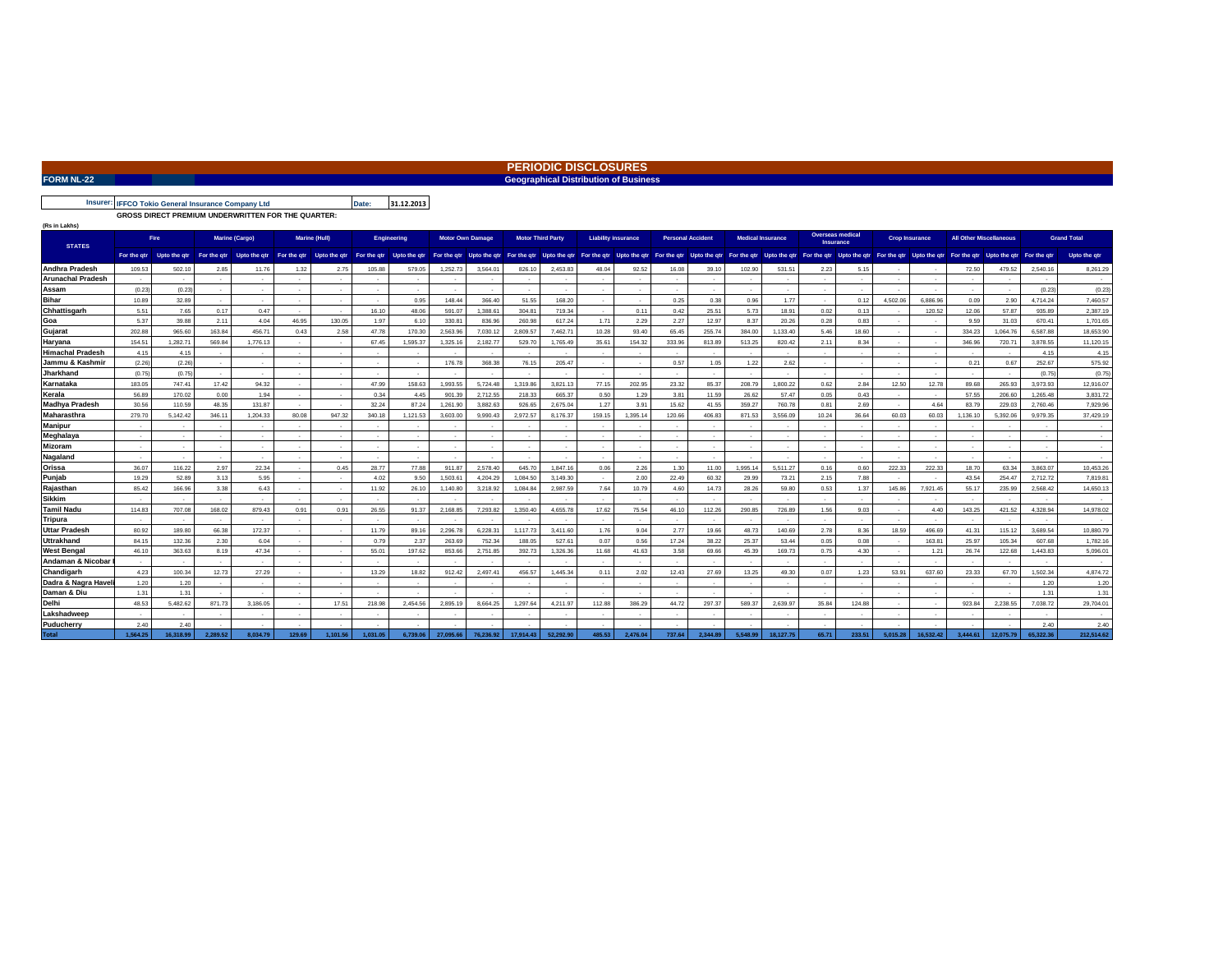# **PERIODIC DISCLOSURES**

### **FORM NL-23 Reinsurance Risk Concentration**

| Insurer: IFFCO TOKIO GENERAL INSURANCE CO.LTD. | <b>Date</b> | 01/04/2013TO 31/12/2013<br><b>PERIOD</b> |
|------------------------------------------------|-------------|------------------------------------------|

| (KS IN LAKNS)  |                                                       |                   |                          |                          |       |                                           |  |  |
|----------------|-------------------------------------------------------|-------------------|--------------------------|--------------------------|-------|-------------------------------------------|--|--|
|                |                                                       |                   |                          |                          |       | <b>Premium ceded to</b>                   |  |  |
| S.No.          | <b>Reinsurance Placements</b>                         | No. of reinsurers | Proportional             | <b>Non-Proportional</b>  |       | reinsurers / Total<br>reinsurance premium |  |  |
|                | No. of Reinsurers with rating<br>of AAA and above     | 0                 |                          |                          |       | $0\%$                                     |  |  |
| $\overline{c}$ | No. of Reinsurers with rating<br>AA but less than AAA | 0                 |                          | $\overline{\phantom{0}}$ |       | $0\%$                                     |  |  |
| 3              | No. of Reinsurers with rating<br>A but less than AA   |                   |                          | $\overline{\phantom{0}}$ |       | $0\%$                                     |  |  |
| 4              | No. of Reinsurers with rating BBB<br>but less than A  | 0                 |                          |                          |       | $0\%$                                     |  |  |
| $\overline{5}$ | No. of Reinsurers with rating<br>less than            | 0                 | $\overline{\phantom{a}}$ | $\overline{\phantom{0}}$ | ٠     | $0\%$                                     |  |  |
| 6              | No.of Indian Reinsurers other than GIC                | 11                |                          |                          | 1,341 | 100%                                      |  |  |
| <b>Total</b>   |                                                       | 11                |                          |                          | 1,341 | 100%                                      |  |  |

*(Rs in Lakhs)*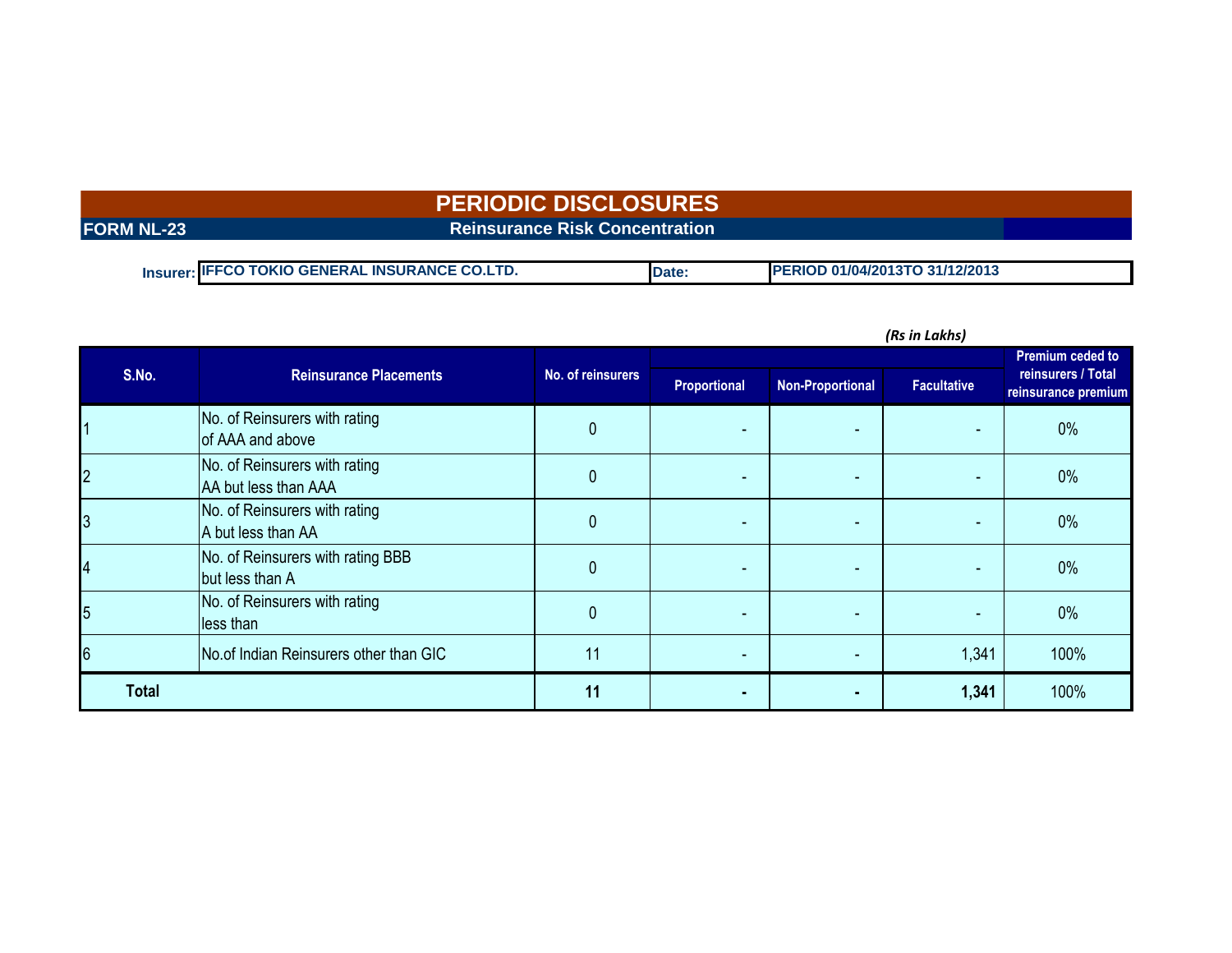# **FORM NL-24 Ageing of Claims Ageing of Claims PERIODIC DISCLOSURES**

**Insurer: IFFCO Tokio General Insurance Company Ltd Date:**

*(Rs in Lakhs)*

**31.12.2013**

|        | <b>Ageing of Claims</b>  |         |                    |                |                                 |                 |        |             |  |  |  |
|--------|--------------------------|---------|--------------------|----------------|---------------------------------|-----------------|--------|-------------|--|--|--|
|        |                          |         | No. of claims paid |                |                                 |                 |        |             |  |  |  |
| SI.No. | <b>Line of Business</b>  | 1 month | $1 - 3$ months     | $3 - 6$ months | 6 months - 1 year<br>$> 1$ year |                 | paid   | claims paid |  |  |  |
|        | <b>Fire</b>              | 144     | 146                | 117            | 95                              | 102             | 604    | 11,259.93   |  |  |  |
|        | <b>Marine Cargo</b>      | 6742    | 2566               | 915            | 439                             | 594             | 11256  | 5,979.78    |  |  |  |
| 3      | <b>Marine Hull</b>       |         |                    | 61             |                                 | 18 <sup>1</sup> | 35     | 28.18       |  |  |  |
| 4      | Engineering              | 154     | 107                | 113            | 145                             | 173             | 692    | 2,818.46    |  |  |  |
| 5.     | <b>Motor OD</b>          | 127151  | 64281              | 15077          | 5985                            | 2382            | 214876 | 38,614.72   |  |  |  |
| 6      | <b>Motor TP</b>          | 410     | 584                | 831            | 1827                            | 6964            | 10616  | 19,794.36   |  |  |  |
|        | <b>Health</b>            | 7281    | 11371              | 949            | 350                             | 431             | 20382  | 13,452.98   |  |  |  |
| 8      | <b>Overseas Travel</b>   | 65      | 25                 | 133            | 156                             | 52              | 431    | 99.55       |  |  |  |
| 9      | <b>Personal Accident</b> | 549     | 799                | 531            | 553                             | 309             | 2741   | 1,049.56    |  |  |  |
| 10     | Liability                | 51      |                    |                |                                 | 51              | 68     | 46.12       |  |  |  |
| 11     | <b>Crop</b>              | 105     | 23                 | 40             | 75                              | 4               | 247    | 11,572.37   |  |  |  |
| 12     | <b>Miscellaneous</b>     | 730     | 1080               | 542            | 376                             | 201             | 2929   | 4,043.25    |  |  |  |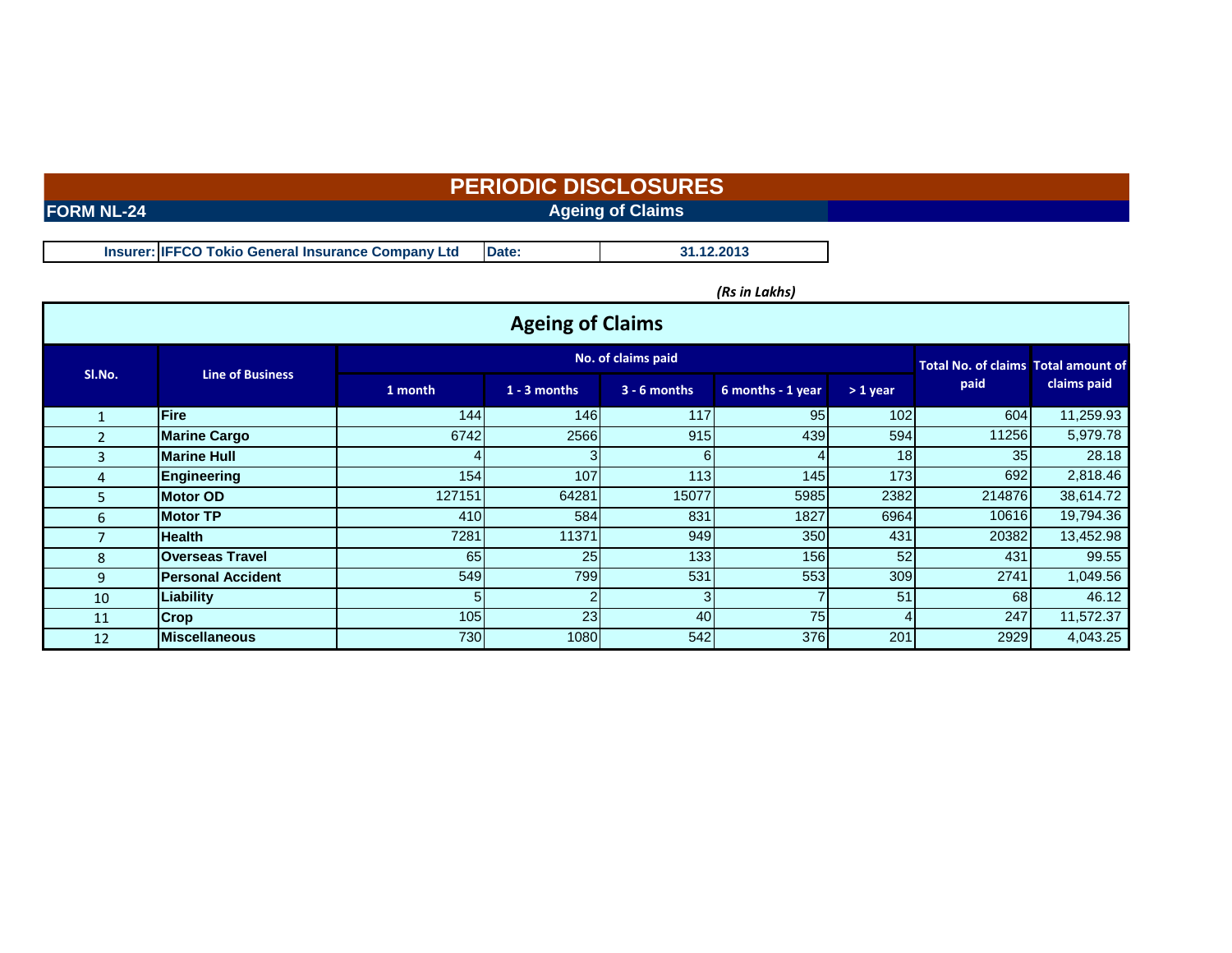### **FORM NL-25 :** CONSERVERTIES AND THE CONSERVERTIES AND THE CONSERVERTIES OF A CONSERVERTIES AND THE CONSERVERTIES OF NON-LIFE **PERIODIC DISCLOSURES**

|          | <b>IFFCO Tokio General Insurance</b> | Date: | 31.12.2013 |
|----------|--------------------------------------|-------|------------|
| Insurer: | <b>Company Ltd</b>                   |       |            |

|                |                                           |      | No. of claims only                            |          |      |        |                 |               |                                  |                             |                 |      |               |                     |        |
|----------------|-------------------------------------------|------|-----------------------------------------------|----------|------|--------|-----------------|---------------|----------------------------------|-----------------------------|-----------------|------|---------------|---------------------|--------|
| SI. No.        | <b>Claims Experience</b>                  | Fire | Marine Cargo Marine Hull Engineering Motor OD |          |      |        | <b>Motor TP</b> | <b>Health</b> | <b>Overseas</b><br><b>Travel</b> | Personal<br><b>Accident</b> | Liability       | Crop | <b>Credit</b> | Miscellaneous Total |        |
|                | Claims O/S at the beginning of the period | 936  | 894                                           | 70       | 972  | 18574  | 34354           | 2563          | 391                              | 1205                        | 124             |      | 38            | 1078                | 61199  |
| $\overline{2}$ | Claims reported during the period         | 798  | 11057                                         | 36       | 956  | 224919 | 11871           | 20798         | 335                              | 3453                        | 31              | 340  | 58            | 3466                | 278118 |
| 3              | Claims Settled during the period          | 477  | 10747                                         | 30       | 560  | 206230 | 10056           | 20371         | 431                              | 2606                        | <b>56</b>       | 246  | 42            | 2655                | 254507 |
| $\overline{4}$ | Claims Repudiated during the period       |      |                                               | $\Omega$ |      | 662    |                 |               |                                  |                             |                 |      |               | $\Omega$            | 668    |
| 5              | Claims closed during the period           | 127  | 509                                           |          | 132  | 7984   | 556             | 11            |                                  | 133                         | 12              |      | 11            | 221                 | 9702   |
| 6              | Claims O/S at End of the period           | 1177 | 1510                                          | 77       | 1282 | 31459  | 37050           | 3321          | 298                              | 2080                        | 93 <sub>1</sub> | 204  | 50            | 1753                | 80354  |
|                | Less than 3 months                        | 118  | 775                                           |          | 163  | 22138  | 2795            | 2450          | 31                               | 746                         |                 | 102  | 13            | 601                 | 29944  |
|                | 3 months to 6 months                      | 188  | 292                                           |          | 191  | 4609   | 3130            | 370           | 144                              | 472                         |                 | 72   | 18            | 341                 | 9843   |
|                | 6 months to 1 year                        | 139  | 242                                           |          | 313  | 3191   | 5765            | 359           | 74 <sub>1</sub>                  | 526                         | 10 <sup>1</sup> | 19   | 15            | 403                 | 11062  |
|                | 1year and above                           | 732  | 201                                           | 57       | 615  | 1521   | 25360           | 142           | 49                               | 336                         | 69              | 11   |               | 408                 | 29505  |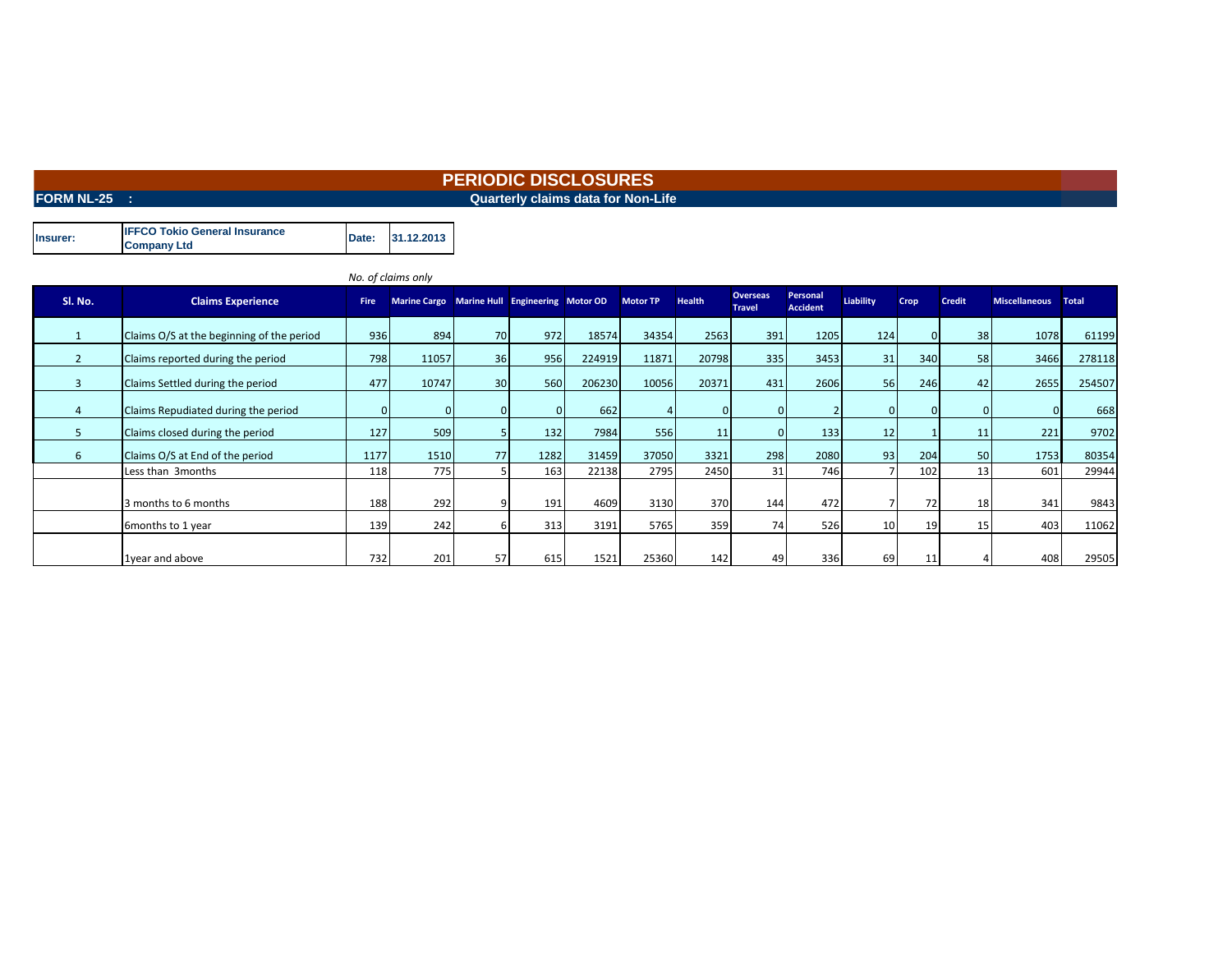# **PERIODIC DISCLOSURES FORM NL-26 - CLAIMS INFORMATION - KG Table I**

**Insurer : IFFCO TOKIO GENERAL INSURANCE CO. LTD.**

**Solvency for the Period Ended on 31st December 2013**

**Required solvency margin based on net premium and net incurred claims (Rs. in Lacs)**

|                              |                      | <b>PREMIUM</b>     |                                |                              |              |              |            |
|------------------------------|----------------------|--------------------|--------------------------------|------------------------------|--------------|--------------|------------|
| <b>Iltem No. Description</b> | <b>Gross Premium</b> | <b>Net Premium</b> | <b>Gross incurred</b><br>claim | <b>Net incurred</b><br>Claim | <b>RSM-1</b> | <b>RSM-2</b> | <b>RSM</b> |
| 1 Fire                       | 22,015.21            | 3,986.01           | 15,755.22                      | 4,368.05                     | 2,201.52     | 2,363.28     | 2,363.28   |
| 2 Marine Cargo               | 10,539.95            | 3,623.22           | 9,372.52                       | 4,682.19                     | 1,264.79     | 1,687.05     | 1,687.05   |
| 3 Marine Hull                | 1,091.85             | 214.22             | 2,804.82                       | 248.93                       | 109.18       | 420.72       | 420.72     |
| 4 Motor                      | 174,803.10           | 152,681.24         | 115,050.71                     | 99,440.31                    | 30,536.25    | 29,832.09    | 30,536.25  |
| 5 Engineering                | 6,971.27             | 1,486.89           | 6,692.10                       | 2,654.02                     | 697.13       | 1,003.81     | 1,003.81   |
| 6 Aviation                   | 201.37               | (79.10)            | 3,638.85                       | 1,059.32                     | 20.14        | 545.83       | 545.83     |
| 7 Laibilities                | 2,845.19             | 1,350.96           | 716.72                         | 254.59                       | 426.78       | 161.26       | 426.78     |
| 8 Others                     | 14,135.27            | 7,507.86           | 27,612.34                      | 9,340.49                     | 1,978.94     | 5,798.59     | 5,798.59   |
| 9 Health                     | 16,172.02            | 14,664.23          | 19,675.95                      | 16,844.03                    | 2,932.85     | 5,053.21     | 5,053.21   |
| Total                        | 248,775.23           | 185,435.52         | 201,319.23                     | 138,891.95                   | 40,167.57    | 46,865.86    | 47,835.53  |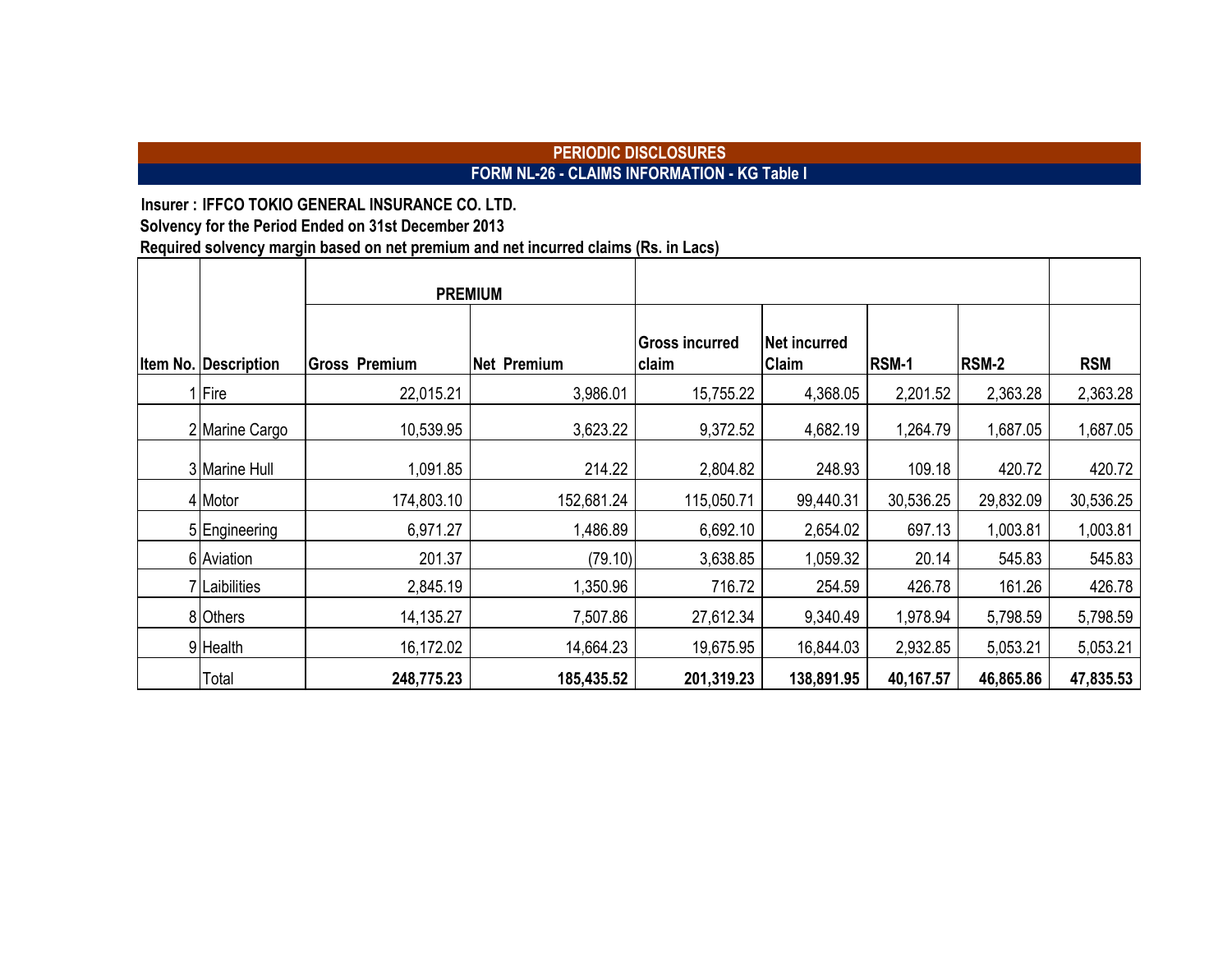# **PERIODIC DISCLOSURES FORM NL-27: Offices information for Non-Life**

| Insurer: IFFCO TOKIO General Insurance Co. Ltd. | Date: 1st October, 2013 - 31st December, 2013 |
|-------------------------------------------------|-----------------------------------------------|

| SI. No.        |                                                             | <b>Office Information</b>     | <b>Number</b> |
|----------------|-------------------------------------------------------------|-------------------------------|---------------|
|                | No. of offices at the beginning of the Quarter              |                               | 73            |
| $\overline{2}$ | No. of branches approved during the Quarter                 |                               | 0             |
| 3              | No. of branches opened<br>Out of approvals of previous year |                               | $\mathbf{0}$  |
| 4              | during the Quarter                                          | Out of approvals of this year | $\mathbf{0}$  |
| $\overline{5}$ | No. of branches closed during the Quarter                   |                               | $\mathbf{0}$  |
| 6              | No of branches at the end of the Quarter                    |                               | 73            |
|                | No. of branches approved but not opend                      |                               | $\mathbf{0}$  |
| 8              | No. of rural branches                                       |                               | $\mathbf{0}$  |
| 9              | No. of urban branches                                       |                               | 73            |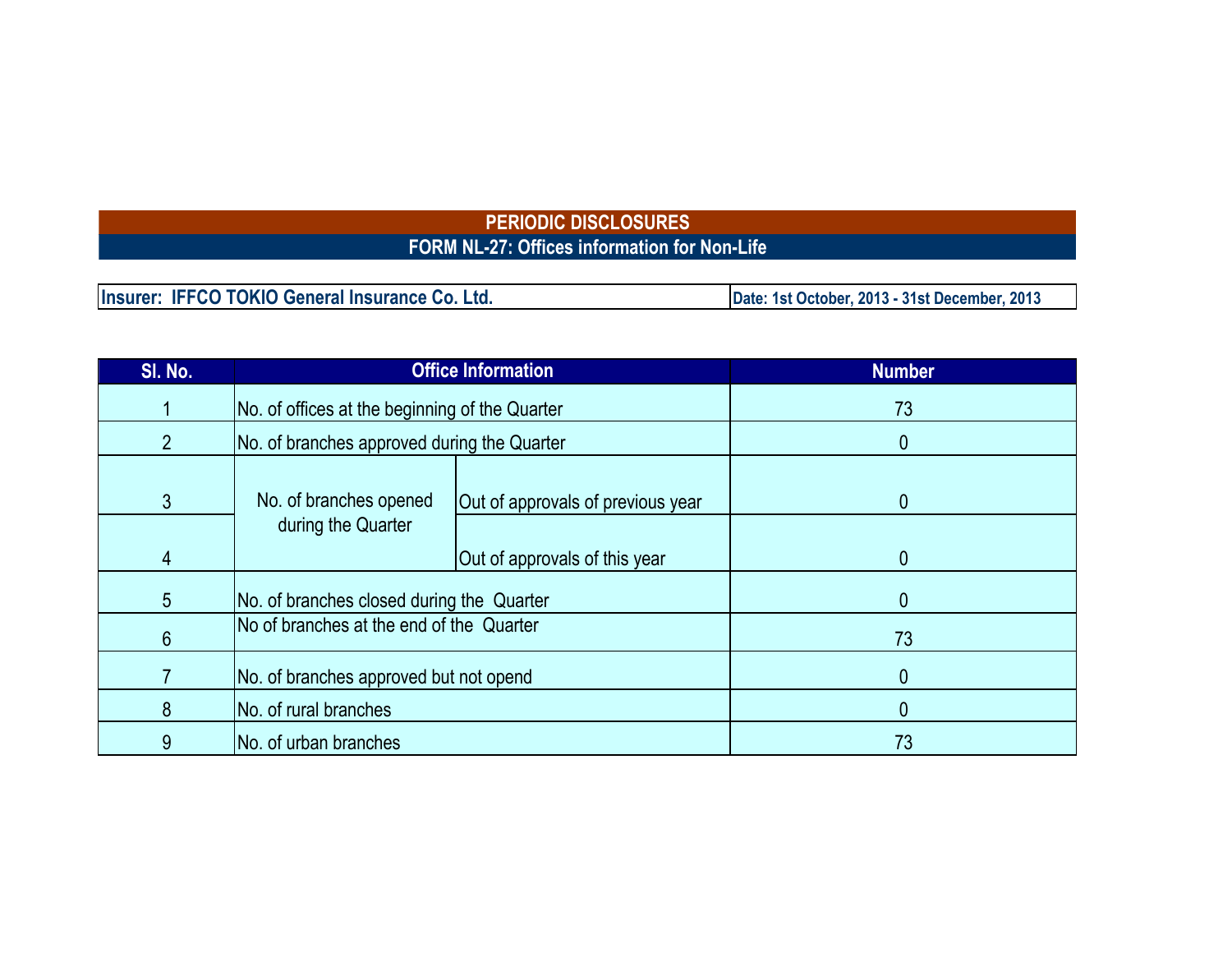*PERIODIC DISCLOSURES FORM - 3B* **FORM - 3B** 

**COMPANY NAME & CODE: IFFCO-TOKIO GENEAL INSURANCE CO LTD & 106 STATEMENT OF INVESTMENT ASSETS (General Insurer, Re-Insurer) ( Business within India) PERIODICITY OF SUBMISSION: QUARTERLY STATEMENT AS ON : 31st December 2013** 

|      |                                               | (Rs. in Lacs) |                          |  |  |  |
|------|-----------------------------------------------|---------------|--------------------------|--|--|--|
| SNO. | <b>PARTICULARS</b>                            | <b>SCH</b>    | <b>AMOUNT</b>            |  |  |  |
|      | Investments                                   | 8             | 215,772.00               |  |  |  |
| 2    | Loans                                         | 9             |                          |  |  |  |
|      | 3 Fixed Assets                                | 10            | 2,811.62                 |  |  |  |
|      | 4 Current Assets                              |               |                          |  |  |  |
|      | a. Cash & Bank Balance                        | 11            | 146,327.69               |  |  |  |
|      | b. Advances & Other Assets                    | 12            | 43,870.50                |  |  |  |
|      | 5 Current Liablities                          |               |                          |  |  |  |
|      | a. Current Liabilities                        | 13            | 230,543.43               |  |  |  |
|      | b. Provisions                                 | 14            | 79,429.20                |  |  |  |
|      | c. Misc. Exp not written off                  | 15            |                          |  |  |  |
|      | d. Debit Balance of P&L A/c                   |               |                          |  |  |  |
|      | Application of Funds as per balance Sheet (A) |               | 718,754.44               |  |  |  |
|      |                                               |               |                          |  |  |  |
|      | Less: Other Assets                            | <b>SCH</b>    |                          |  |  |  |
|      | Loans (if any)                                | 9             | $\overline{\phantom{a}}$ |  |  |  |
|      | 2 Fixed Assets (if any)                       | 10            | 2,811.62                 |  |  |  |
|      | 3 Cash & Bank Balance (if any)                | 11            | 3,877.69                 |  |  |  |
|      | 4 Advances & Other Assets (if any)            | 12            | 43,870.50                |  |  |  |
|      | 5 Current Liablities                          | 13            | 230,543.43               |  |  |  |
|      | 6 Provisions                                  | 14            | 79,429.20                |  |  |  |
|      | 7 Misc. Exp not written off                   | 15            |                          |  |  |  |
|      | 8 Debit Balance of P&L A/c                    |               |                          |  |  |  |
|      |                                               | Total (B)     | 360,532.44               |  |  |  |
|      | Investment Assets' as per FORM 3B             | $(A-B)$       | 358,222.00               |  |  |  |

**Cont to next page…**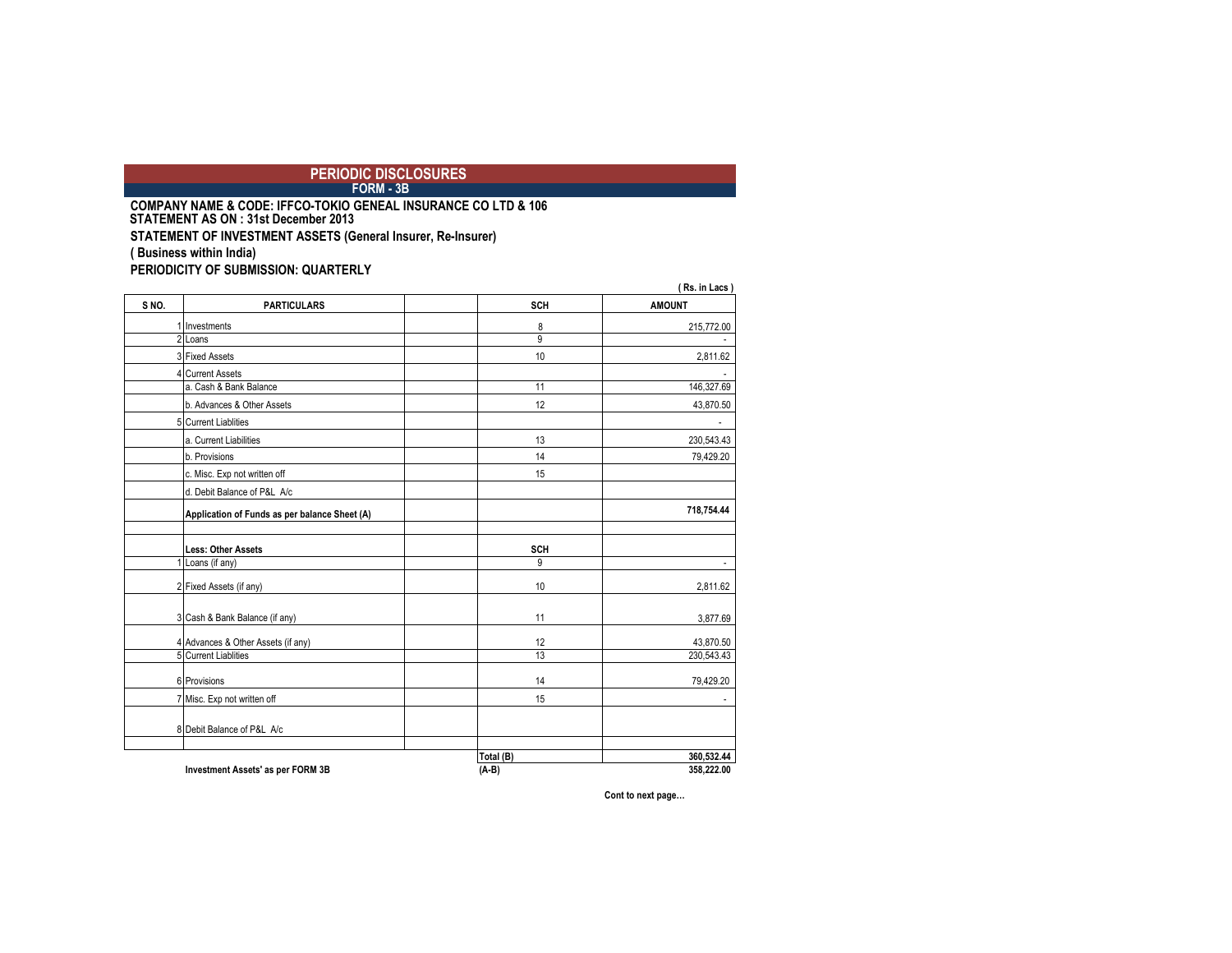|       | Cont from prev page<br>(Rs in Lakhs)                                        |               |                |              |           |              |          |                   |           |               |
|-------|-----------------------------------------------------------------------------|---------------|----------------|--------------|-----------|--------------|----------|-------------------|-----------|---------------|
|       |                                                                             |               | $SH_{max}$     |              |           | <b>Book</b>  |          | <b>FVC</b>        |           |               |
| S.No. | 'Investment' represented as                                                 | Reg %         | <b>Balance</b> | <b>FRSM*</b> | PH        | Value(SH+PH) |          | Amount            | Total     | <b>MARKET</b> |
|       |                                                                             |               | (a)            | (b)          | ('c)      | $d=(b+c)$    | % ACTUAL | (e)               | $(d+e)$   | VALUE         |
|       |                                                                             | Not less than |                |              |           |              |          |                   |           |               |
|       | 1 Government Securities                                                     | 20%           |                | 14902.00     | 64533.00  | 79,435.00    | 22.17%   | 0.00              | 79435.00  | 75,561.00     |
|       |                                                                             |               |                |              |           |              |          |                   |           |               |
|       |                                                                             | Not less than |                |              |           |              |          |                   |           |               |
|       | 2 Government Securities or other approved securities (including (I) above ) | 30%           |                | 21609.00     | 93577.00  | 115,186.00   | 32.16%   | 0.00              | 115186.00 | 109,992.00    |
|       | 3 Investment subject to Exposure Norms                                      |               |                |              |           |              |          |                   |           |               |
|       |                                                                             |               |                |              |           |              |          |                   |           |               |
|       | I. Housing and Loans to SG for Housing and Fire Fighting Equipment,         | Not less than |                |              |           |              |          |                   |           |               |
|       | Infrastructure Investments                                                  | 15%           |                | 16540.00     | 71623.00  | 88,163.00    | 24.61%   | 0.00              | 88163.00  | 89,330.00     |
|       | 2. Approved Investments                                                     | Not exceeding |                | 29054.00     | 125818.00 | 154,872.00   | 43.23%   | 1.00              | 154873.00 | 154,804.00    |
|       |                                                                             | 55%           |                |              |           |              |          |                   |           |               |
|       | 3. Other Investments(not exceeding 25%)                                     |               |                | 0.00         | 0.00      |              | 0.00%    | 0.00              | 0.00      | $\sim$        |
|       |                                                                             |               |                |              |           |              |          |                   |           |               |
|       |                                                                             |               |                |              |           |              |          |                   |           |               |
|       |                                                                             |               |                |              |           |              |          |                   |           |               |
|       | <b>ITOTAL INVESTMENT ASSETS</b>                                             | 100%          |                | 67203.00     | 291018.00 | 358,221.00   | 100.00%  | 1.00 <sub>1</sub> | 358222.00 | 354126.00     |

### $\boldsymbol{\mathcal{R}}$

Company is not splitting shareholders funds on the basis of solvency margin into FRSM & Balance, therefore, all shareholders funds are showh in FRSM column i.e., (b)

#### **Note:**

**(\*)** FRSM refers 'Funds representing solvency margin'

**(\*)** Pattern of investment will apply only to SH funds representing FRMS

**(\*)** Book Value shall not include funds beyond solvency margin

Other Investments are as permitted under Sec27A(2) and 27B(3)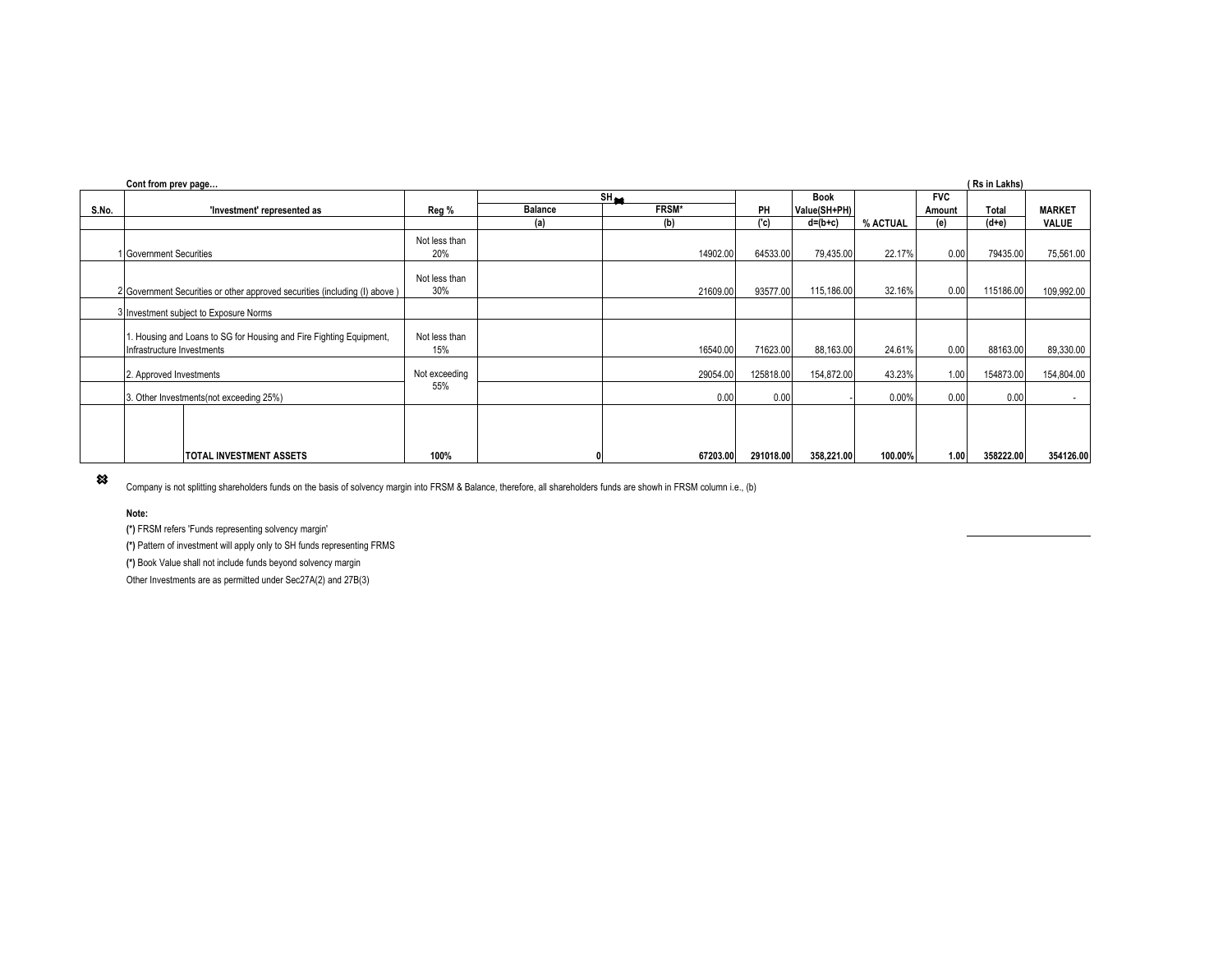| <b>PERIODIC DISCLOSURES</b>                    |                  |                                               |                                         |                                         |                |                                 |                   |                                 |
|------------------------------------------------|------------------|-----------------------------------------------|-----------------------------------------|-----------------------------------------|----------------|---------------------------------|-------------------|---------------------------------|
| <b>FORM NL-29</b>                              |                  |                                               | <b>Detail regarding debt securities</b> |                                         |                |                                 |                   |                                 |
| Insurer:                                       |                  | Iffco Tokio General Insurance Co. Ltd.        | Date:                                   | 31-Dec-2013                             |                |                                 |                   |                                 |
|                                                |                  |                                               |                                         | <b>Detail Regarding debt securities</b> |                |                                 |                   | (Rs in Lakhs)                   |
|                                                |                  | <b>MARKET VALUE</b>                           |                                         |                                         |                |                                 | <b>Book Value</b> |                                 |
|                                                | As at 31.12.2013 | as % of total for this class   As at 31.12.12 |                                         | as % of total for this<br>class         | As at 31.12.13 | as % of total for<br>this class | As at 31.12.12    | as % of total<br>for this class |
| Break down by credit rating                    |                  |                                               |                                         |                                         |                |                                 |                   |                                 |
| <b>AAA</b> rated                               | 90,219.64        | 90.28%                                        | 81,178.00                               | 93.44%                                  | 89,836.00      | 99.90%                          | 81,755.00         | 93.16%                          |
| AA or better                                   | 9,713.39         | 9.72%                                         | 5,700.00                                | 6.56%                                   | 90.00          | 0.10%                           | 6,000.00          | 6.84%                           |
| Rated below AA but above A                     |                  |                                               |                                         |                                         |                |                                 |                   |                                 |
| Rated below A but above B                      |                  |                                               |                                         |                                         |                |                                 |                   |                                 |
| Any other                                      |                  |                                               |                                         |                                         |                |                                 |                   |                                 |
| <b>BREAKDOWN BY</b><br><b>RESIDUALMATURITY</b> |                  |                                               |                                         |                                         |                |                                 |                   |                                 |
| Up to 1 year                                   | 112,623.57       | 31.80%                                        | 85,825.00                               | 29.07%                                  | 112,669.71     | 31.45%                          | 85,802.00         | 29.05%                          |
| more than 1 year and upto 3years               | 60,933.25        | 17.21%                                        | 49,730.00                               | 16.85%                                  | 61,119.66      | 17.06%                          | 49,824.00         | 16.87%                          |
| More than 3years and up to 7years              | 69,105.47        | 19.51%                                        | 45,041.00                               | 15.26%                                  | 70,774.33      | 19.76%                          | 45,027.00         | 15.24%                          |
| More than 7 years and up to 10 years           | 59,947.41        | 16.93%                                        | 76,107.00                               | 25.78%                                  | 61,748.28      | 17.24%                          | 76,383.00         | 25.86%                          |
| above 10 years                                 | 51,516.05        | 14.55%                                        | 38,513.00                               | 13.05%                                  | 51,909.47      | 14.49%                          | 38,329.00         | 12.98%                          |
|                                                |                  |                                               |                                         |                                         |                |                                 |                   |                                 |
| Breakdown by type of the issurer               |                  |                                               |                                         |                                         |                |                                 |                   |                                 |
| a. Central Government                          | 75,560.63        | 35.99%                                        | 63,894.00                               | 34.34%                                  | 79,436.00      | 37.12%                          | 63,738.00         | 34.23%                          |
| b. State Government                            | 34,431.33        | 16.40%                                        | 35,291.00                               | 18.97%                                  | 35,750.00      | 16.70%                          | 34,720.00         | 18.65%                          |
| c.Corporate Securities                         | 99,933.30        | 47.60%                                        | 86,878.00                               | 46.69%                                  | 98,836.00      | 46.18%                          | 87,755.00         | 47.13%                          |
|                                                |                  |                                               |                                         |                                         |                |                                 |                   |                                 |

#### **Note**

1. In case of a debt instrument is rated by more than one agency, then the lowest rating will be taken for the purpose of classification.

2. Market value of the securities will be in accordnace with the valuation method specified by the Authority under Accounting/ Investment regulations.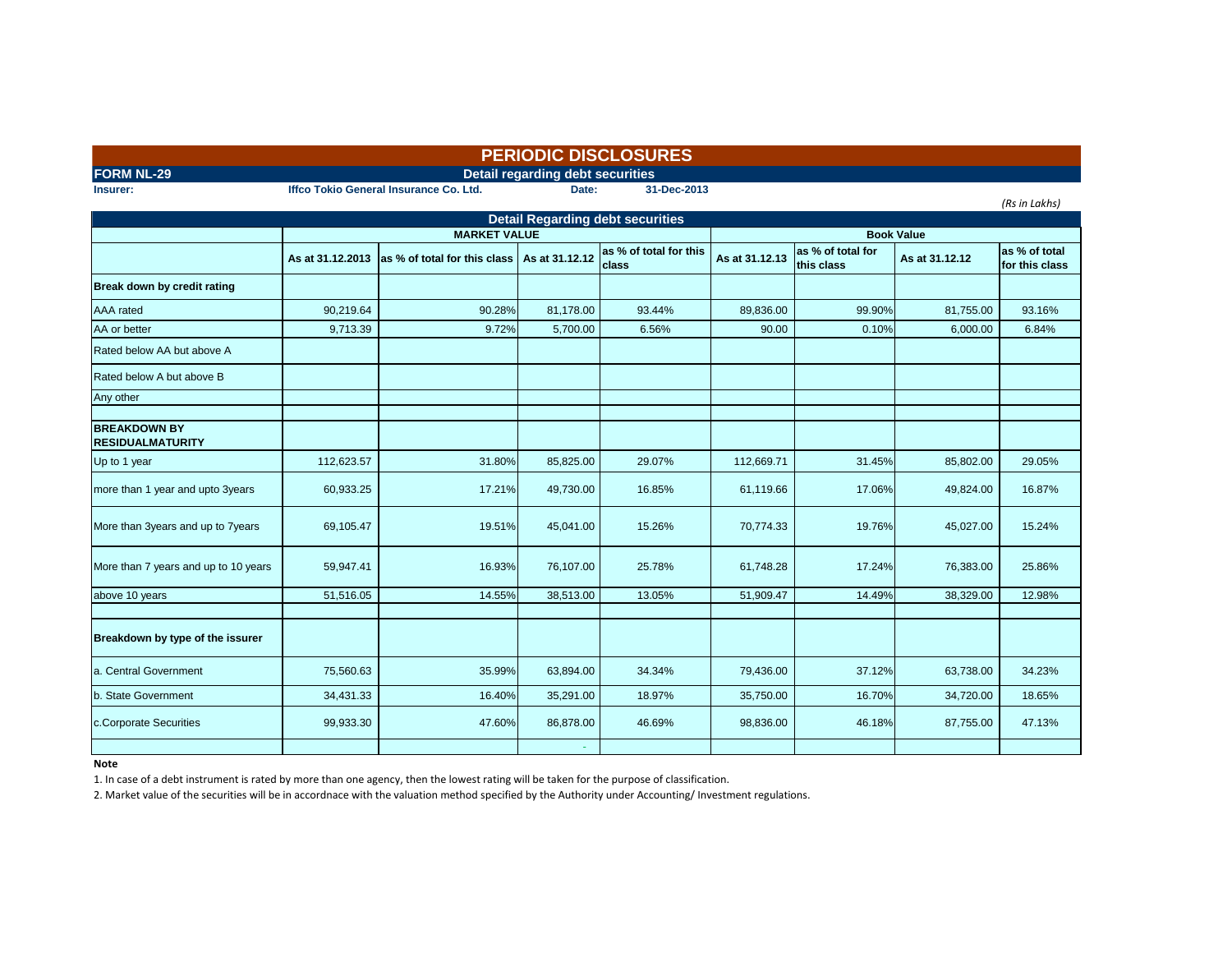|                   |                                                                                                                    | <b>PERIODIC DISCLOSURES</b>                    |                                                 |                                                |                                                        |
|-------------------|--------------------------------------------------------------------------------------------------------------------|------------------------------------------------|-------------------------------------------------|------------------------------------------------|--------------------------------------------------------|
| <b>FORM NL-30</b> |                                                                                                                    | <b>Analytical Ratios</b>                       |                                                 |                                                |                                                        |
| Insurer:          | <b>IFFCO TOKIO GENERAL INSURANCE CO. LTD.</b>                                                                      |                                                |                                                 |                                                |                                                        |
|                   |                                                                                                                    | Analytical Ratios for Non-Life companies       |                                                 |                                                |                                                        |
| S.No.             | <b>Particular</b>                                                                                                  | For the Quarter Ended on 31st<br>December 2013 | Upto the Quarter Ended on 31st<br>December 2013 | For the Quarter Ended on<br>31st December 2012 | <b>Upto the Quarter Ended on</b><br>31st December 2012 |
|                   | 1 Gross Direct Premium Growth Rate                                                                                 |                                                |                                                 |                                                |                                                        |
|                   | <b>FIRE</b>                                                                                                        | 0.44%                                          | 13.28%                                          | $-10.24%$                                      | $-3.23%$                                               |
|                   | <b>MARINE</b>                                                                                                      | 13.73%                                         | 17.70%                                          | $-39.84%$                                      | $-25.62%$                                              |
|                   | <b>MISCELLANEOUS</b>                                                                                               | 8.81%                                          | 13.31%                                          | 46.56%                                         | 41.37%                                                 |
|                   | 2 Gross Direct Premium to Net Worth Ratio (In Times)                                                               | <b>NA</b>                                      | 2.61                                            | <b>NA</b>                                      | 2.94                                                   |
|                   | 3 Growth rate of Net Worth                                                                                         | <b>NA</b>                                      | 27.89%                                          | <b>NA</b>                                      | 22.49%                                                 |
|                   | 4 Net Retention Ratio<br><b>FIRE</b>                                                                               | 12.31%                                         | 14.71%                                          | 48.58%                                         | 22.78%                                                 |
|                   | <b>MARINE</b>                                                                                                      | 21.10%                                         | 36.60%                                          | 36.40%                                         | 41.81%                                                 |
|                   | <b>MISCELLANEOUS</b>                                                                                               | 78.14%                                         | 75.11%                                          | 81.95%                                         | 76.02%                                                 |
|                   | <b>5 Net Commission Ratio</b>                                                                                      |                                                |                                                 |                                                |                                                        |
|                   | <b>FIRE</b>                                                                                                        | $-22.63%$                                      | $-32.84%$                                       | $-4.06%$                                       | $-26.05%$                                              |
|                   | <b>MARINE</b>                                                                                                      | $-32.56%$                                      | $-10.40%$                                       | $-8.93%$                                       | $-4.19%$                                               |
|                   | <b>MISCELLANEOUS</b>                                                                                               | 0.73%                                          | 0.18%                                           | 1.60%                                          | 0.13%                                                  |
|                   | 6 Expense of Management to Gross Direct Premium Ratio                                                              | 23.78%                                         | 21.88%                                          | 24.26%                                         | 21.54%                                                 |
|                   | 7 Expense of Management to Net Written Premium Ratio                                                               | 31.33%                                         | 31.30%                                          | 29.89%                                         | 29.77%                                                 |
|                   | 8 Net Incurred Claims to Net Earned Premium                                                                        | 74.99%                                         | 76.25%                                          | 73.90%                                         | 76.73%                                                 |
|                   | 9 Combined Ratio                                                                                                   | 100.93%                                        | 100.84%                                         | 99.22%                                         | 99.46%                                                 |
|                   | 10 Technical Reserves to Net Premium ratio (In Times)                                                              | <b>NA</b>                                      | 1.98                                            | <b>NA</b>                                      | 1.87                                                   |
|                   | 11 Underwriting balance ratio                                                                                      | $-1.24%$                                       | $-1.09%$                                        | $-3.25%$                                       | $-3.09%$                                               |
|                   | <b>FIRE</b>                                                                                                        | 75.86%                                         | 56.09%                                          | 10.64%                                         | 9.80%                                                  |
|                   | <b>MARINE</b><br><b>MISCELLANEOUS</b>                                                                              | 22.87%<br>$-3.30%$                             | $-18.08%$                                       | $-4.46%$<br>$-3.76%$                           | $-20.75%$<br>$-3.16%$                                  |
|                   | 12 Operating Profit Ratio                                                                                          | 12.37%                                         | $-2.08%$<br>11.87%                              | 8.48%                                          | 9.09%                                                  |
|                   | 13 Liquid Assets to liabilities ratio (In Times)                                                                   | <b>NA</b>                                      | 0.53                                            | <b>NA</b>                                      | 0.48                                                   |
|                   | 14 Net earning ratio                                                                                               | 10.27%                                         | 9.81%                                           | 7.26%                                          | 7.58%                                                  |
|                   | 15 Return on Net worth ratio                                                                                       | <b>NA</b>                                      | 17.87%                                          | <b>NA</b>                                      | 16.11%                                                 |
| 16                | Available Solvency Margin (ASM) to Required Solvency Margin<br>(RSM) Ratio                                         | <b>NA</b>                                      | 1.61                                            | <b>NA</b>                                      | 1.38                                                   |
|                   | 17 NPA Ratio                                                                                                       |                                                |                                                 |                                                |                                                        |
|                   | Gross NPA Ratio                                                                                                    | $\overline{\phantom{a}}$                       | $\overline{\phantom{a}}$                        | $\sim$                                         | $\sim$                                                 |
|                   | Net NPA Ratio                                                                                                      | $\sim$                                         | $\sim$                                          | $\sim$                                         | $\sim$                                                 |
|                   | <b>Equity Holding Pattern for Non-Life Insurers</b>                                                                |                                                |                                                 |                                                |                                                        |
|                   | (a) No. of shares                                                                                                  | <b>NA</b>                                      | 269.321.500                                     | <b>NA</b>                                      | 269.321.500                                            |
| $\overline{2}$    | (b) Percentage of shareholding (Indian / Foreign)                                                                  | <b>NA</b>                                      | 74/26                                           | <b>NA</b>                                      | 74/26                                                  |
| 3                 | (c) % of Government holding (in case of public sector insurance<br>companies)                                      | <b>NIL</b>                                     | <b>NIL</b>                                      | <b>NIL</b>                                     | <b>NIL</b>                                             |
| $\overline{4}$    | (a) Basic and diluted EPS before extraordinary items (net of tax<br>expense) for the period (not to be annualized) | <b>NA</b>                                      | 5.41                                            | <b>NA</b>                                      | 3.81                                                   |
| 5                 | (b) Basic and diluted EPS after extraordinary items (net of tax expense)<br>for the period (not to be annualized)  | <b>NA</b>                                      | 5.41                                            | <b>NA</b>                                      | 3.81                                                   |
| 6                 | (iv) Book value per share (Rs)                                                                                     | <b>NA</b>                                      | 30.27                                           | <b>NA</b>                                      | 23.67                                                  |
| Note              |                                                                                                                    |                                                |                                                 |                                                |                                                        |

**The Analytical Ratios has been calculated in accordance with the directions contained in IRDA's circular dated 5th October 2012. The Previous year Ratios has been recalculted so as to make them comparable.**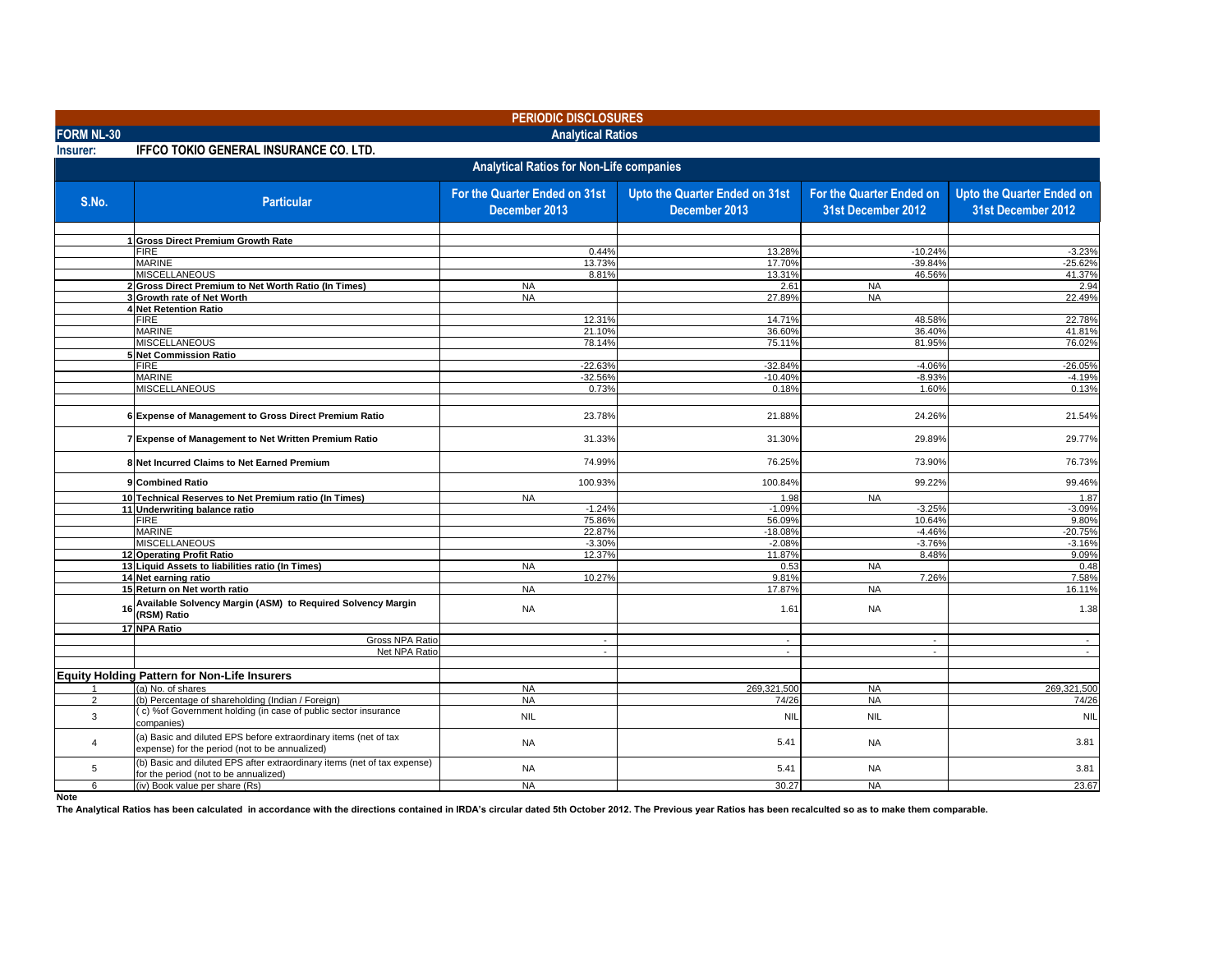| <b>FORM NL-31: Related Party Transactions</b><br>Date: 31st December, 2013<br><b>IFFCO TOKIO General Insurance Co.Ltd.</b><br>Insurer:<br><b>Related Party Transactions</b><br>Up to the 31st December<br>SI.No.<br>Name of the Related Party<br>Nature of Relationship with the Company<br><b>Description of Transactions / Categories</b><br>2013<br><b>INDIAN FARMERS FERTILISER COOP LTD</b><br>Promoters with more then 20% voting rights<br>Premium collected from direct business<br>6,287.26<br>Claims paid on direct basis<br>1,406.45<br>1<br>Payment of Rent and other expenses<br>1.598.06<br>Deposit of Insurance Premium<br>25.00<br><b>Payment of Dividend</b><br>Associate of Promoters with more than 20%<br>Premium collected from direct business<br>482.41<br><b>Indian Potash Limited</b><br>Deposit of Insurance Premium<br>1.00<br>Voting rights<br>$\overline{2}$<br>Payment of Rent and other expenses<br>5.37<br><b>Payment of Dividend</b><br>220.46<br>Claims paid on direct basis<br>Tokio Marine Asia Pte Ltd(formerly Millea Asia Pte<br>Promoters with more than 20% Voting rights Payment of Fee<br>17.49<br>$\mathbf{3}$<br>Ltd<br><b>Payment of Dividend</b><br>Tokio Marine & Nichido Fire Insurance Co Ltd<br>Premium on Cession of Re-insurance Premium<br>Associate of Promoters with more than 20%<br>2.920.08<br>Voting rights<br>589.17<br><b>Commission Earned on Premium Ceded</b><br>4<br>1,458.77<br>osses Recovered from Re-insurer<br>1.26<br>Fees<br>Tokio Marine Claim Service Asia Pte Ltd<br>Payment of Fee<br>5.78<br>Associate of Promoters with more than 20%<br>5 | (Rs in 'Lakhs)               |
|---------------------------------------------------------------------------------------------------------------------------------------------------------------------------------------------------------------------------------------------------------------------------------------------------------------------------------------------------------------------------------------------------------------------------------------------------------------------------------------------------------------------------------------------------------------------------------------------------------------------------------------------------------------------------------------------------------------------------------------------------------------------------------------------------------------------------------------------------------------------------------------------------------------------------------------------------------------------------------------------------------------------------------------------------------------------------------------------------------------------------------------------------------------------------------------------------------------------------------------------------------------------------------------------------------------------------------------------------------------------------------------------------------------------------------------------------------------------------------------------------------------------------------------------------------------------------------------------------------------------------|------------------------------|
|                                                                                                                                                                                                                                                                                                                                                                                                                                                                                                                                                                                                                                                                                                                                                                                                                                                                                                                                                                                                                                                                                                                                                                                                                                                                                                                                                                                                                                                                                                                                                                                                                           |                              |
|                                                                                                                                                                                                                                                                                                                                                                                                                                                                                                                                                                                                                                                                                                                                                                                                                                                                                                                                                                                                                                                                                                                                                                                                                                                                                                                                                                                                                                                                                                                                                                                                                           |                              |
|                                                                                                                                                                                                                                                                                                                                                                                                                                                                                                                                                                                                                                                                                                                                                                                                                                                                                                                                                                                                                                                                                                                                                                                                                                                                                                                                                                                                                                                                                                                                                                                                                           |                              |
|                                                                                                                                                                                                                                                                                                                                                                                                                                                                                                                                                                                                                                                                                                                                                                                                                                                                                                                                                                                                                                                                                                                                                                                                                                                                                                                                                                                                                                                                                                                                                                                                                           | Up to the 31st December 2012 |
|                                                                                                                                                                                                                                                                                                                                                                                                                                                                                                                                                                                                                                                                                                                                                                                                                                                                                                                                                                                                                                                                                                                                                                                                                                                                                                                                                                                                                                                                                                                                                                                                                           | 5,982.01                     |
|                                                                                                                                                                                                                                                                                                                                                                                                                                                                                                                                                                                                                                                                                                                                                                                                                                                                                                                                                                                                                                                                                                                                                                                                                                                                                                                                                                                                                                                                                                                                                                                                                           | 1,450.22                     |
|                                                                                                                                                                                                                                                                                                                                                                                                                                                                                                                                                                                                                                                                                                                                                                                                                                                                                                                                                                                                                                                                                                                                                                                                                                                                                                                                                                                                                                                                                                                                                                                                                           | 499.12                       |
|                                                                                                                                                                                                                                                                                                                                                                                                                                                                                                                                                                                                                                                                                                                                                                                                                                                                                                                                                                                                                                                                                                                                                                                                                                                                                                                                                                                                                                                                                                                                                                                                                           | 25.00                        |
|                                                                                                                                                                                                                                                                                                                                                                                                                                                                                                                                                                                                                                                                                                                                                                                                                                                                                                                                                                                                                                                                                                                                                                                                                                                                                                                                                                                                                                                                                                                                                                                                                           |                              |
|                                                                                                                                                                                                                                                                                                                                                                                                                                                                                                                                                                                                                                                                                                                                                                                                                                                                                                                                                                                                                                                                                                                                                                                                                                                                                                                                                                                                                                                                                                                                                                                                                           | 833.12                       |
|                                                                                                                                                                                                                                                                                                                                                                                                                                                                                                                                                                                                                                                                                                                                                                                                                                                                                                                                                                                                                                                                                                                                                                                                                                                                                                                                                                                                                                                                                                                                                                                                                           | 1.00                         |
|                                                                                                                                                                                                                                                                                                                                                                                                                                                                                                                                                                                                                                                                                                                                                                                                                                                                                                                                                                                                                                                                                                                                                                                                                                                                                                                                                                                                                                                                                                                                                                                                                           | 12.08                        |
|                                                                                                                                                                                                                                                                                                                                                                                                                                                                                                                                                                                                                                                                                                                                                                                                                                                                                                                                                                                                                                                                                                                                                                                                                                                                                                                                                                                                                                                                                                                                                                                                                           |                              |
|                                                                                                                                                                                                                                                                                                                                                                                                                                                                                                                                                                                                                                                                                                                                                                                                                                                                                                                                                                                                                                                                                                                                                                                                                                                                                                                                                                                                                                                                                                                                                                                                                           | 828.14                       |
|                                                                                                                                                                                                                                                                                                                                                                                                                                                                                                                                                                                                                                                                                                                                                                                                                                                                                                                                                                                                                                                                                                                                                                                                                                                                                                                                                                                                                                                                                                                                                                                                                           | 8.44                         |
|                                                                                                                                                                                                                                                                                                                                                                                                                                                                                                                                                                                                                                                                                                                                                                                                                                                                                                                                                                                                                                                                                                                                                                                                                                                                                                                                                                                                                                                                                                                                                                                                                           | $\sim$                       |
|                                                                                                                                                                                                                                                                                                                                                                                                                                                                                                                                                                                                                                                                                                                                                                                                                                                                                                                                                                                                                                                                                                                                                                                                                                                                                                                                                                                                                                                                                                                                                                                                                           | 1,377.25                     |
|                                                                                                                                                                                                                                                                                                                                                                                                                                                                                                                                                                                                                                                                                                                                                                                                                                                                                                                                                                                                                                                                                                                                                                                                                                                                                                                                                                                                                                                                                                                                                                                                                           | 311.41                       |
|                                                                                                                                                                                                                                                                                                                                                                                                                                                                                                                                                                                                                                                                                                                                                                                                                                                                                                                                                                                                                                                                                                                                                                                                                                                                                                                                                                                                                                                                                                                                                                                                                           | 1,321.45                     |
|                                                                                                                                                                                                                                                                                                                                                                                                                                                                                                                                                                                                                                                                                                                                                                                                                                                                                                                                                                                                                                                                                                                                                                                                                                                                                                                                                                                                                                                                                                                                                                                                                           | 4.95                         |
| Voting rights                                                                                                                                                                                                                                                                                                                                                                                                                                                                                                                                                                                                                                                                                                                                                                                                                                                                                                                                                                                                                                                                                                                                                                                                                                                                                                                                                                                                                                                                                                                                                                                                             | 17.02                        |
| Tokio Marine Global Re Ltd.<br>Associate of Promoters with more than 20%<br>Premium on Cession of Re-insurance Premium<br>460.10<br>Voting rights<br>6                                                                                                                                                                                                                                                                                                                                                                                                                                                                                                                                                                                                                                                                                                                                                                                                                                                                                                                                                                                                                                                                                                                                                                                                                                                                                                                                                                                                                                                                    | 438.21                       |
| <b>Commission Earned on Premium Ceded</b><br>68.72                                                                                                                                                                                                                                                                                                                                                                                                                                                                                                                                                                                                                                                                                                                                                                                                                                                                                                                                                                                                                                                                                                                                                                                                                                                                                                                                                                                                                                                                                                                                                                        | 88.04                        |
| Losses Recovered from Re-insurer<br>405.69                                                                                                                                                                                                                                                                                                                                                                                                                                                                                                                                                                                                                                                                                                                                                                                                                                                                                                                                                                                                                                                                                                                                                                                                                                                                                                                                                                                                                                                                                                                                                                                | 462.77                       |
| 30.80<br>$\overline{7}$<br>Chairman<br>Payment of Rent on ofiice Building<br>K. Sriniwasa Gowda                                                                                                                                                                                                                                                                                                                                                                                                                                                                                                                                                                                                                                                                                                                                                                                                                                                                                                                                                                                                                                                                                                                                                                                                                                                                                                                                                                                                                                                                                                                           | 9.48                         |
| <b>IFFCO TOKIO INSURANCE SERVICES LTD</b><br>Subsidiary of the company with 100% voting<br>Premium collected from direct business<br>32.35                                                                                                                                                                                                                                                                                                                                                                                                                                                                                                                                                                                                                                                                                                                                                                                                                                                                                                                                                                                                                                                                                                                                                                                                                                                                                                                                                                                                                                                                                | 31.07                        |
| rights<br>Claims paid on direct basis<br>16.50                                                                                                                                                                                                                                                                                                                                                                                                                                                                                                                                                                                                                                                                                                                                                                                                                                                                                                                                                                                                                                                                                                                                                                                                                                                                                                                                                                                                                                                                                                                                                                            | 15.59                        |
| 386.08<br>Payment of -Commission<br>8                                                                                                                                                                                                                                                                                                                                                                                                                                                                                                                                                                                                                                                                                                                                                                                                                                                                                                                                                                                                                                                                                                                                                                                                                                                                                                                                                                                                                                                                                                                                                                                     | 317.50                       |
| 3,725.00<br>-Service Charges                                                                                                                                                                                                                                                                                                                                                                                                                                                                                                                                                                                                                                                                                                                                                                                                                                                                                                                                                                                                                                                                                                                                                                                                                                                                                                                                                                                                                                                                                                                                                                                              | 2,890.90                     |
| nvestment in Equity<br>50.00                                                                                                                                                                                                                                                                                                                                                                                                                                                                                                                                                                                                                                                                                                                                                                                                                                                                                                                                                                                                                                                                                                                                                                                                                                                                                                                                                                                                                                                                                                                                                                                              | 50.00                        |
| Associate of Promoters with more than 20%<br>9<br>Tokio Marine Insurans(Malaysia) Berhad<br><b>Payment of Fees</b><br>1.83<br>Voting rights                                                                                                                                                                                                                                                                                                                                                                                                                                                                                                                                                                                                                                                                                                                                                                                                                                                                                                                                                                                                                                                                                                                                                                                                                                                                                                                                                                                                                                                                               | 3.93                         |
| 10<br>Associate of Promoters with more than 20%<br><b>TM Claims Services Inc.</b><br>Claims<br>29.45                                                                                                                                                                                                                                                                                                                                                                                                                                                                                                                                                                                                                                                                                                                                                                                                                                                                                                                                                                                                                                                                                                                                                                                                                                                                                                                                                                                                                                                                                                                      | 9.36                         |
| Voting rights<br><b>Payment of Fees</b><br>8.99                                                                                                                                                                                                                                                                                                                                                                                                                                                                                                                                                                                                                                                                                                                                                                                                                                                                                                                                                                                                                                                                                                                                                                                                                                                                                                                                                                                                                                                                                                                                                                           |                              |
| 11<br>Tokio Marine Compania de Seguros S.A. de C.V.                                                                                                                                                                                                                                                                                                                                                                                                                                                                                                                                                                                                                                                                                                                                                                                                                                                                                                                                                                                                                                                                                                                                                                                                                                                                                                                                                                                                                                                                                                                                                                       | 11.20                        |
| <b>TM Management Services</b><br>12<br>1.49<br>Fees                                                                                                                                                                                                                                                                                                                                                                                                                                                                                                                                                                                                                                                                                                                                                                                                                                                                                                                                                                                                                                                                                                                                                                                                                                                                                                                                                                                                                                                                                                                                                                       | 1.01                         |
| 13<br>Tokio Marine Insurance(Thailand) Public Co Ltd<br>Fees<br>0.93                                                                                                                                                                                                                                                                                                                                                                                                                                                                                                                                                                                                                                                                                                                                                                                                                                                                                                                                                                                                                                                                                                                                                                                                                                                                                                                                                                                                                                                                                                                                                      |                              |
| Claims<br>1.51                                                                                                                                                                                                                                                                                                                                                                                                                                                                                                                                                                                                                                                                                                                                                                                                                                                                                                                                                                                                                                                                                                                                                                                                                                                                                                                                                                                                                                                                                                                                                                                                            |                              |
| 14<br>THE TOKIO MARINE CLAIMS SERVICE CO LTD<br>2.59<br><b>Payment of Fees</b>                                                                                                                                                                                                                                                                                                                                                                                                                                                                                                                                                                                                                                                                                                                                                                                                                                                                                                                                                                                                                                                                                                                                                                                                                                                                                                                                                                                                                                                                                                                                            |                              |
| 16.76<br>Claims                                                                                                                                                                                                                                                                                                                                                                                                                                                                                                                                                                                                                                                                                                                                                                                                                                                                                                                                                                                                                                                                                                                                                                                                                                                                                                                                                                                                                                                                                                                                                                                                           | 6.07                         |
| TM Claims Service Europe Ltd.<br>15<br><b>Payment of Fees</b><br>11.94<br>*including the premium flow through Assocaites/ Group companies as an agent                                                                                                                                                                                                                                                                                                                                                                                                                                                                                                                                                                                                                                                                                                                                                                                                                                                                                                                                                                                                                                                                                                                                                                                                                                                                                                                                                                                                                                                                     |                              |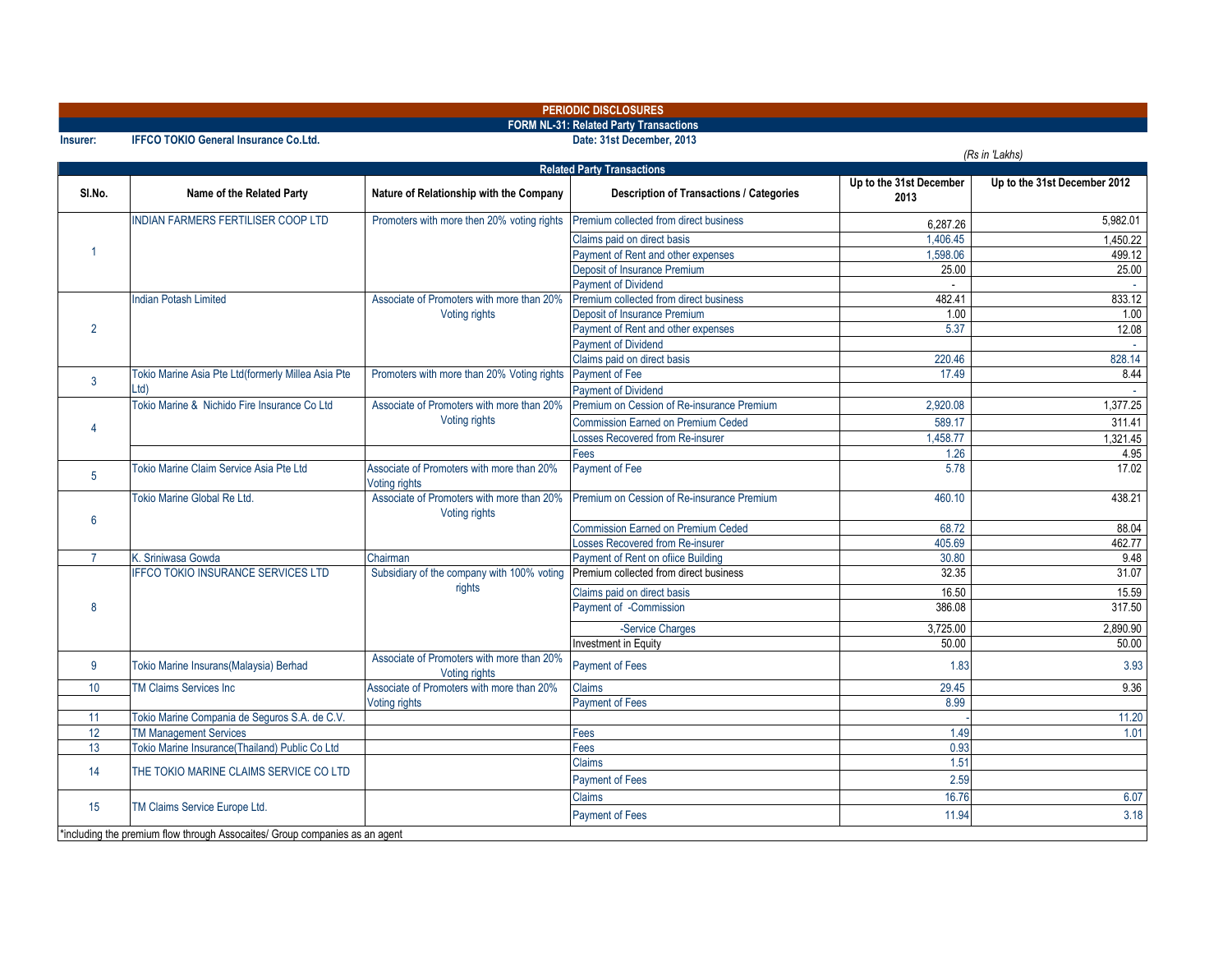# **FORM NL-32**

# **PERIODIC DISCLOSURES Products Information**

|                 | <b>IFFCO TOKIO GENERAL</b> | Date: | 12/31/2013 |
|-----------------|----------------------------|-------|------------|
| <b>Insurer:</b> | <b>INSURANCE CO.LTD.</b>   |       |            |

| <b>Products Information</b>                                         |                                |                 |                     |                                     |                                       |                              |                                            |                                    |  |
|---------------------------------------------------------------------|--------------------------------|-----------------|---------------------|-------------------------------------|---------------------------------------|------------------------------|--------------------------------------------|------------------------------------|--|
| List below the products and/or add-ons introduced during the period |                                |                 |                     |                                     |                                       |                              |                                            |                                    |  |
| <b>S. No.</b>                                                       | <b>Name of Product</b>         | Co. Ref.<br>No. | <b>IRDA Ref.no.</b> | <b>Class of</b><br><b>Business*</b> | <b>Category of</b><br>product         | Date of filing<br>of Product | Date IRDA<br>confirmed filing/<br>approval | <b>Applicability</b><br>of Para 19 |  |
| <b>Ist October 2013 to 31st Dec. 2013</b>                           |                                |                 |                     |                                     |                                       |                              |                                            |                                    |  |
|                                                                     | <b>Family Health Protector</b> | Dt. 17.12.201   | Awaited             | Health                              | Exposure rated<br>products            | 17.12.2013                   | Awaited                                    |                                    |  |
| 2                                                                   | Janata Suraksha Bima Yojna     | Dt. 26.11.201   | Awaited             | Misc. Insurance                     | Packaged or<br>customized<br>Products | 26.11.2013                   | Awaited                                    |                                    |  |
| 3                                                                   | Jan Seva Bima Yojna            | Dt. 26.11.201   | Awaited             | Misc. Insurance                     | Packaged or<br>customized<br>Products | 26.11.2013                   | Awaited                                    |                                    |  |
|                                                                     |                                |                 |                     |                                     |                                       |                              |                                            |                                    |  |
|                                                                     |                                |                 |                     |                                     |                                       |                              |                                            |                                    |  |
|                                                                     |                                |                 |                     |                                     |                                       |                              |                                            |                                    |  |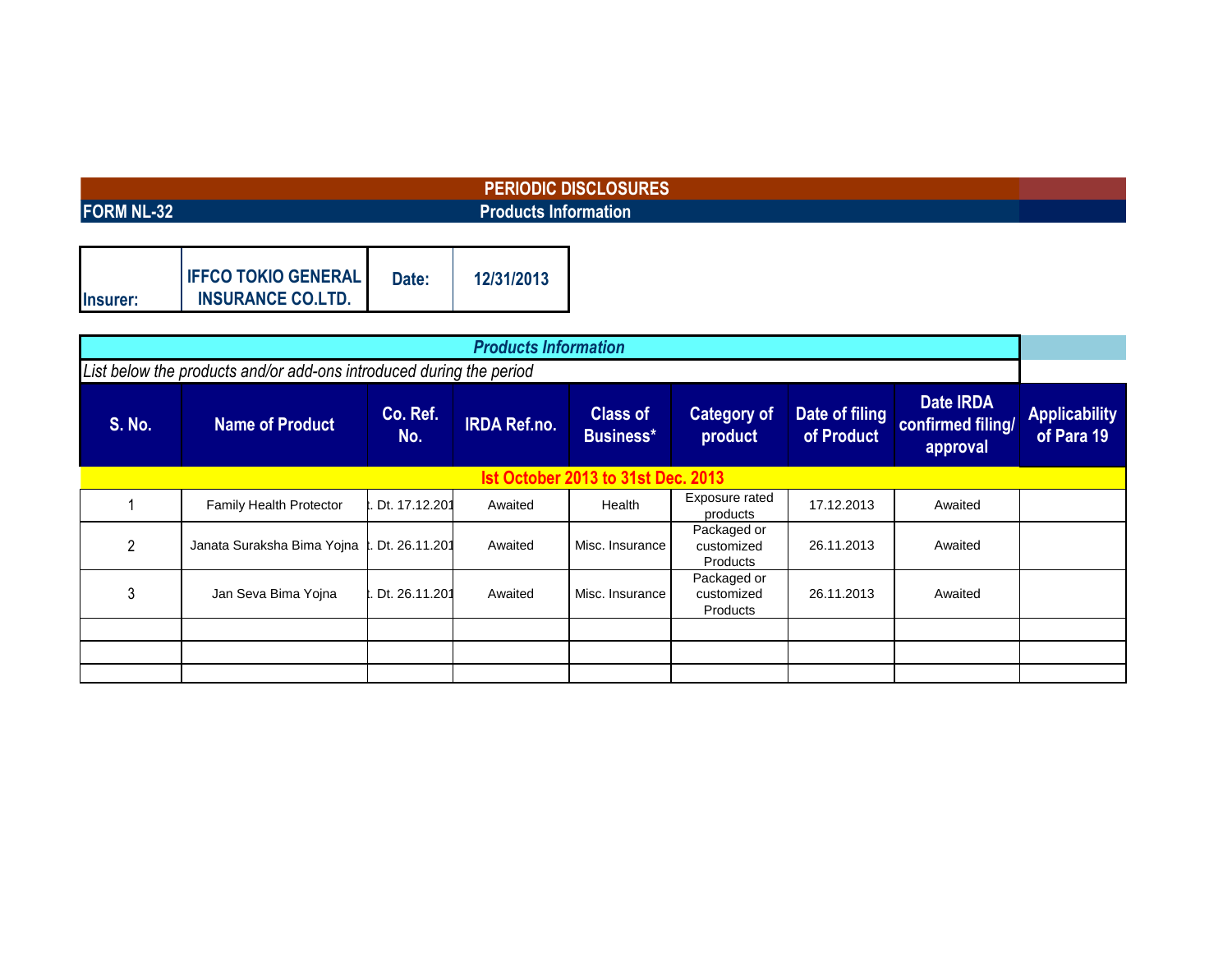## **PERIODIC DISCLOSURES FORM NL-33 - SOLVENCY MARGIN - KGII**

**FORM NL-33 - SOLVENCY MARGIN - KGII**

**TABLE - II**

**Name of the Insurer: IFFCO TOKIO GENERAL INSURANCE CO. LTD.**

**Solvency for the period ended on 31st December 2013 Available Solvency Margin and Solvency Ratio**

|                |                                                          |           | (Rs. in Lacs) |
|----------------|----------------------------------------------------------|-----------|---------------|
| <b>Item</b>    | <b>Description</b>                                       | Notes No. | Amount        |
| (1)            | (2)                                                      | (3)       | (4)           |
|                | Available Assets in Policyholders' Funds (adjusted value |           | 297,742.41    |
|                | of Assets as mentioned in Form IRDA-Assets-AA):          |           |               |
|                | Deduct:                                                  |           |               |
| $\overline{2}$ | Liabilities (reserves as mentioned in Form HG)           |           | 294,612.48    |
| $\mathbf{3}$   | Other Liabilities (other liabilities in respect of       |           | 3,129.93      |
|                | Policyholders' Fund as mentioned in Balance Sheet)       |           |               |
| 4              | Excess in Policyholders' Funds (1-2-3)                   |           | 0.00          |
|                |                                                          |           |               |
| 5              | Available Assets in Shareholders' Funds (value of        |           | 121,227.63    |
|                | Assets as mentioned in Form IRDA-Assets-AA):             |           |               |
|                | Deduct:                                                  |           |               |
| 6              | Other Liabilities (other liabilities in respect of       |           | 44,311.62     |
|                | Shareholders' Fund as mentioned in Balance Sheet)        |           |               |
| 7              | Excess in Shareholders' Funds (5-6)                      |           | 76,916.01     |
| 8              | Total Available Solvency Margin [ASM]<br>$(4+7)$         |           | 76,916.01     |
| 9              | Total Required Solvency Margin [RSM]                     |           | 47,835.53     |
| 10             | Solvency Ratio (Total ASM/Total RSM)                     |           | 1.61          |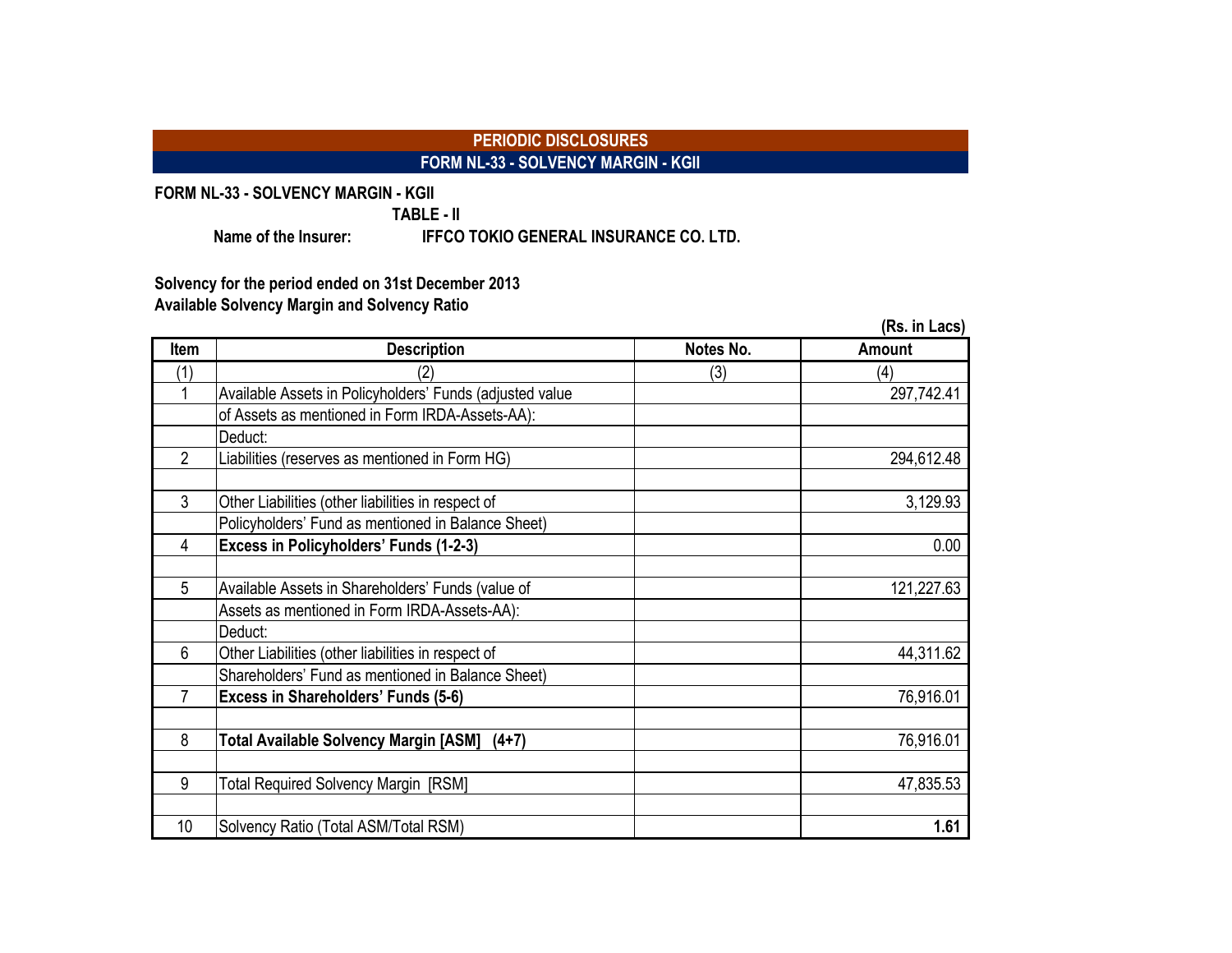# **PERIODIC DISCLOSURES FORM NL-34: Board of Directors & Key Persons**

# Insurer: IFFCO TOKIO General Insurance Co. Ltd. **Date: 1st April, 2013 to 31st December, 2013**

| <b>BOD and Key Person information</b> |                           |                              |                                 |  |  |  |  |  |  |
|---------------------------------------|---------------------------|------------------------------|---------------------------------|--|--|--|--|--|--|
| SI. No.                               | Name of person            | Role/designation             | Details of change in the period |  |  |  |  |  |  |
|                                       | Mr. K. Srinivasa Gowda    | Chairman                     | No change                       |  |  |  |  |  |  |
| $\overline{2}$                        | Mr. Lee King Chi Arthur   | Vice Chairman                | No change                       |  |  |  |  |  |  |
| 3                                     | Mr. Balvinder Singh Nakai | <b>Director</b>              | No change                       |  |  |  |  |  |  |
| 4                                     | Dr. B.S. Vishwanathan     | <b>Director</b>              | No change                       |  |  |  |  |  |  |
| 5                                     | Dr. U.S. Awasthi          | Director                     | No change                       |  |  |  |  |  |  |
| 6                                     | Mr. Rakesh Kapur          | <b>Director</b>              | No change                       |  |  |  |  |  |  |
|                                       | Dr. P.S. Gahlaut          | <b>Director</b>              | No change                       |  |  |  |  |  |  |
| 8                                     | Mr. S.K. Kanwar           | <b>Director</b>              | No change                       |  |  |  |  |  |  |
| 9                                     | Mr. Bahushrut Lugani      | Director                     | No change                       |  |  |  |  |  |  |
| 10                                    | Mr. Yogesh Lohiya         | Managing Director & CEO      | No change                       |  |  |  |  |  |  |
| 11                                    | Mr. H.O. Suri             | Director (Marketing)         | No change                       |  |  |  |  |  |  |
| 12                                    | Mr. Ichiro Maeda          | Director (Operations)        | No change                       |  |  |  |  |  |  |
| 13                                    | Mr. Khushwant Pahwa       | <b>Appointed Actuary</b>     | No change                       |  |  |  |  |  |  |
| 14                                    | Mr. V. Rajaraman          | Chief of Internal Audit      | No change                       |  |  |  |  |  |  |
| 15                                    | Mr. Sanjeev Chopra        | <b>Chief Finance Officer</b> | No change                       |  |  |  |  |  |  |

1 Key Persons as defined in IRDA Registration of Companies Regulations, 2000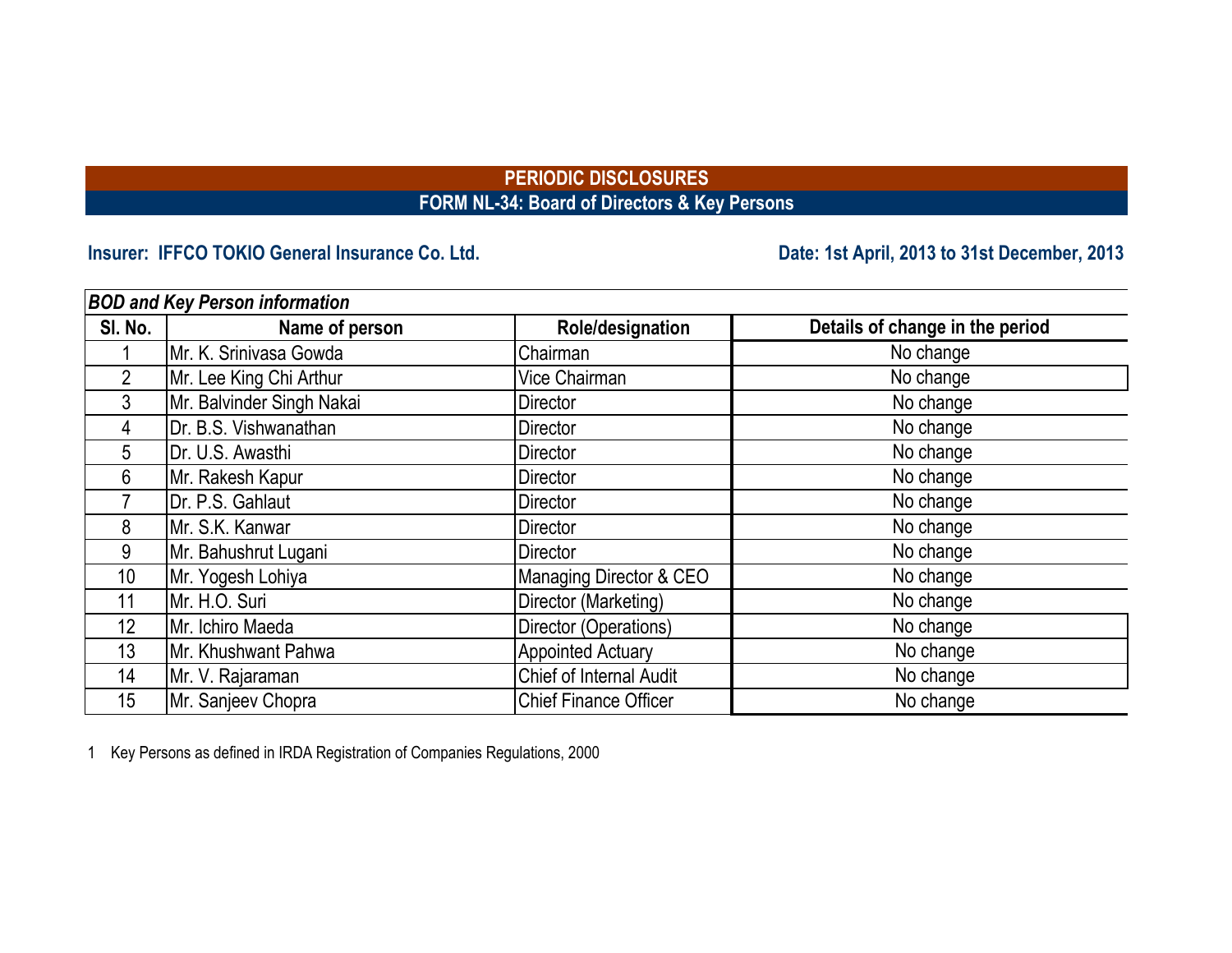### **PERIODIC DISCLOSURES FORM NL-35-NON PERFORMING ASSETS-7A**

**FORM NL-35-NON PERFORMING ASSETS-7A**

**Company Name & Code:** Iffco Tokio General Insurance Company Ltd (106)

**Statement as on: 31st December 2013 Name of the Fund**

**Details of Investment Portfolio**

**Periodicity of Submission : Quarterly**

|     |      |                                 |   | <b>Interest Rate</b>           |                              | Default                      | Default |                                                    |  |                                                       |                 |        | Has there been any              |     |                                               |      |
|-----|------|---------------------------------|---|--------------------------------|------------------------------|------------------------------|---------|----------------------------------------------------|--|-------------------------------------------------------|-----------------|--------|---------------------------------|-----|-----------------------------------------------|------|
| COI | Name | Company   Instrumen  <br>t Type | % | Has there<br>been<br>revision? | Total O/s<br>(Book<br>Value) | Principal<br>(Book<br>Value) | Value)  | (Book   Due from   Due from   Principal   Interest |  | Interest   Principal   Interest   Deferred   Deferred | Rolled<br>Over? | Amount | <b>Board</b><br>Approval<br>Ref | ion | <b>Classificat Provision Provision</b><br>(%) | (Rs) |
|     |      |                                 |   |                                |                              |                              |         |                                                    |  |                                                       |                 |        |                                 |     |                                               |      |
|     |      |                                 |   |                                |                              |                              |         |                                                    |  |                                                       |                 |        |                                 |     |                                               |      |
|     |      |                                 |   |                                |                              |                              |         |                                                    |  |                                                       |                 |        |                                 |     |                                               |      |
|     |      |                                 |   |                                |                              |                              |         |                                                    |  |                                                       |                 |        |                                 |     |                                               |      |
|     |      |                                 |   |                                |                              |                              |         |                                                    |  |                                                       |                 |        |                                 |     |                                               |      |
|     |      |                                 |   |                                |                              |                              |         |                                                    |  |                                                       |                 |        |                                 |     |                                               |      |

*Note:*

*A. Category of Investmet (COI) shall be as per INV/GLN/001/2003-04*

*B. FORM 7A shall be submitted in respect of each 'fund'.*

*C. Classification shall be as per F&A-Circulars-169-Jan-07 Dt.24-01-07.*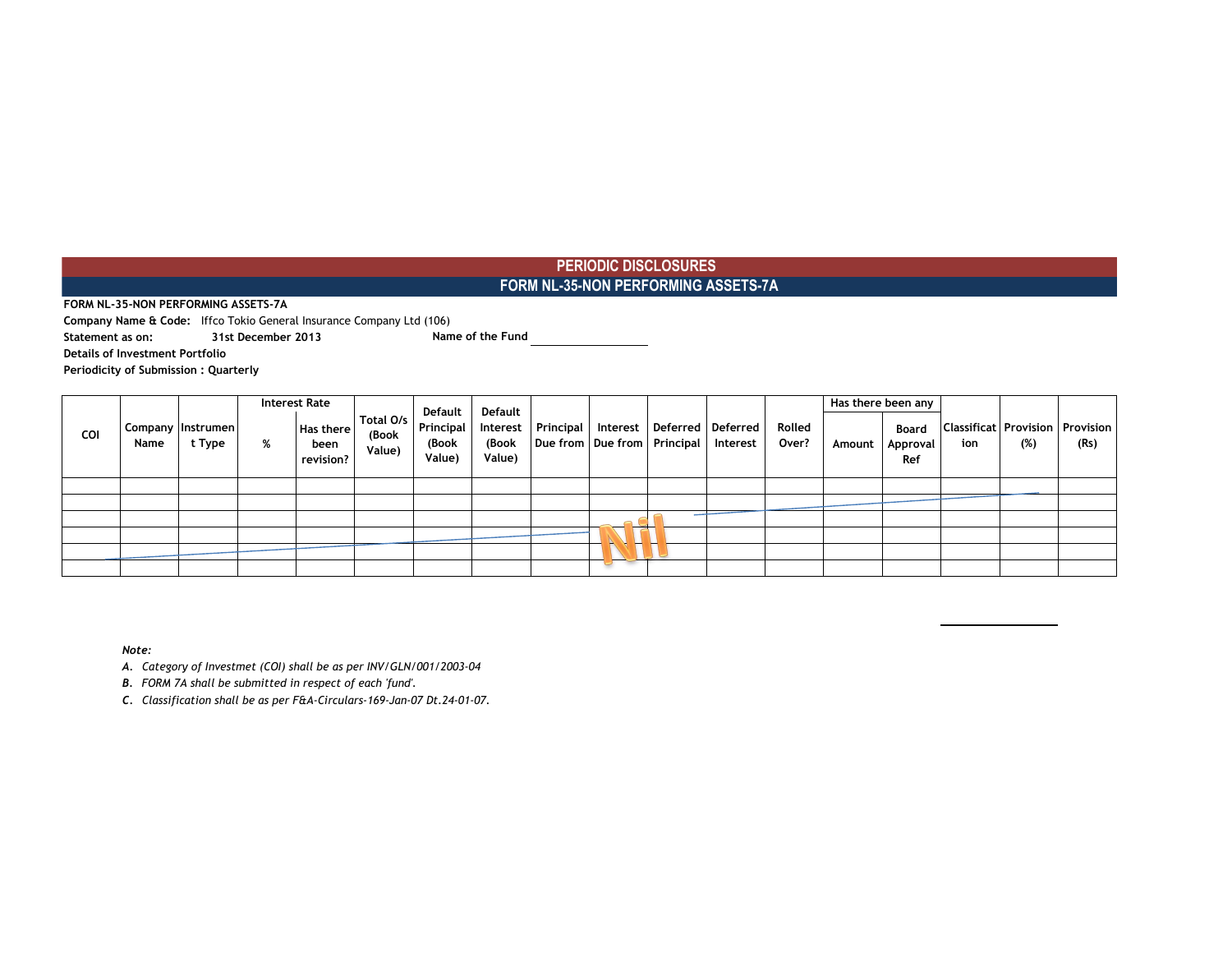**PERIODIC DISCLOSURES FORM NL-36-YIELD ON INVESTMENTS 1**

**FORM NL-36-YIELD ON INVESTMENTS 1 COMPANY NAME & CODE: IFFCO-TOKIO GENEAL INSURANCE CO LTD & 106 STATEMENT AS ON : 31st December, 2013 NAME OF THE FUND : STATEMENT OF INVESTMENT AND INCOME ON INVESTMENT PERIODICITY OF SUBMISSION: QUARTERLY**

**Rs In Lakhs Income on Investment (Rs.) Gross Yield (%)1 (%)2 Net Yield Income on Investment (Rs.) Gross Yield Net Yield (%)1 (%)2 Income on Investment (Rs.) Gross Yield (%)1 Net Yield (%)2 Book Value Market Value Book Value Market Value Book Value Market Value**  1 Central Government Bonds 1,582.00 | 1,582.00 | 2.02% | 75,417.00 | 74,026.00 | 4,564.00 | 6.05% | 58,458.63 | 69,228.15 | 3,530.92 | 6.04% | 4.08% 2 Special Deposits CSPD 3 Deposit under Section 7 of Insurance Act, 1938 CDSS | 1,159.00 | 1,089.00 | 24.00 2.08% | 1.37% | 1,160.00 | 1,089.00 | 72.00 6.23% 4.11% 1,120.48 | 1,164.90 69.50 | 6.20% 4.19% 4 Treasury Bills CTRB - - - - - - 5 Central Government Guaranteed Loans / Bonds CGSL - - - - - - - - 6 State Government Bonds 1,520.00 | 2,17% | 1.43% | 32,656.00 | 2,129.00 | 6.22% | 4.30% | 27,047.33 | 33,544.97 | 1,757.14 | 6.50% | 4.39% 7 State Government Guaranteed Loans SGGL 8 Other Approved Securities(excluding Infrastucture Investments) SGOA 3,092.00 2,786.00 67.00 2.15% 1.42% 3,083.00 2,786.00 200.00 6.47% 4.27% 3,047.92 3,037.25 199.45 6.54% 4.42% 9 Guaranteed Equity SGGE - - - - - - - - 10 Loans to State Government for Housing HLSH - - - - - - - - 11 Loans to State Government for Fire Fighting Equipment HLSF - - - - - - - - 12 accredited by NHB Term Loan-HUDCO / NHB / Institutions accredited by NHB HTLH - - - - - - - - 13 Commercial Papers - NHB / Institutions accredited by NHB HTLN - - - - - - - - 14 Housing - Securitised Assets HMBS | - | | - | | | | - | - | - | - | | | | 15 Debentures / Bonds / CPs / Loans - (Promoter Group) HDPG - - - - - - - - 16 Bonds/Debentures issued by HUDCO HTHD | - | 1,936.00 | - | 0.00% 0.00% 2,000.00 | 1,936.00 | 73.00 3.64% 2.40% | 1,486.82 | 2,367.52 | 74.15 | 4.99% | 3.37% 17 Bonds/Debentures issued by NHB / Instititions<br>accredited by NHB accredited by NHB HTDN - - - - - - - 18 Bonds/Debentures issued by Authority constituted under any Housing/Building Scheme approved by Central/State/any authority or Body constituted by Central/State Act HTDA 32,286.00 30,879.00 756.00 2.34% 1.55% 31,513.00 30,879.00 2,211.00 7.02% 4.63% 26,344.60 29,639.54 1,862.95 7.07% 4.78% 19 Bonds/Debentures issued by HUDCO HFHD 4,478.00 1,370.00 92.00 2.06% 2.06% 2,302.00 1,370.00 140.00 6.08% 6.08% 1,879.56 884.51 112.49 5.98% 5.98% 20 accredited by NHB Bonds/Debentures issued by NHB / Institutions accredited by NHB HFDN - - - - - - - - 21 Bonds/Debentures issued by Authority constituted under any Housing/Building Scheme approved by Central/State/any authority or Body<br>constituted by Central/State Act constituted by Central/State Act |HFDA | - | | - | | - | - | -| - | - - | - - | -- | -- | -- | -- | -- | -- | -- | -- | -- | -- | -- | -- | -- | --22 Infrastructure - Other Approved Securities ISAS - - - - - - - - 23 Infrastructure - PSU - Equity Shares - Quoted IPTE - - - - - - - - **NO. Category of Investment Category**  Code Investment (Rs.) |(Rs.) |Yield (%)1 |(%)2 | Investment (Rs.) |(Rs.) | (%)1 |(%)2 | Investment (Rs.)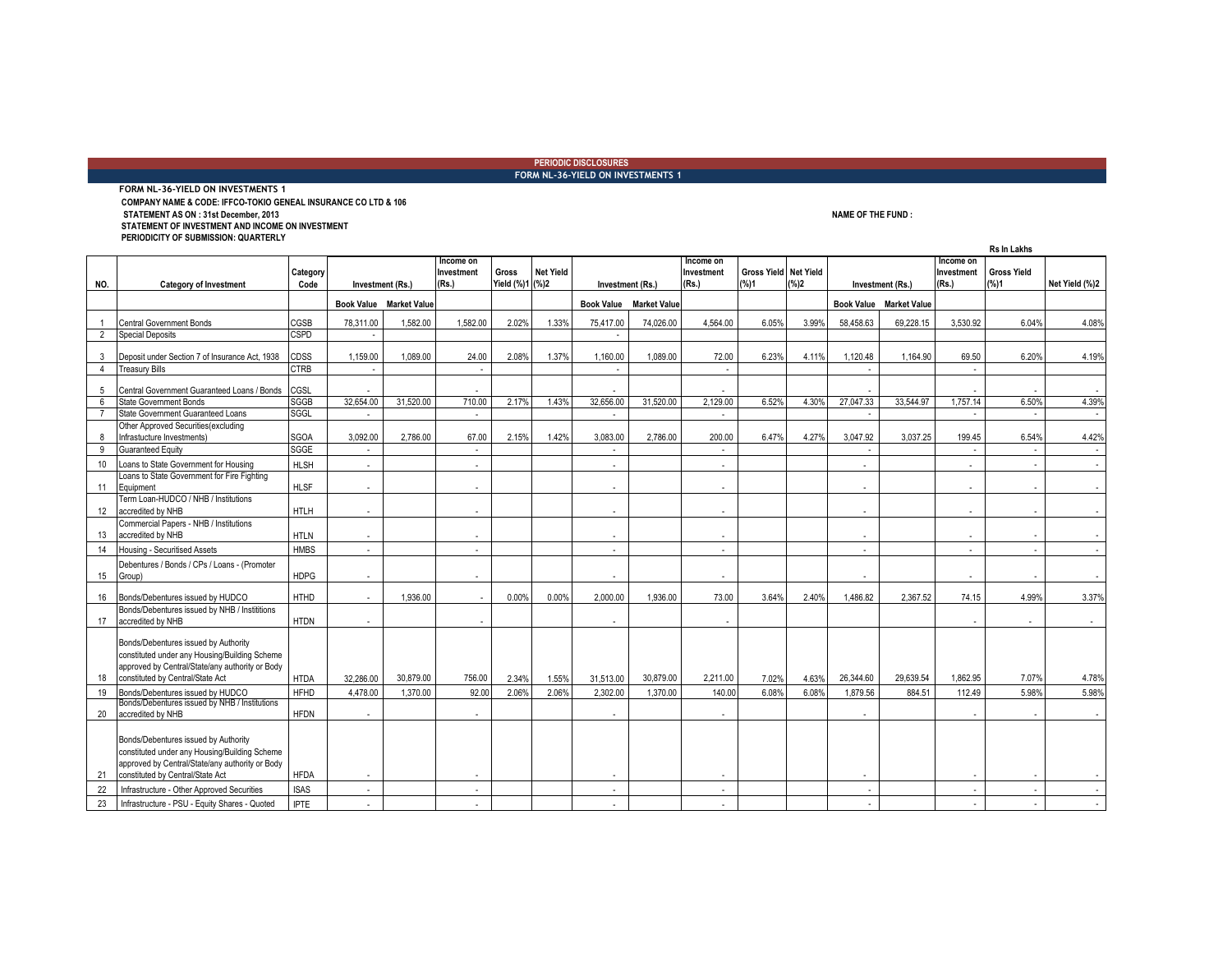| 24 | Infrastructure - Corporate Securities - Equity<br>Shares - Quoted                                | <b>ITCE</b> |                |            |                          |       |       |            |            |           |       |       |           |            |                |        |       |
|----|--------------------------------------------------------------------------------------------------|-------------|----------------|------------|--------------------------|-------|-------|------------|------------|-----------|-------|-------|-----------|------------|----------------|--------|-------|
|    | Infrastructure - Equity & Equity Related                                                         |             |                |            |                          |       |       |            |            |           |       |       |           |            |                |        |       |
| 25 | Instruments (Promoter Group)                                                                     | <b>IEPG</b> | $\overline{a}$ |            | $\overline{\phantom{a}}$ |       |       |            |            |           |       |       |           |            |                |        |       |
| 26 | Infrastructure - Securitised Assets                                                              | <b>IESA</b> |                |            |                          |       |       |            |            |           |       |       |           |            |                |        |       |
| 27 | Infrastructure - Debentures / Bonds / CPs / Ioans<br>(Promoter Group)                            | <b>IDPG</b> |                |            |                          |       |       |            |            |           |       |       |           |            |                |        |       |
| 28 | Infrastructure - PSU-Debentures / Bonds                                                          | <b>IPTD</b> | 35,787.00      | 34,886.00  | 795.00                   | 2.22% | 1.47% | 38,164.00  | 34.886.00  | 2,522.00  | 6.61% | 4.36% | 39,318.55 | 40.688.46  | 2,572.51       | 6.54%  | 4.42% |
| 29 | Infrastructure - PSU - CP's                                                                      | <b>IPCP</b> |                |            | $\sim$                   |       |       |            |            | in 1999.  |       |       |           |            |                |        |       |
| 30 | Infrastructure - Other Corporate Securities -<br>Debentures/Bonds                                | <b>ICTD</b> |                |            |                          |       |       |            |            |           |       |       |           |            |                |        |       |
| 31 | Infrastructure - Other Corporate Securities - CPs                                                | <b>ICCP</b> |                |            |                          |       |       |            |            |           |       |       |           |            |                |        |       |
| 32 | Infrastructure - Term Loans (with Charge)                                                        | <b>ILWC</b> |                |            |                          |       |       |            |            |           |       |       |           |            |                |        |       |
| 33 | Infrastructure - PSU - Debentures/Bonds<br>Infrastructure - Other Corporate Securities -         | <b>IPFD</b> | 10,294.00      | 6,062.00   | 220.00                   | 2.13% | 2.13% | 6,970.00   | 6,062.00   | 422.00    | 6.05% | 6.05% | 2,603.14  | 5,999.27   | 154.56         | 5.94%  | 5.94% |
| 34 | Debentures / Bonds                                                                               | <b>ICFD</b> |                |            |                          |       |       |            |            |           |       |       |           |            |                |        |       |
| 35 | PSU - Equity shares - quoted                                                                     | EAEQ        | $\sim$         |            | $\sim$                   |       |       | $\sim$     |            | $\sim$    |       |       |           |            | $\overline{a}$ |        |       |
|    | Corporate Securities - Equity shares (Ordinary)                                                  |             |                |            |                          |       |       |            |            |           |       |       |           |            |                |        |       |
| 36 | quoted                                                                                           | EACE        |                |            |                          |       |       |            |            |           |       |       |           |            |                |        |       |
|    | Equity Shares - Companies incorporated outside                                                   |             |                |            |                          |       |       |            |            |           |       |       |           |            |                |        |       |
| 37 | India (invested prior to IRDA Regulations)<br>Equity Shares - (incl. Equity related Instruments) | <b>EFES</b> |                |            |                          |       |       |            |            |           |       |       |           |            |                |        |       |
| 38 | Promoter Group                                                                                   | <b>EEPG</b> |                |            |                          |       |       |            |            |           |       |       |           |            |                |        |       |
| 39 | Corporate Securities-Bonds-(Taxable)                                                             | EPBT        | 10,967.00      | 11.057.00  | 264.00                   | 2.41% | 1.59% | 10,389.00  | 11.057.00  | 745.00    | 7.17% | 4.74% | 7,989.28  | 9.243.86   | 569.31         | 7.13%  | 4.81% |
| 40 | Corporate Securities - Bonds - (Tax Free)                                                        | <b>EPBF</b> |                |            | $\overline{a}$           |       |       |            |            |           |       |       |           |            |                |        |       |
| 41 | Corporate Securities - Preference Shares                                                         | EPNQ        | $\blacksquare$ |            | $\overline{\phantom{a}}$ |       |       | $\sim$     |            | $\sim$    |       |       | ×.        |            | ×              |        |       |
| 42 | Corporate Securities - Investment in<br>Subsidiaries                                             | <b>ECIS</b> | 50.00          | 50.00      |                          |       |       | 50.00      | 50.00      |           |       |       | 50.00     | 50.00      |                |        |       |
| 43 | Corporate Securities - Debentures                                                                | ECOS        |                |            |                          |       |       |            |            |           |       |       |           |            |                |        |       |
|    | Corporate Securities - Debentures / Bonds / CPs                                                  |             |                |            | $\overline{\phantom{a}}$ |       |       |            |            |           |       |       |           |            |                |        |       |
| 44 | / Loan - (Promoter Group)                                                                        | <b>EDPG</b> |                |            |                          |       |       |            |            |           |       |       |           |            |                |        |       |
| 45 | Corporate Securities - Derivative Instruments                                                    | ECDI        |                |            |                          |       |       |            |            |           |       |       |           |            |                |        |       |
| 46 | Investment Properties - Immovable                                                                | <b>EINP</b> | $\mathcal{L}$  |            | $\sim$                   |       |       | $\sim$     |            | $\sim$    |       |       | $\sim$    |            | $\mathcal{L}$  | $\sim$ |       |
| 47 | Loans - Policy Loans<br>Loans-Secured Loans-Mortgage of property in                              | <b>ELPL</b> |                |            | $\sim$                   |       |       |            |            |           |       |       |           |            |                |        |       |
| 48 | India(Term Loan)                                                                                 | <b>ELMI</b> |                |            |                          |       |       |            |            |           |       |       |           |            |                |        |       |
|    | Loans-Secured Loans-Mortgage of property                                                         |             |                |            |                          |       |       |            |            |           |       |       |           |            |                |        |       |
| 49 | outside India(Term Loan)                                                                         | <b>ELMO</b> |                |            |                          |       |       |            |            |           |       |       |           |            |                |        |       |
|    | Deposits-Deposit with scheduled banks, Fis                                                       |             |                |            |                          |       |       |            |            |           |       |       |           |            |                |        |       |
| 50 | (incl. Bank Balance awaiting Investment), CCIL,<br><b>RBI</b>                                    | ECDB        | 143,176.00     | 137,450.00 | 3,452.00                 | 2.41% | 1.59% | 140,717.00 | 137,450.00 | 10,164.00 | 7.22% | 4.77% | 93,114.00 | 115,900.00 | 7,187.05       | 7.72%  | 5.21% |
| 51 | Deposits - CDs with Scheduled Banks                                                              | EDCD        | ÷.             |            | ÷.                       |       |       |            |            |           |       |       | in a      |            |                | $\sim$ |       |
| 52 | Deposits - Repo / Reverse Repo                                                                   | <b>ECMR</b> | $\blacksquare$ |            | $\overline{\phantom{a}}$ |       |       | $\sim$     |            | ÷.        |       |       |           |            |                |        |       |
|    | Deposit with Primary Dealers duly recognised by                                                  |             |                |            |                          |       |       |            |            |           |       |       |           |            |                |        |       |
| 53 | Reserve bank of India                                                                            | <b>EDPD</b> |                |            |                          |       |       |            |            |           |       |       |           |            |                |        |       |
| 54 | CCIL - CBLO                                                                                      | <b>ECBO</b> | $\sim$         |            | $\sim$                   |       |       | $\sim$     |            | $\sim$    |       |       | $\sim$    |            | $\sim$         | $\sim$ |       |
| 55 | <b>Commercial Papers</b>                                                                         | ECCP        |                |            |                          |       |       |            |            |           |       |       |           |            |                |        |       |
| 56 | <b>Application Monev</b>                                                                         | <b>ECAM</b> | 4.522.00       | 2.000.00   | 35.00                    | 0.77% | 0.51% | 4.231.00   | 2.000.00   | 37.00     | 0.89% | 0.58% | 1,095.24  |            | 6.50           | 0.59%  | 0.40% |
| 57 | Perpetual Debt Instruments of Tier I & II capital<br>issued by PSU Banks                         | <b>EUPD</b> |                |            |                          |       |       |            |            |           |       |       |           |            |                |        |       |
|    |                                                                                                  |             |                |            |                          |       |       |            |            |           |       |       |           |            |                |        |       |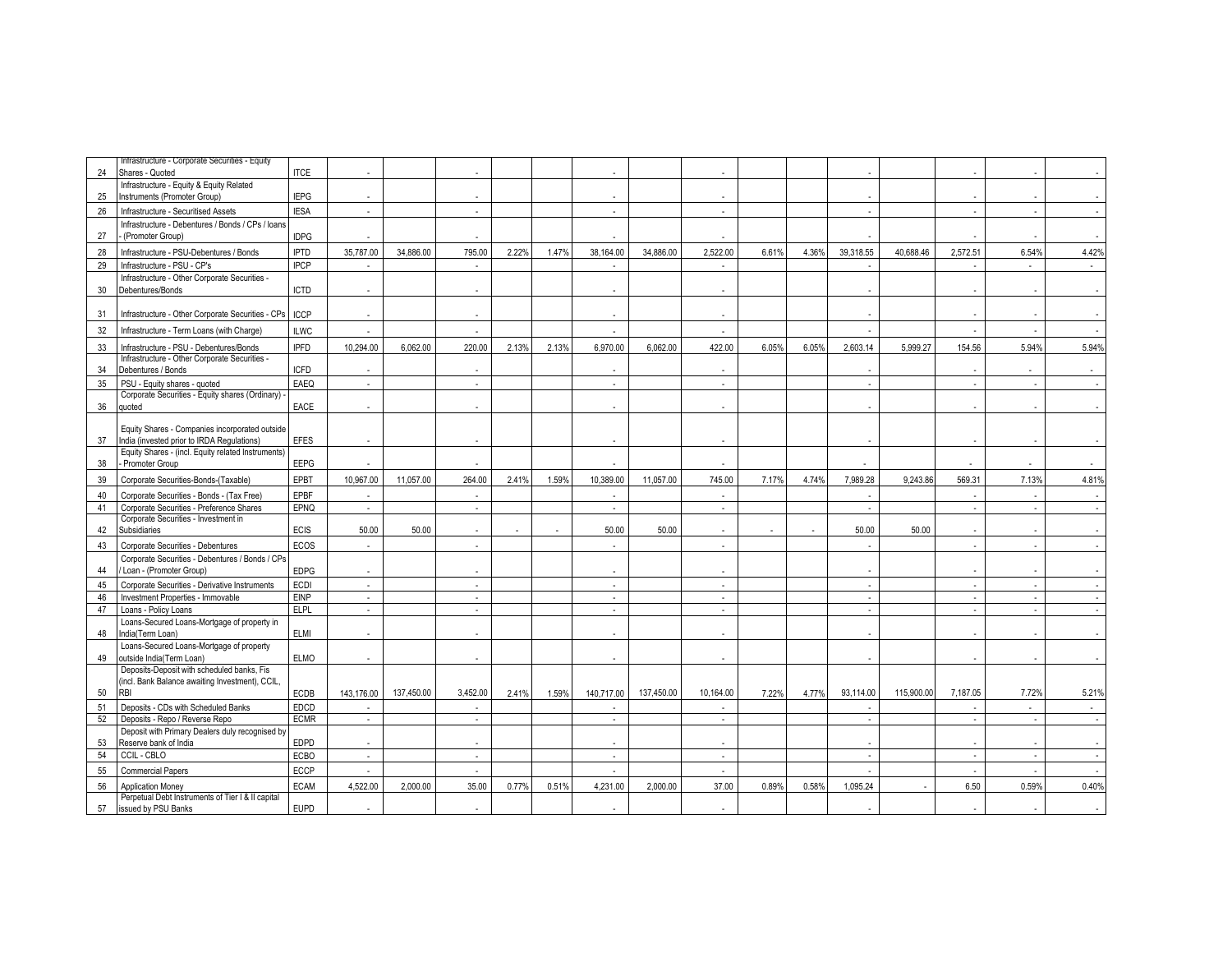|    | Perpetual Debt Instruments of Tier I & II capital                                         |             |                          |            |                          |       |       |                          |            |           |       |       |                |            |           |        |       |
|----|-------------------------------------------------------------------------------------------|-------------|--------------------------|------------|--------------------------|-------|-------|--------------------------|------------|-----------|-------|-------|----------------|------------|-----------|--------|-------|
| 58 | issued by Non - PSU Banks                                                                 | EPPD        | $\overline{\phantom{a}}$ |            |                          |       |       |                          |            |           |       |       |                |            |           |        |       |
|    | Perpetual Non-Cum. P. Shares & Redeemable                                                 |             |                          |            |                          |       |       |                          |            |           |       |       |                |            |           |        |       |
|    | Cumulative P.Shares of Tier I & II capital issued                                         |             |                          |            |                          |       |       |                          |            |           |       |       |                |            |           |        |       |
| 59 | by PSU Banks                                                                              | <b>EUPS</b> | $\overline{a}$           |            |                          |       |       |                          |            |           |       |       |                |            |           |        |       |
|    | Perpetual Non-Cum. P. Shares & Redeemable                                                 |             |                          |            |                          |       |       |                          |            |           |       |       |                |            |           |        |       |
|    | Cumulative P.Shares of Tier I & II capital issued                                         |             |                          |            |                          |       |       |                          |            |           |       |       |                |            |           |        |       |
| 60 | by Non-PSU Banks                                                                          | <b>EPPS</b> |                          |            |                          |       |       |                          |            |           |       |       |                |            |           |        |       |
|    | Foreign Debt Securities (invested prior to IRDA                                           |             |                          |            |                          |       |       |                          |            |           |       |       |                |            |           |        |       |
| 61 | Regulations)                                                                              | <b>EFDS</b> |                          |            |                          |       |       |                          |            |           |       |       |                |            |           |        |       |
| 62 | Mutual Funds - Gilt / G Sec / Liquid Schemes                                              | <b>EGMF</b> | 3,313.00                 | 4,001.00   | 78.00                    | 2.34% | 1.55% | 3,625.00                 | 4,001.00   | 242.00    | 6.68% | 4.41% | 3,248.58       | 3,001.66   | 221.79    | 6.83%  | 4.61% |
|    |                                                                                           |             |                          |            |                          |       |       |                          |            |           |       |       |                |            |           |        |       |
| 63 | Mutual Funds - (under Insurer's Promoter Group) EMPG                                      |             | $\overline{\phantom{a}}$ |            | $\overline{a}$           |       |       |                          |            |           |       |       |                |            |           |        |       |
|    | Net Current Assets (Only in respect of ULIP                                               |             |                          |            |                          |       |       |                          |            |           |       |       |                |            |           |        |       |
| 64 | Business)                                                                                 | <b>ENCA</b> | $\overline{\phantom{a}}$ |            |                          |       |       |                          |            |           |       |       |                |            |           |        |       |
| 65 | Bonds - PSU - Taxable                                                                     | OBPT        | $\sim$                   |            | $\sim$                   |       |       | $\sim$                   |            | $\sim$    |       |       |                |            |           |        |       |
| 66 | Bonds - PSU - Tax Free                                                                    | OBPF        | $\overline{\phantom{a}}$ |            | $\overline{\phantom{a}}$ |       |       |                          |            |           |       |       |                |            |           |        |       |
| 67 | Equity Shares (incl. Co-op Societies)                                                     | OESH        | $\overline{a}$           |            |                          |       |       |                          |            |           |       |       |                |            |           |        |       |
| 68 | Equity Shares (PSUs & Unlisted)                                                           | OEPU        | $\overline{\phantom{a}}$ |            | $\overline{\phantom{a}}$ |       |       | $\sim$                   |            |           |       |       |                |            |           |        |       |
|    | Equity Shares (incl.Equity Related Instruments) -                                         |             |                          |            |                          |       |       |                          |            |           |       |       |                |            |           |        |       |
| 69 | Promoter Group                                                                            | OEPG        | $\sim$                   |            |                          |       |       | $\overline{\phantom{a}}$ |            |           |       |       |                |            |           |        |       |
| 70 | Debentures                                                                                | OLDB        | $\sim$                   |            | $\overline{a}$           |       |       | $\overline{a}$           |            |           |       |       |                |            |           | $\sim$ |       |
|    | Debentures / Bonds / CPs / Loans etc. -                                                   |             |                          |            |                          |       |       |                          |            |           |       |       |                |            |           |        |       |
| 71 | (Promoter Group)                                                                          | ODPG        | $\overline{\phantom{a}}$ |            |                          |       |       |                          |            |           |       |       |                |            |           |        |       |
| 72 | <b>Commercial Papers</b>                                                                  | OACP        | $\sim$                   |            | $\sim$                   |       |       | $\sim$                   |            | $\sim$    |       |       | $\sim$         |            |           | $\sim$ |       |
| 73 | Preference Shares                                                                         | OPSH        | $\overline{\phantom{a}}$ |            | $\overline{\phantom{a}}$ |       |       |                          |            |           |       |       |                |            |           |        |       |
| 74 | Venture Fund                                                                              | <b>OVNF</b> | $\sim$                   |            | $\overline{\phantom{a}}$ |       |       | $\sim$                   |            | $\sim$    |       |       |                |            |           |        |       |
| 75 | Short term Loans (Unsecured Deposits)                                                     | OSLU        | $\overline{\phantom{a}}$ |            |                          |       |       |                          |            |           |       |       |                |            |           |        |       |
| 76 | Term Ioans (without Charges)                                                              | OTLW        | ٠                        |            |                          |       |       |                          |            |           |       |       |                |            |           |        |       |
|    | Mutual Funds - Debt / Income / Serial Plans /                                             |             |                          |            |                          |       |       |                          |            |           |       |       |                |            |           |        |       |
| 77 | <b>Liquid Schemes</b>                                                                     | OMGS        | 2.286.00                 | 3.200.00   | 39.00                    | 1.72% | 1.14% | 2.000.00                 | 3.200.00   | 79.00     | 3.95% | 2.61% | 2,251.33       |            | 124.37    | 5.52%  | 3.73% |
|    | Mutual Funds - (under Insurer's Promoter                                                  |             |                          |            |                          |       |       |                          |            |           |       |       |                |            |           |        |       |
| 78 | Group)                                                                                    | OMPG        | $\overline{\phantom{a}}$ |            | $\overline{\phantom{a}}$ |       |       | $\sim$                   |            | $\sim$    |       |       | ٠              |            |           |        |       |
| 79 | Derivative Instruments                                                                    | OCDI        | $\overline{\phantom{a}}$ |            | $\overline{\phantom{a}}$ |       |       | $\overline{\phantom{a}}$ |            | $\sim$    |       |       | $\blacksquare$ |            |           | $\sim$ |       |
| 80 | <b>Securitised Assets</b>                                                                 | OPSA        | $\overline{\phantom{a}}$ |            | $\overline{a}$           |       |       | $\overline{a}$           |            | $\sim$    |       |       | $\blacksquare$ |            |           | $\sim$ |       |
| 81 | Investment Properties - Immovable                                                         | OIPI        |                          |            |                          |       |       |                          |            |           |       |       |                |            |           |        |       |
|    | <b>TOTAL</b>                                                                              |             | 362,375.00               | 269.868.00 | 8.114.00                 | 2.24% | 1.48% | 354,277.00               | 342.312.00 | 23.600.00 | 6.66% | 4.40% | 269,055.46     | 314,750.09 | 18,442.69 | 6.85%  | 4.63% |
|    | Note: Category of Investment(COI) shall be as per Guidelines                              |             |                          |            |                          |       |       |                          |            |           |       |       |                |            |           |        |       |
|    | 1. To be calculated based on Monthly or lesser frequency'Weighted Average' of Investments |             |                          |            |                          |       |       |                          |            |           |       |       |                |            |           |        |       |
|    | 2. Yield netted for Tax                                                                   |             |                          |            |                          |       |       |                          |            |           |       |       |                |            |           |        |       |

**3.** FORM-1 shall be prepared in respect of each fund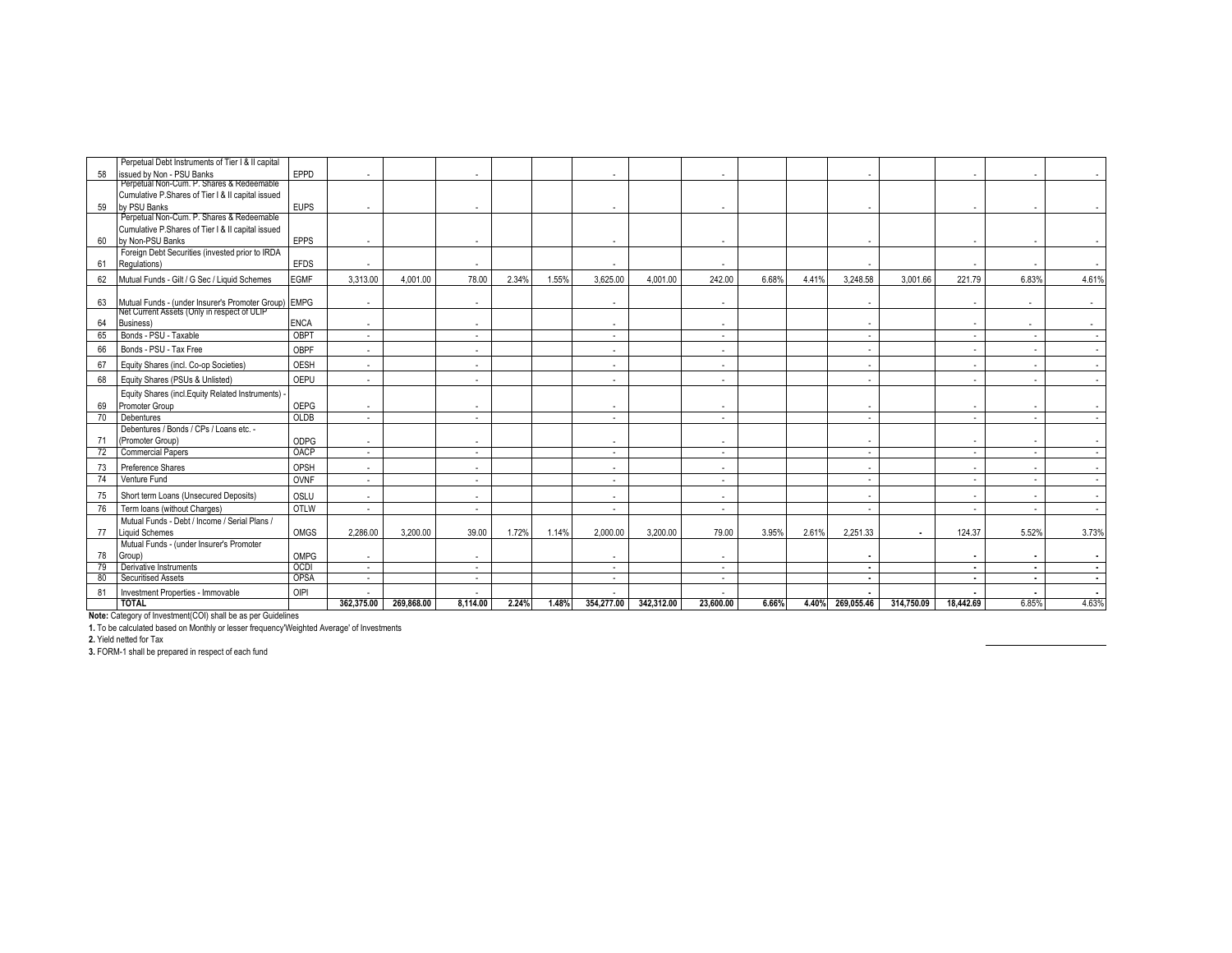### **PERIODIC DISCLOSURES FORM NL-37-DOWN GRADING OF INVESTMENT-2**

**FORM NL-37-DOWN GRADING OF INVESTMENT-2**

**Company Name & Code:** Company Name & Code: Iffco Tokio General Insurance Company Ltd (106)

**Statement as on: Name of Fund 31st December 2013**

**Statement of Down Graded Investments**

**Periodicity of Submission: Quarterly**

*Rs. Lakhs*

| No | Name of the Security            | <b>COI</b>   | Amount | Date of<br>Purchase | Rating<br>Agency | Original<br>Grade | Current<br>Grade | Date of<br>Downgrade | <b>Remarks</b> |
|----|---------------------------------|--------------|--------|---------------------|------------------|-------------------|------------------|----------------------|----------------|
| А. | During the Quarter <sup>1</sup> |              |        |                     |                  |                   |                  |                      |                |
|    | 10.09% MRF BS 27-05-2019        | <b>IEPBT</b> | 1000I  | 5/27/2011 CRISIL    |                  | LAAA              | lAA+             | 10/30/2013           |                |
|    |                                 |              |        |                     |                  |                   |                  |                      |                |
| В. | As on Date 2                    |              |        |                     |                  |                   |                  |                      |                |
|    | 10.09% MRF BS 27-05-2019        | <b>EPBT</b>  | 1000l  | 5/27/2011 CRISIL    |                  | LAAA              | lAA+             | 10/30/2013           |                |
|    | 8.10% HUDCO DB 05-03-2022       | <b>HFHD</b>  | 2000   | 4/4/2012 CRISIL     |                  | AAA               | lAA+             | 3/5/2012             |                |

*Note:*

*1 Provide details of Down Graded Investments during the Quarter.* 

*2 Investments currently upgraded, listed as Down Graded during earlier Quarter shall be deleted from the Cumulative listing.*

*3 FORM-2 shall be prepared in respect of each fund.*

*4 Category of Investmet (COI) shall be as per INV/GLN/001/2003-04*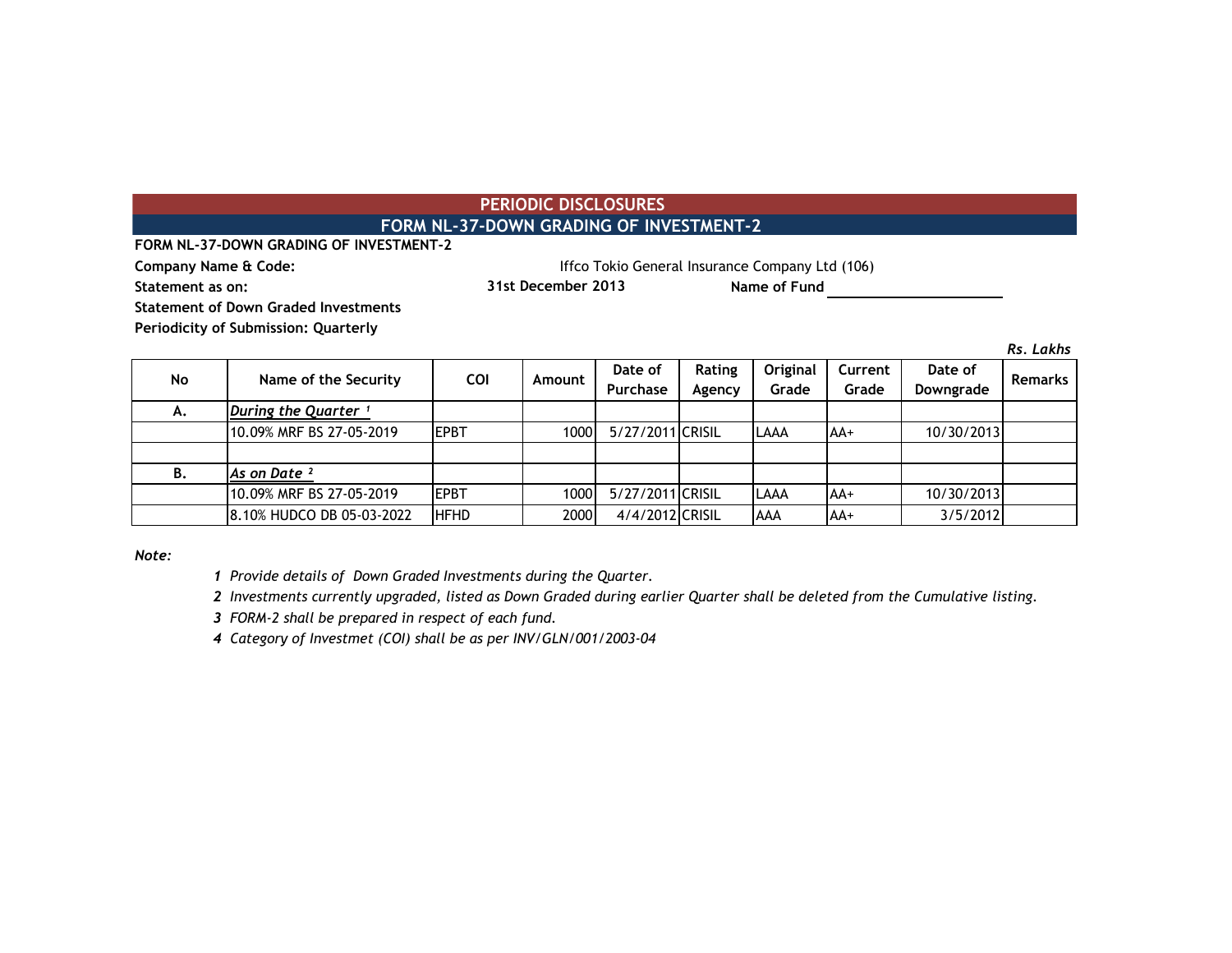# **PERIODIC DISCLOSURES**

# **FORM NL-38** Quarterly Business Returns across line of Business

| Insurer: | <b>IFFCO Tokio General Insurance Company Ltd</b> | Date: | 31.12.2013 |
|----------|--------------------------------------------------|-------|------------|
|----------|--------------------------------------------------|-------|------------|

*(Rs in Lakhs) (Rs in Lakhs)*

|        | <b>Quarterly Business Returns across line of Business</b> |                        |                           |                                   |                        |                 |                           |                                  |                        |  |
|--------|-----------------------------------------------------------|------------------------|---------------------------|-----------------------------------|------------------------|-----------------|---------------------------|----------------------------------|------------------------|--|
|        |                                                           | <b>Current Quarter</b> |                           | <b>Same Quarter previous year</b> |                        | upto the period |                           | same period of the previous year |                        |  |
| SI.No. | <b>Line of Business</b>                                   | <b>Premium</b>         | No. of<br><b>Policies</b> | <b>Premium</b>                    | <b>No. of Policies</b> | Premium         | No. of<br><b>Policies</b> | <b>Premium</b>                   | <b>No. of Policies</b> |  |
|        | Fire                                                      | 1,564.34               | 15284                     | 1,592.12                          | 16894                  | 16,319.08       | 50214                     | 14,406.23                        | 47225                  |  |
|        | Cargo & Hull                                              | 2,419.21               | 3621                      | 2,146.58                          | 2776                   | 9,136.35        | 9186                      | 7,762.62                         | 7653                   |  |
| 3      | Motor TP                                                  | 17,914.43              | 23613                     | 16,511.18                         | 23405                  | 52,292.90       | 59303                     | 41,707.20                        | 43242                  |  |
| 4      | Motor OD                                                  | 27,095.66              | 973366                    | 27,826.34                         | 1083705                | 76,236.92       | 2764867                   | 70,340.31                        | 2901578                |  |
| 5.     | Engineering                                               | 1,031.05               | 1769                      | 912.69                            | 1181                   | 6,739.06        | 4670                      | 4,452.60                         | 3711                   |  |
| 6      | <b>Workmen's Compensation</b>                             | 392.56                 | 2770                      | 295.92                            | 2509                   | 1,199.97        | 8130                      | 967.17                           | 7551                   |  |
|        | <b>Employer's Liability</b>                               |                        |                           |                                   |                        |                 |                           |                                  | $\Omega$               |  |
| 8      | Aviation                                                  | 11.93                  |                           | 105.12                            | 65                     | 252.93          | 18                        | 352.60                           | 140                    |  |
| 9      | <b>Personal Accident</b>                                  | 737.64                 | 26360                     | 775.92                            | 6091                   | 2,344.89        | 101762                    | 2,242.07                         | 18143                  |  |
| 10     | Health                                                    | 5,614.70               | 34500                     | 4,648.94                          | 16356                  | 18,361.25       | 88116                     | 12,445.41                        | 46864                  |  |
| 11     | Others*                                                   | 8,540.83               | 85567                     | 7,249.49                          | 29375                  | 29,631.26       | 226162                    | 32,585.47                        | 207984                 |  |

Note:

1. Premium stands for amount of premium

2. The line of business which are not applicable for any company should be filled up with NA.

Figure '0' in those fields will imply no business in the segment.

\*any other segment contributing more than 5% of the total premium needs to be shown separately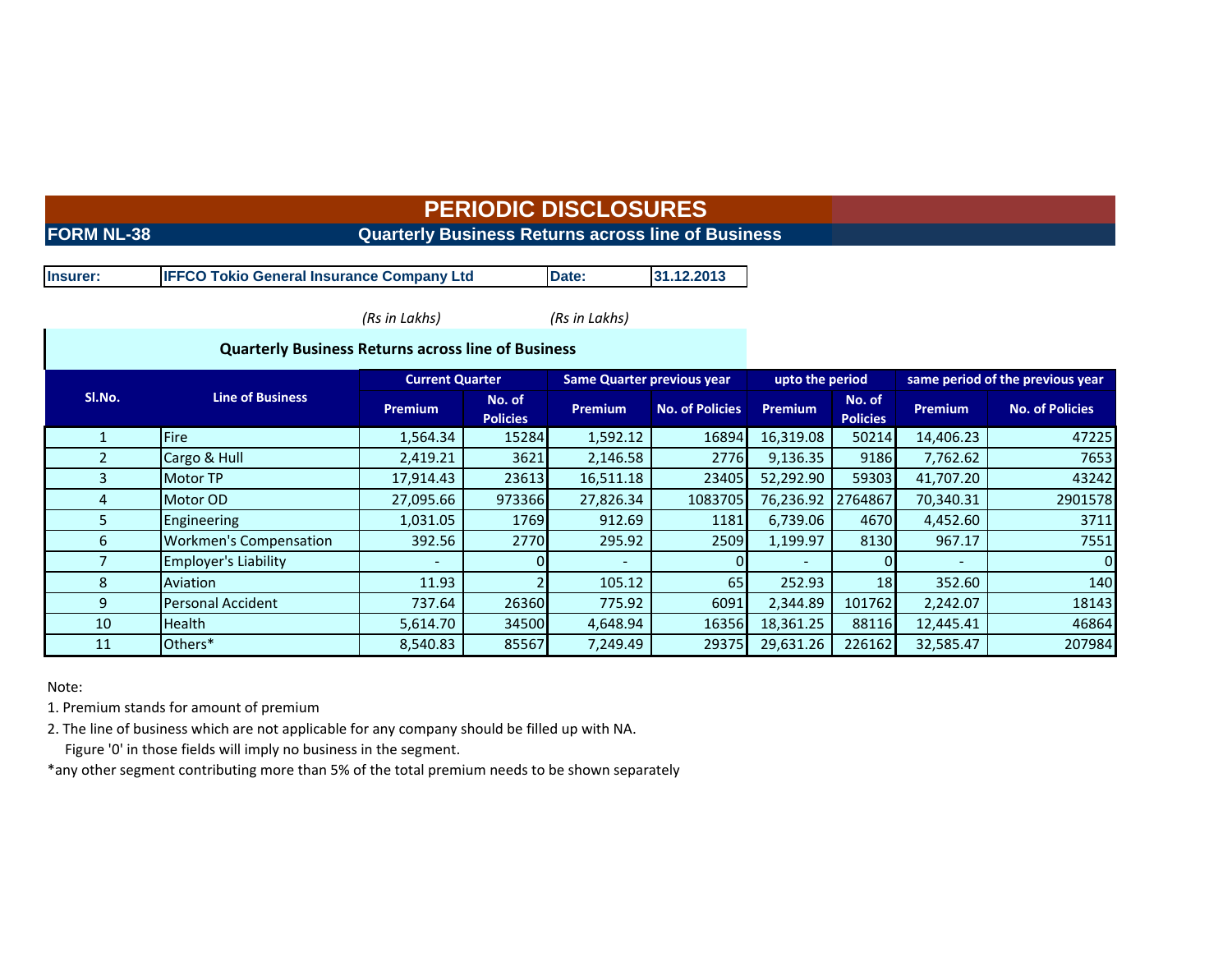|                | <b>PERIODIC DISCLOSURES</b>                              |                   |                                      |                              |                    |  |  |  |  |  |  |
|----------------|----------------------------------------------------------|-------------------|--------------------------------------|------------------------------|--------------------|--|--|--|--|--|--|
|                |                                                          | <b>FORM NL-39</b> | <b>Rural &amp; Social Obligation</b> |                              |                    |  |  |  |  |  |  |
| Form           | <b>Rural &amp; Social Obligations (Quaterly Returns)</b> |                   |                                      |                              |                    |  |  |  |  |  |  |
| Insurer:       | <b>IFFCO TOKIO General Insurance Company</b>             |                   |                                      | Date:                        | Apr-Dec 2013       |  |  |  |  |  |  |
|                |                                                          | (Rs in Lakhs)     |                                      |                              |                    |  |  |  |  |  |  |
| SI.No.         | <b>Line of Business</b>                                  | <b>Particular</b> | <b>No. of Policies Issued</b>        | <b>Premium Collected</b>     | <b>Sum Assured</b> |  |  |  |  |  |  |
| 1              | Fire                                                     | Rural             | 4,320                                | 168.68                       | 489,196.38         |  |  |  |  |  |  |
|                |                                                          | Social            |                                      |                              |                    |  |  |  |  |  |  |
| $\overline{2}$ | Cargo & Hull                                             | Rural             | $\qquad \qquad \blacksquare$         | $\qquad \qquad \blacksquare$ | 0.00               |  |  |  |  |  |  |
|                |                                                          | Social            |                                      |                              |                    |  |  |  |  |  |  |
| 3              | Motor TP                                                 | Rural             | $\blacksquare$                       | 6,587.68                     | 0.00               |  |  |  |  |  |  |
|                |                                                          | Social            |                                      |                              |                    |  |  |  |  |  |  |
| 4              | Motor OD                                                 | Rural             | 289,727                              | 6,068.70                     | 500,689.36         |  |  |  |  |  |  |
|                |                                                          | Social            |                                      |                              |                    |  |  |  |  |  |  |
| 5              | Engineering                                              | Rural             | 73                                   | 7.27                         | 12,210.21          |  |  |  |  |  |  |
|                |                                                          | Social            |                                      |                              |                    |  |  |  |  |  |  |
| 6              | Workmen's Compensation                                   | Rural             | 324                                  | 17.77                        | 1,620.00           |  |  |  |  |  |  |
|                |                                                          | Social            |                                      |                              |                    |  |  |  |  |  |  |
| 7              | <b>Employer's Liability</b>                              | Rural             | 225                                  | 4.41                         | 3,941.35           |  |  |  |  |  |  |
|                |                                                          | Social            |                                      |                              |                    |  |  |  |  |  |  |
| 8              | Aviation                                                 | Rural             | $\overline{\phantom{a}}$             | $\overline{\phantom{a}}$     | 0.00               |  |  |  |  |  |  |
|                |                                                          | Social            |                                      |                              |                    |  |  |  |  |  |  |
| 9              | <b>Personal Accident</b>                                 | Rural             | 13,737                               | 830.49                       | 2,677,416.58       |  |  |  |  |  |  |
|                |                                                          | Social            | 1,665                                | 41.48                        | 229,822.05         |  |  |  |  |  |  |
| 10             | Health                                                   | Rural             | 2,493                                | 7,127.79                     | 1,753,617.45       |  |  |  |  |  |  |
|                |                                                          | Social            | 117                                  | 7,054.37                     | 1,744,179.30       |  |  |  |  |  |  |
| 11             | <b>Others</b>                                            | Rural             | 25,608                               | 17,379.00                    | 821,657.00         |  |  |  |  |  |  |
|                |                                                          | Social            | 2,741                                | 14,675.27                    | 133,427.98         |  |  |  |  |  |  |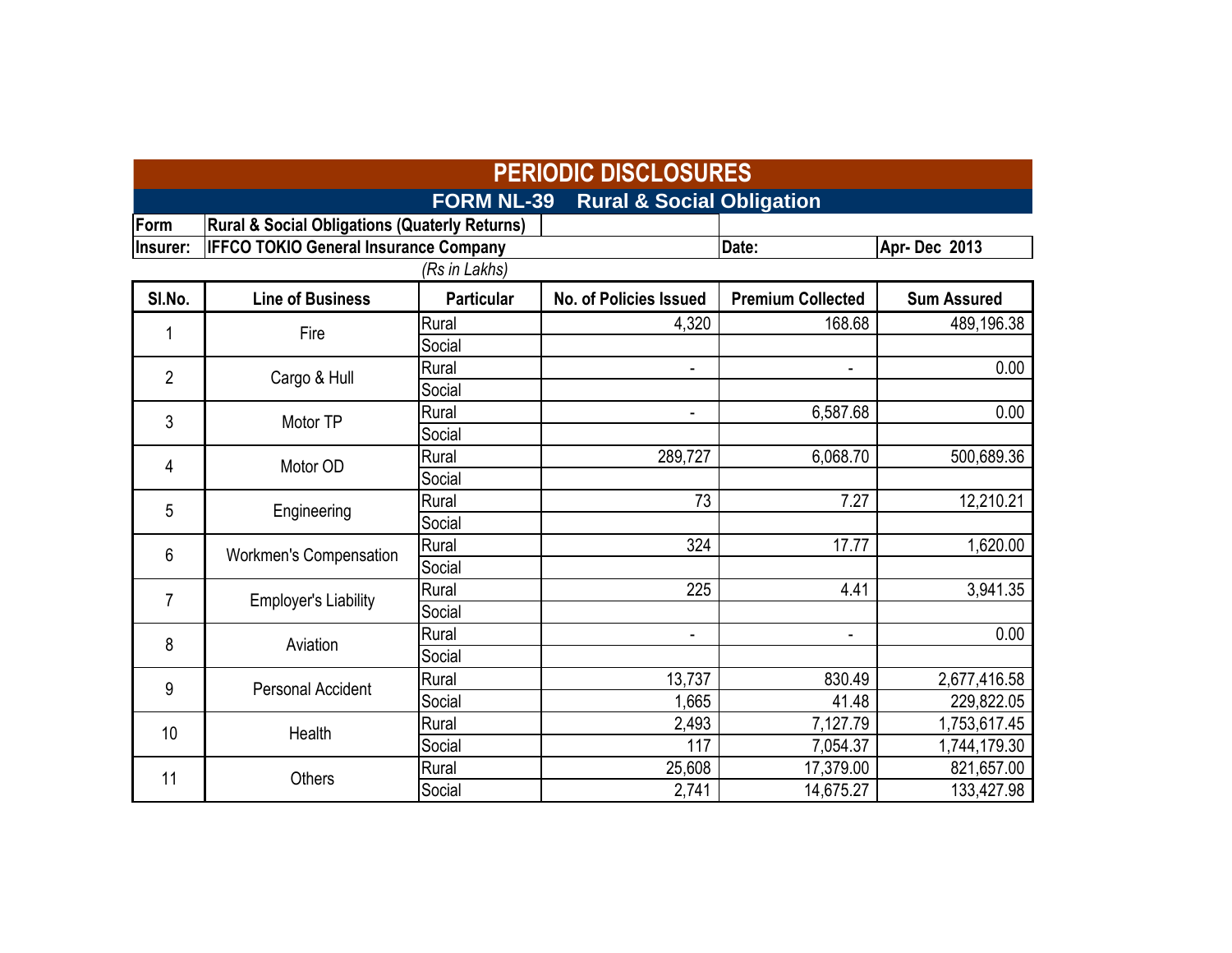# **PERIODIC DISCLOSURES**

### **FORM NL-40**

### **Business Acquisition through different channels**

**Insurer: IFFCO Tokio General Insurance Company Ltd Date: 31.12.2013**

|        |                           |                        | (Rs in Lakhs)            |                                                        |                |                        |                          |                                  |                |  |
|--------|---------------------------|------------------------|--------------------------|--------------------------------------------------------|----------------|------------------------|--------------------------|----------------------------------|----------------|--|
|        |                           |                        |                          | <b>Business Acquisition through different channels</b> |                |                        |                          |                                  |                |  |
| SI.No. | <b>Channels</b>           | <b>Current Quarter</b> |                          | <b>Same quarter Previous Year</b>                      |                | Up to the period       |                          | Same period of the previous year |                |  |
|        |                           | <b>No. of Policies</b> | Premium                  | <b>No. of Policies</b>                                 | <b>Premium</b> | <b>No. of Policies</b> | <b>Premium</b>           | <b>No. of Policies</b>           | <b>Premium</b> |  |
|        | Individual agents         | 666900                 | 22,925.82                | 740430                                                 | 25,184.32      | 1557746                | 55,137.43                | 2058612                          | 68,726.72      |  |
|        | Corporate Agents-Banks    | 6085                   | 139.74                   | 5517                                                   | 140.14         | 13634                  | 331.74                   | 18444                            | 571.86         |  |
| 3      | Corporate Agents - Others | 172562                 | 4,108.36                 | 149400                                                 | 3,280.15       | 367067                 | 8,430.36                 | 406015                           | 11,804.03      |  |
| 4      | <b>Brokers</b>            | 168711                 | 22,439.35                | 170181                                                 | 22,612.05      | 487515                 | 71,441.09                | 429810                           | 60,738.39      |  |
| 5.     | <b>Micro Agents</b>       | 2938                   | 28.08                    | 3167                                                   | 31.22          | 7242                   | 70.08                    | 11678                            | 114.00         |  |
| 6      | Direct Business           | 149656                 | 15,681.00                | 113662                                                 | 10,816.55      | 879224                 | 77,103.91                | 359510                           | 45,307.00      |  |
|        | Total $(A)$               | 1166852                | 65,322.35                | 1182357                                                | 62,064.44      | 3312428                | 212,514.61               | 3284069                          | 187,262.01     |  |
|        | Referral (B)              |                        | $\overline{\phantom{0}}$ |                                                        | (0.15)         |                        | $\overline{\phantom{a}}$ | 22                               | (0.32)         |  |
|        | Grand Total (A+B)         | 1166852                | 65,322.35                | 1182357                                                | 62,064.29      | 3312428                | 212,514.61               | 3284091                          | 187,261.68     |  |

Note:

1. Premium means amount of premium received from business acquired by the source

2. No of Policies stand for no. of policies sold